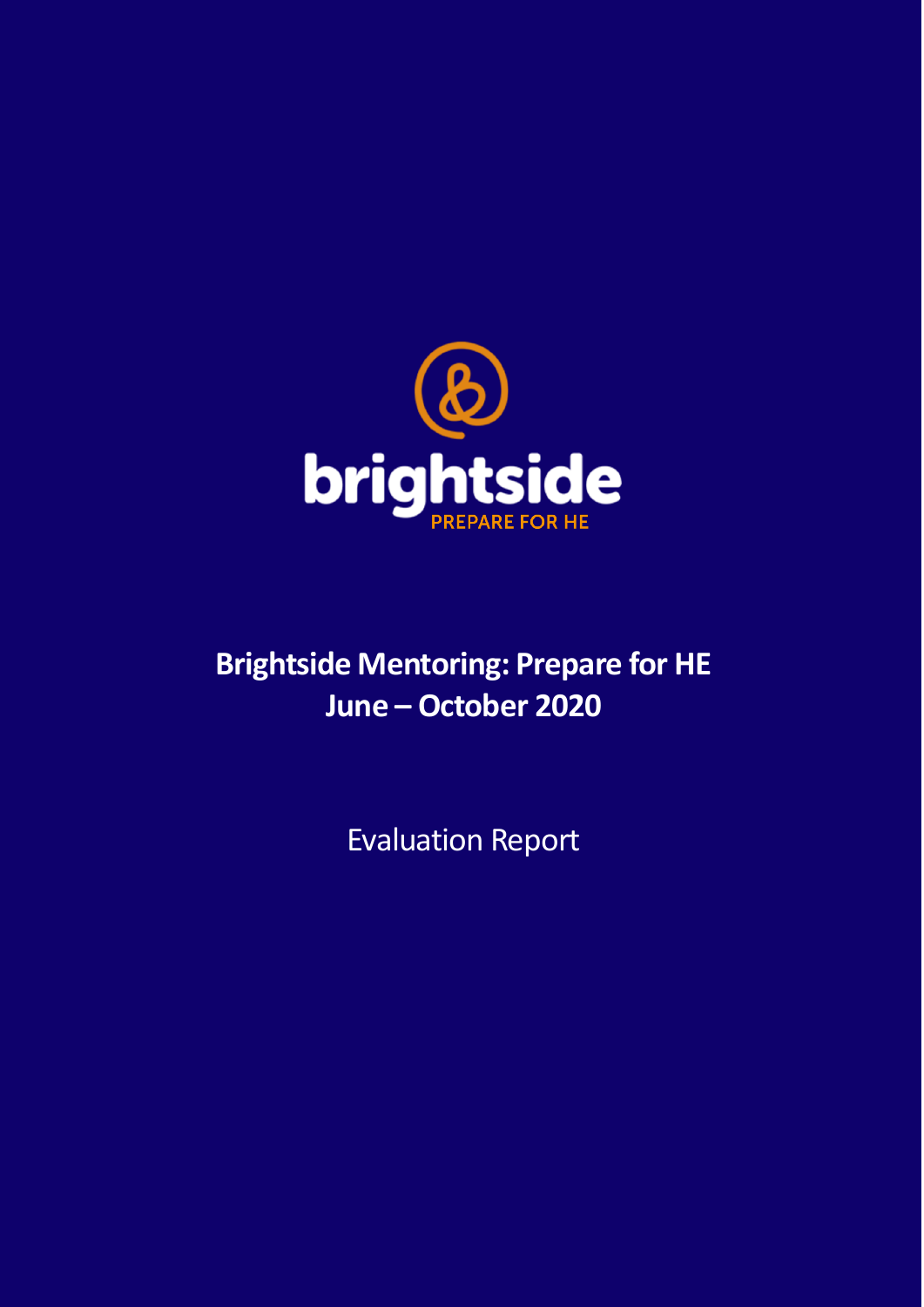

*"I have gained more of an insight into how going to University will benefit me, the opportunities it will provide me with, and the experience I will gain from attending. The programme has helped me realise that attending University will be the right decision - this is something I have been weighing up since applying at the end of last year! My mentor has really helped me to look forward to University and I am so glad I took part in this programme."* 

**- Mentee (mature student, POLAR Q2, first generation in family to go to university)**

*"I have gained a better understanding about what HE entails and what life as a student is like so I will now be going to university feeling a lot more confident and more prepared to start my course."*

**- Mentee (Y13, POLAR4 Q2, IMD Q1, Free School Meals)**

*"Thank you so much for offering this mentoring, it has helped me so much and I'm sure many others especially given how uncertain this year has been for students."*

**- Mentee (Y13, POLAR4 Q1, Uni Connect postcode)**

*"I think the key message which resounds in my head from my mentor was that I earned my place on my forthcoming degree."*

- **Mentee (mature student, first generation in family to go to university)**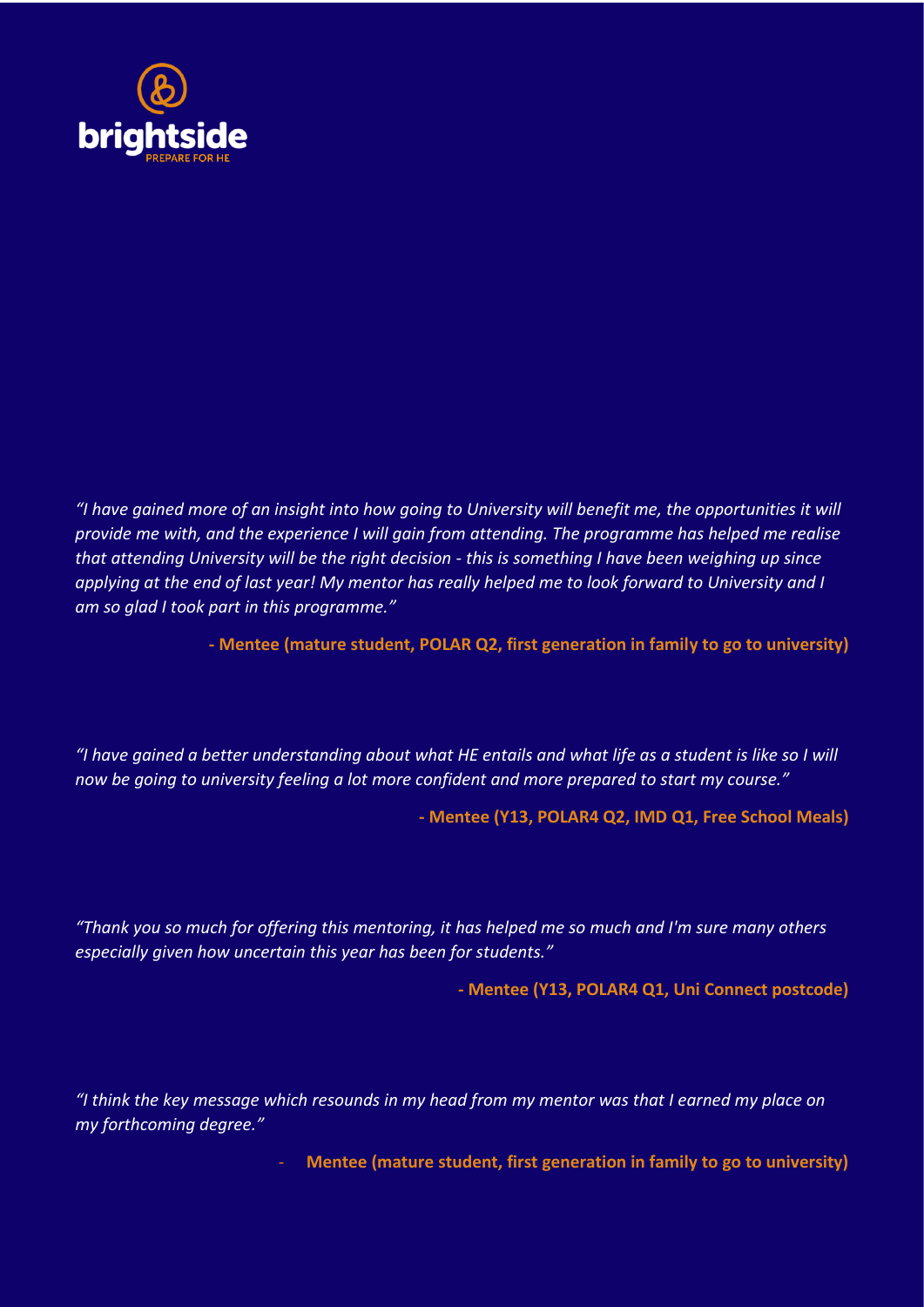

# **Executive Summary**



Almost 500 learners from across the country received mentoring support through an efficient, successful and collaborative programme at a time of significant disruption. Engagement (the amount and frequency of messages sent by mentees) remained high throughout, including when broken down by mentee type or measure of deprivation, indicating that the programme has successfully reached those who traditionally need the most support in negotiating their education journey.

Mentees reported high quality mentoring relationships, with **98% enjoying the programme** and **99% feeling they got on with their mentor**. Mentors agreed, with 93% of respondents agreeing that they were well-matched, and able to build a positive relationship with those who engaged. Qualitative feedback from mentees highlighted relatability and shared or similar experiences as being key factors in building up these positive mentoring relationships.

## **Recruitment and conversion**

mentees

 $(1088 \text{ cm})$  converted  $\frac{1}{2}$ 1089 signed up 44% converted



of sign-ups came through **UCAS** 

from **universities contacting offerholders** directly

particularly<br>
promotion through 30% **school and college networks**  21% from other sources, particularly

**Mature students** expecting to start HE in 2020 made up



of the matched mentee cohort

The 44% conversion rate was lower than was expected, but compares reasonably favourably with other projects considering the external environment. Recruiting students to opt in to a project, particularly when post-16, results in higher engagement but we do see attrition rates during onboarding as the intervention is opt-in; a 50%-60% conversion rate for similar projects is normal in Brightside's experience. Recruiting mentees through school and college networks was particularly challenging during the lockdown period, when partner staff had no face-to-face contact with students, and limited communication with teachers juggling many competing priorities.

Recruiting mentees through routes connected to their HE offers worked particularly well, with most sign-ups coming from UCAS and universities directly targeting their offer-holders.

Mentor recruitment was highly successful, with more than enough mentors trained and match-ready within a short timeframe. However, a significant proportion remained unmatched due to lower than anticipated mentee numbers.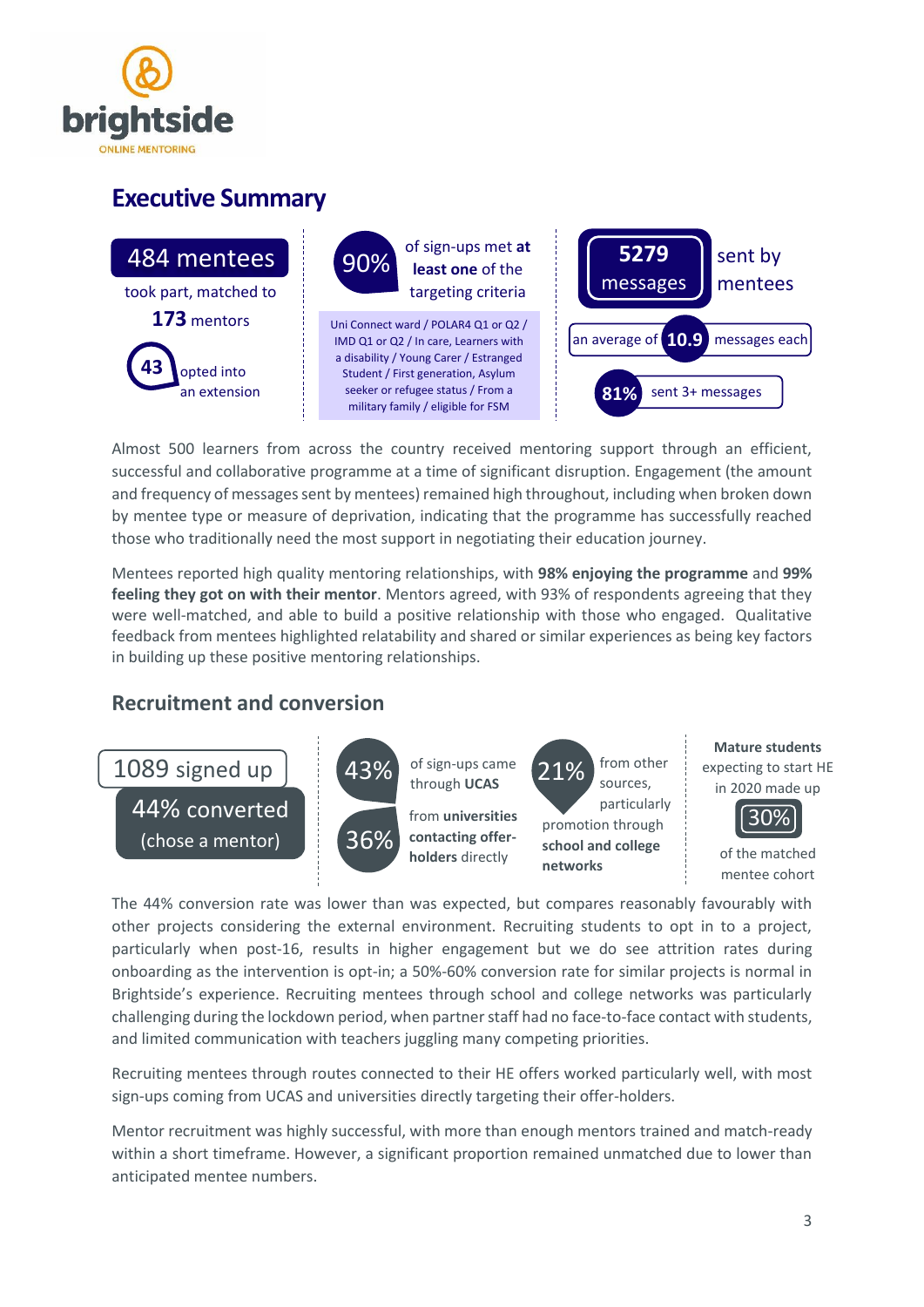

## **Impact**



Prepare for HE had a particularly positive impact on mentees' knowledge about what to expect from student life and the differences in learning and teaching styles. It also supported almost half of mentee respondents to develop social capital, which was particularly pronounced for mature students.

The impact data suggests that the external environment and ongoing challenges and uncertainty around student life at HE continued to impact mentees even though they were getting mentoring support. A significant proportion of mentees (48%) could have recorded positive change for hope through the survey but did not, even though 97% of them agreed that mentoring had made them feel more positive about the future and much of the qualitative feedback alluded to this. Mentees also recorded significant movement (both positive and negative) for self-efficacy and coping.

Y13 mentees who were unsure about their next steps when signing up to the programme, although a small proportion of the overall cohort, had the lowest proportion of mentees recording positive change in knowledge around HE, and the highest proportion showing negative change in human capital, coping, self-efficacy and growth mind-set.

## **Impact of Covid-19**

#### At the end of the programme,

# come through in the qualitative data

## **90%**

of mentees **intended to start an HE course in 2020**



Nerves & uncertainty around **results and calculated grades**



**4 key themes**

Stress & disappointment around **results on the day**



Worry about **online learning** at university

4 Nerves about **effect of social distancing** on HE experience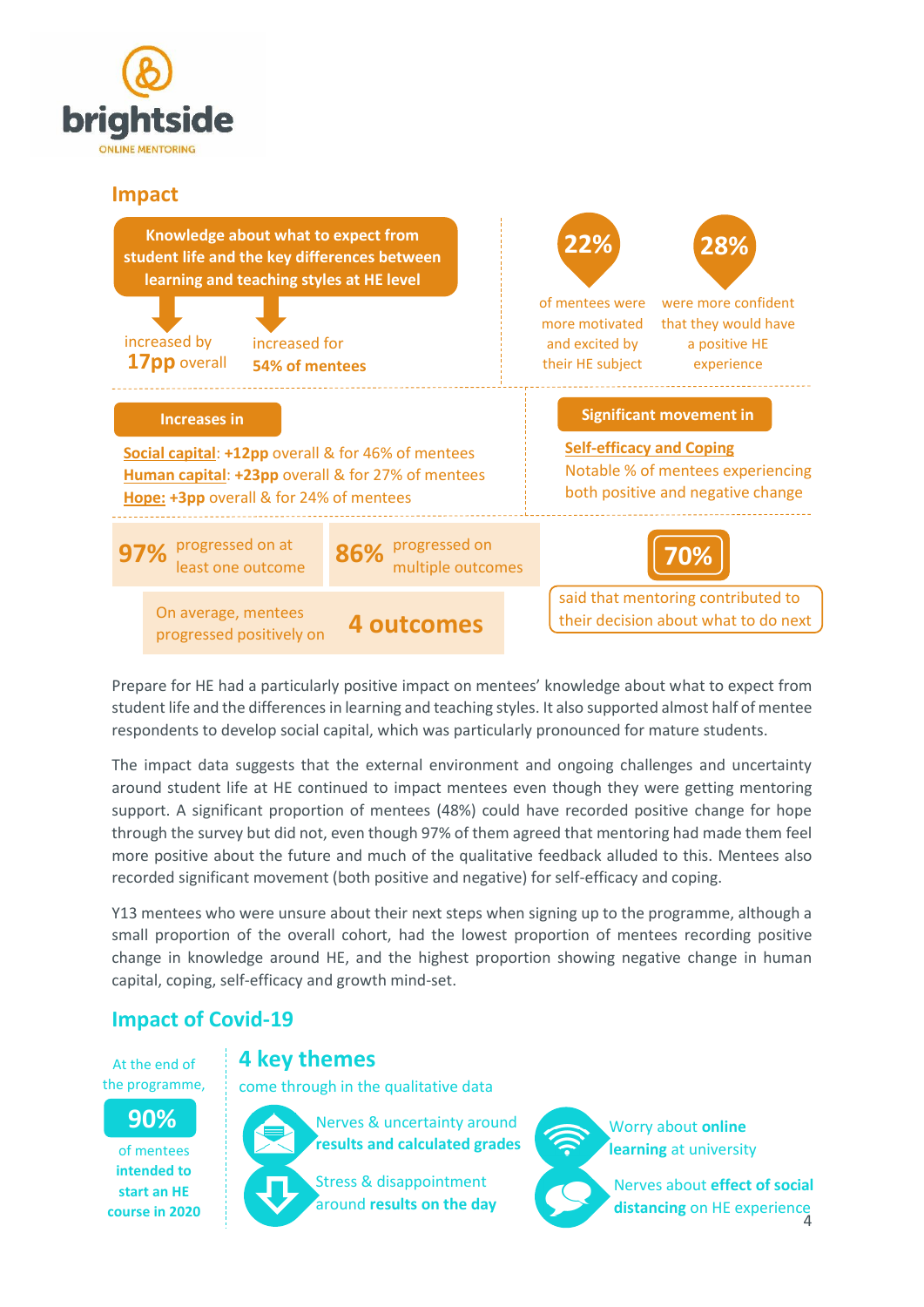

This learning should be used to inform the support put in place for students this academic year, particularly Y13 learners (who may need to navigate similar challenges in 2021) and Y12 learners, many of whom will be deciding in favour of or against HE in the coming months

## **Recommendations**

To recruit and convert a higher number of mentees, programmes should:

- Continue to **engage UCAS and admissions teams** to reach out directly to offer-holders
- Set mentee **recruitment targets based on an expected conversion rate** of 40% 50% (in current climate)
- Consider an **earlier launch date and therefore an earlier recruitment phase**.
- **Review recruitment and conversion communications and materials** to ensure it is clearer who the mentors are, to manage mentee expectations
- Consider **recruiting mentors from partners' Student Ambassador pools**
- **Streamline the recruitment and onboarding process** so that interested mentees can register, create accounts, choose a mentor and start messaging as quickly as possible

To improve the impact on mentees, programmes should:

- Adapt mentor training, support materials and communications to include more support and signposting for **Y13s who are unsure about their next steps**
- Continue to explore **additional delivery elements to support mentees' general hope for the future,** such as Brightside's Ask the Expert function and project extensions
- Ensure mentoring guides encourage discussions on the **importance of networking and developing networking skills**
- Find ways to **help mentors to identify where mentees' coping or self-efficacy may be fluctuating or low** during a programme, and focus on this development with them

To improve the quality of the mentee/mentor experience, programmes should:

- Continue to **monitor and send reminders** about prompt replies
- Continue using the **matching tool** for mentees to select their own mentor
- Explore **ways in which mentees could access support from other mentors** on the project, and the **addition of some video elements** in line with Brightside's developments in this area
- Add 'expectations' to both mentor and mentee **training sessions, induction materials and/or welcome packs**, so that participants can understand what is expected of them and are encouraged to relate to each other's experiences and challenges
- **Update automatic engagement reminders** to take into account messages that may be pending in moderation
- Consider **how mentor group chats can be better utilised** to enhance the mentoring experience.
- **Discuss any extensions with mentors**

**Full recommendations can be found in Section 7 of this report.**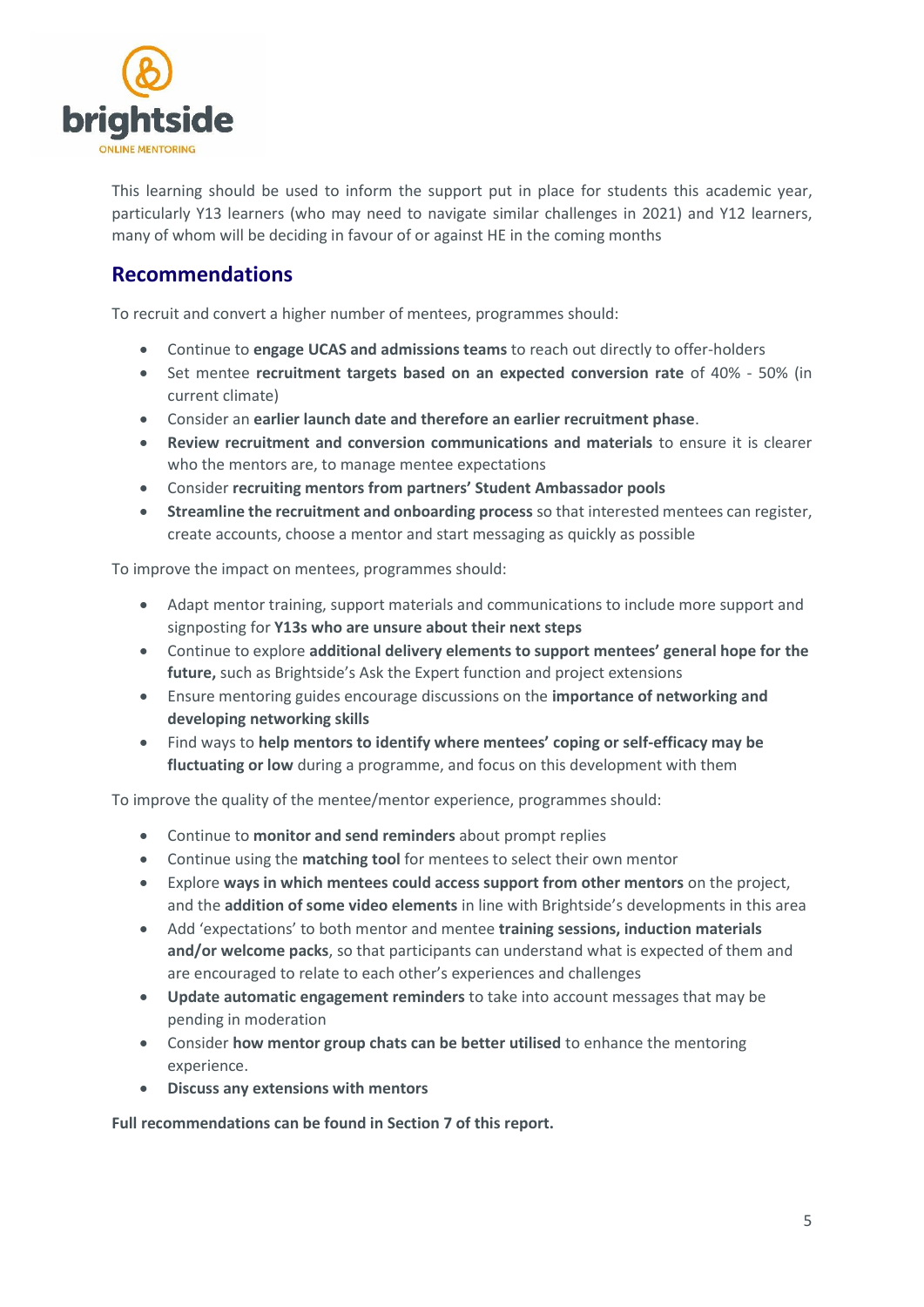

# **Contents**

| 1.  |     |  |
|-----|-----|--|
|     | 1.1 |  |
|     | 1.2 |  |
|     | 1.3 |  |
|     | 1.4 |  |
| 2.  |     |  |
| 2.1 |     |  |
|     | 2.2 |  |
|     | 2.3 |  |
| 3.  |     |  |
| 4.  |     |  |
| 4.1 |     |  |
| 4.2 |     |  |
| 4.3 |     |  |
| 5.  |     |  |
| 5.1 |     |  |
|     | 5.2 |  |
| 6.  |     |  |
| 7.  |     |  |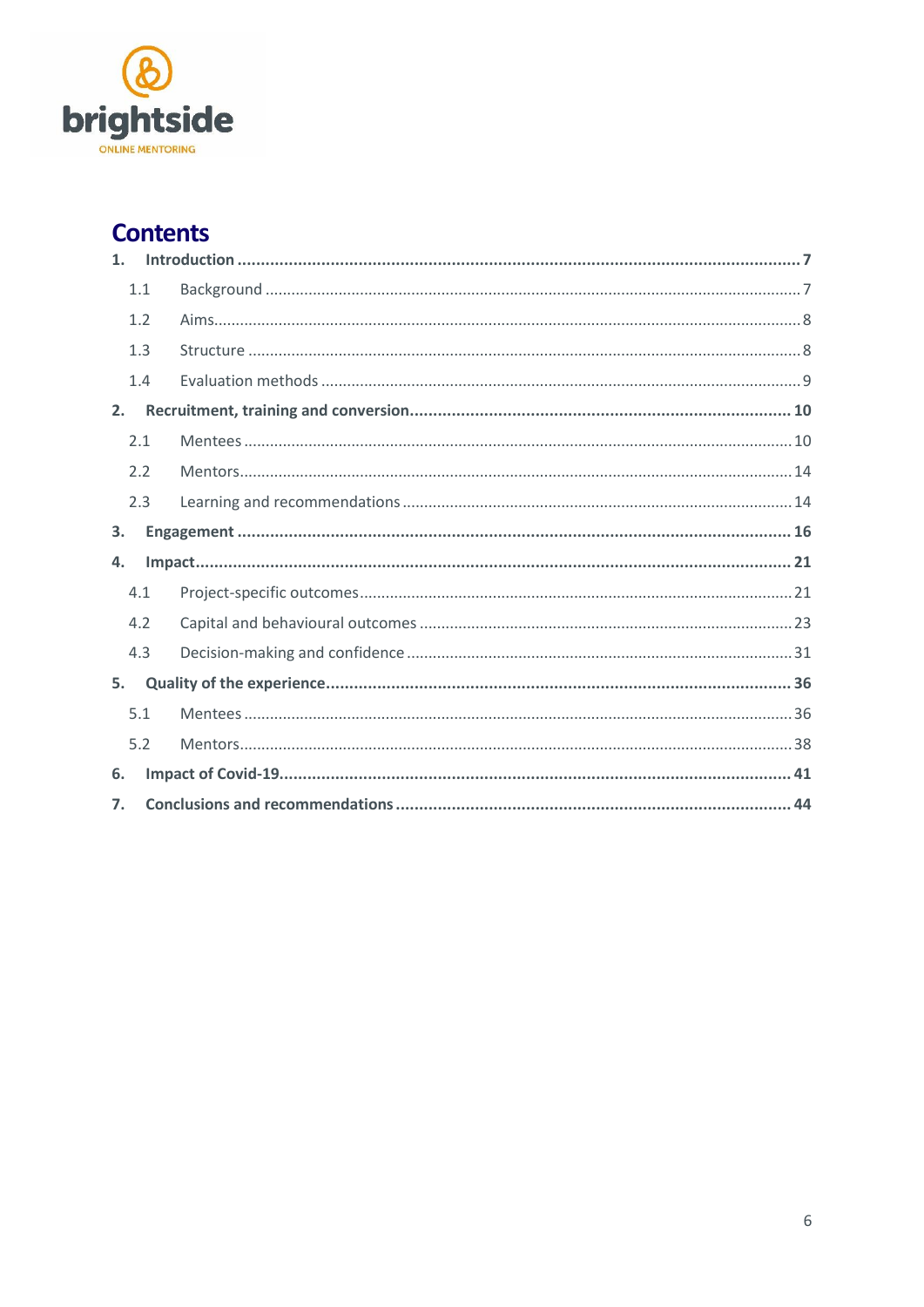

# <span id="page-6-0"></span>**1. Introduction**

This report evaluates the engagement, quality and impact of Prepare for HE, a programme delivered by Brightside and nine partners in 2020, which supported 484 learners with 173 online mentors. The report sets out the context of the project (its background, aims and structure) before outlining the evaluation methods used to measure its success. The report first focuses on project set-up recruitment and conversion of mentees onto the programme, and makes some recommendations for future projects. It then analyses the engagement on the programme, the impact of mentoring on the participants, and the quality of their experience. The final section of the report uses qualitative data to highlight common thoughts and feelings around HE relating to the Covid-19 pandemic. Recommendations are included throughout, and summarised at the end with the main conclusions.

### <span id="page-6-1"></span>**1.1 Background**

Brightside is a charity, creating inspirational mentoring relationships which help young people make confident and informed decisions about their future. We use our 17 years of experience as the UK's leading social enterprise for online mentoring to help organisations identify, reach and inspire young people. We find and train mentors, connect them with young people, and support them as they work together through our online programmes. Our mentoring introduces young people to opportunities from employers and universities so they can develop the knowledge and confidence they need to succeed. We work in every region of England in partnership with universities, business, charities and public sector organisations, and support 10,000 young people each year.

Prepare for HE is a national online mentoring programme, delivered in 2020 by Brightside in partnership with two universities and seven Uni Connect partnerships: University of Chester, University of Surrey, FutureHY, GROWS, Greater Manchester Higher (GM Higher), HeppSY, Higher Education Outreach Network (HEON), Make Happen, and Study Higher. The programme was also supported by UCAS.

Brightside developed this programme in response to the Covid-19 pandemic, which caused a period of major disruption for HE offer holders and particularly Year 13 learners. Exams were cancelled and there was confusion as to what this would mean for university places. The closure of schools and colleges meant that the usual sources of IAG were not in place to support young people in the same way, which was likely to have a disproportionate effect on those from disadvantaged backgrounds. Also, any learners expecting to start their HE courses in September/October 2020 were facing uncertainty about what to expect, from accommodation and socially distant campuses to online teaching. There was concern that:

- a) students would be less likely to take up their university places
- b) there was a risk of a higher drop-out rate of students who were unprepared for university life and who had been disrupted in their pre-arrival phase
- c) student confidence would suffer as a result of the uncertainty
- d) students would not be adequately supported as they dealt with these unexpected developments and uncertainty

In response to this need, Brightside developed Prepare for HE to support offer-holders and other Year 13 students, offering them a mentor to talk to as they navigated this unique and highly complex set of challenges. Brightside put together a project outline and timeline, and Uni Connect partnerships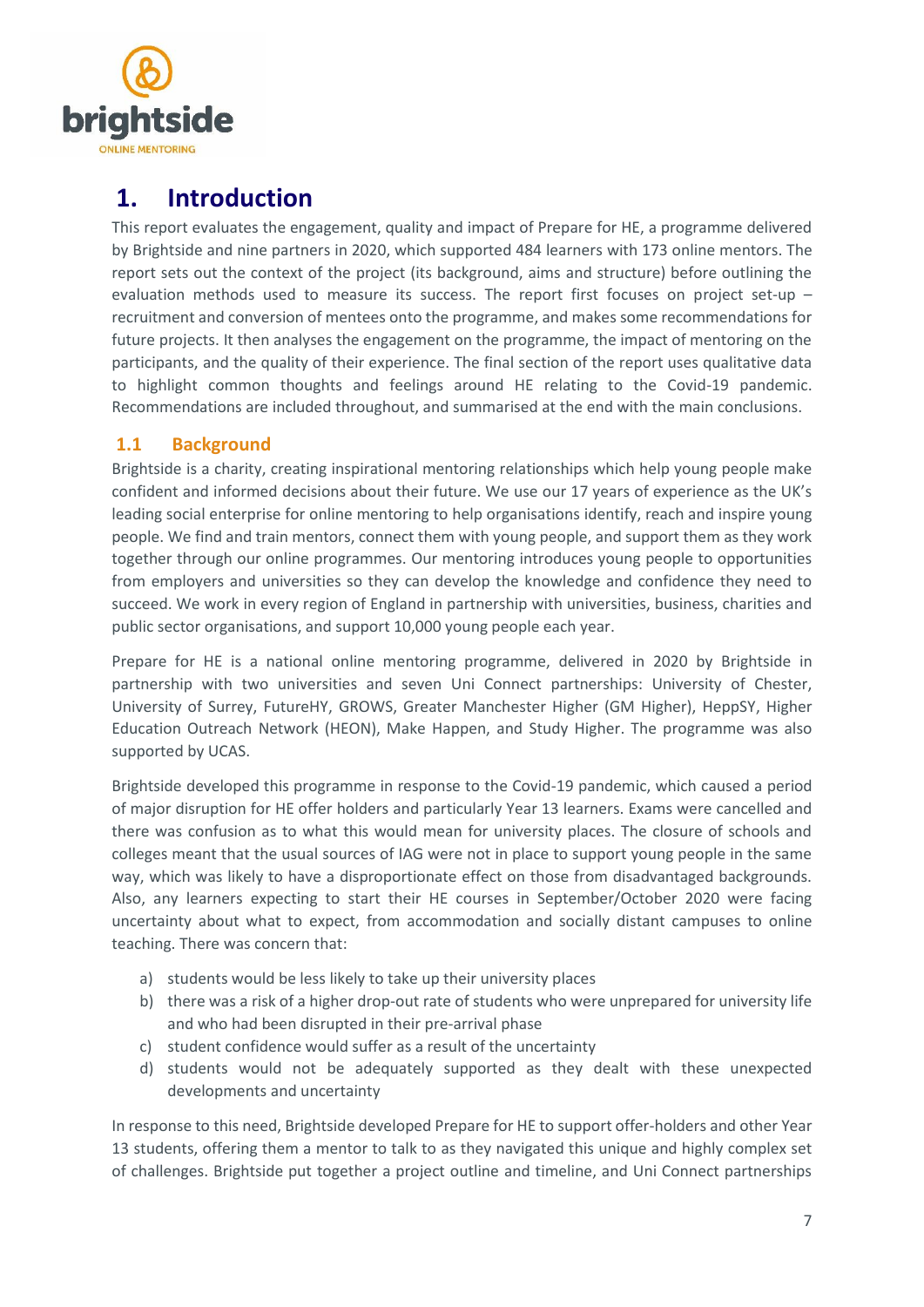

and universities expressed interest in funding the programme and offering the opportunity to Year 13s and offer-holders in their networks. The nine confirmed partners formed a steering group led by Brightside, and the steering group worked together to agree targeting criteria, recruitment methods, monitoring and reporting requirements, and the evaluation framework.

During the programme design phase, the steering group discussed mentee numbers and agreed to build capacity in the programme to support 1000-1500 mentees in total. This roughly equated to up to 165 mentees per partner which they felt was achievable, and Brightside therefore worked ro recruit around 350 mentors.

#### <span id="page-7-0"></span>**1.2 Aims**

Prepare for HE's overall aim was to support students from widening participation backgrounds to transition successfully to Higher Education. To achieve this, the programme aimed to:

- Increase mentees' understanding of what to expect from university study and student life
- Prepare mentees for the change in learning styles in HE
- Help mentees maintain motivation for their chosen subject and institution
- Build a sense of belonging, and help mentees feel confident that they would have a positive HE experience

Brightside's mission is to support young people to make confident and informed decisions about their future and Prepare for HE aligns well with that mission. The programme therefore aimed to help mentees feel more confident about their decision around their next steps, and to address a number of outcomes from Brightside's Theory of Change:

- Human capital: learning specific knowledge and skills
- Social capital: knowing people to turn to for advice and support
- Hope: setting specific goals, and having the flexibility and motivation to achieve them
- Coping: dealing with difficulties in a positive way
- Self-efficacy: having confidence and knowing your strengths
- Growth mindset: believing your abilities can be developed through hard work

Finally, the programme presented an opportunity to learn more about the impact of the Covid-19 pandemic on learners, which could then help inform the design and implementation of other outreach interventions and transition support. Therefore a secondary aim of Prepare for HE was to understand how the pandemic related to and affected mentees' attitudes, feelings and confidence around HE.

#### <span id="page-7-1"></span>**1.3 Structure**

Prepare for HE launched on 1<sup>st</sup> June 2020. Mentees and mentors communicated via Brightside's safe and secure online mentoring platform and app. After signing up to take part, mentees registered on the platform and were able to choose their own mentor based on their interests and what they were hoping to gain from mentoring. The mentor pool was made up of current HE student volunteers as well as volunteers who had been through the HE system but are now working. Mentoring pairs were matched for the duration of the programme until 21<sup>st</sup> September 2020.

During the programme, Brightside supported participants through regular communications, including recommendations for themes and topics to discuss, and signposting to useful resources – particularly updates on the rapidly developing external landscape around grades, results and university places.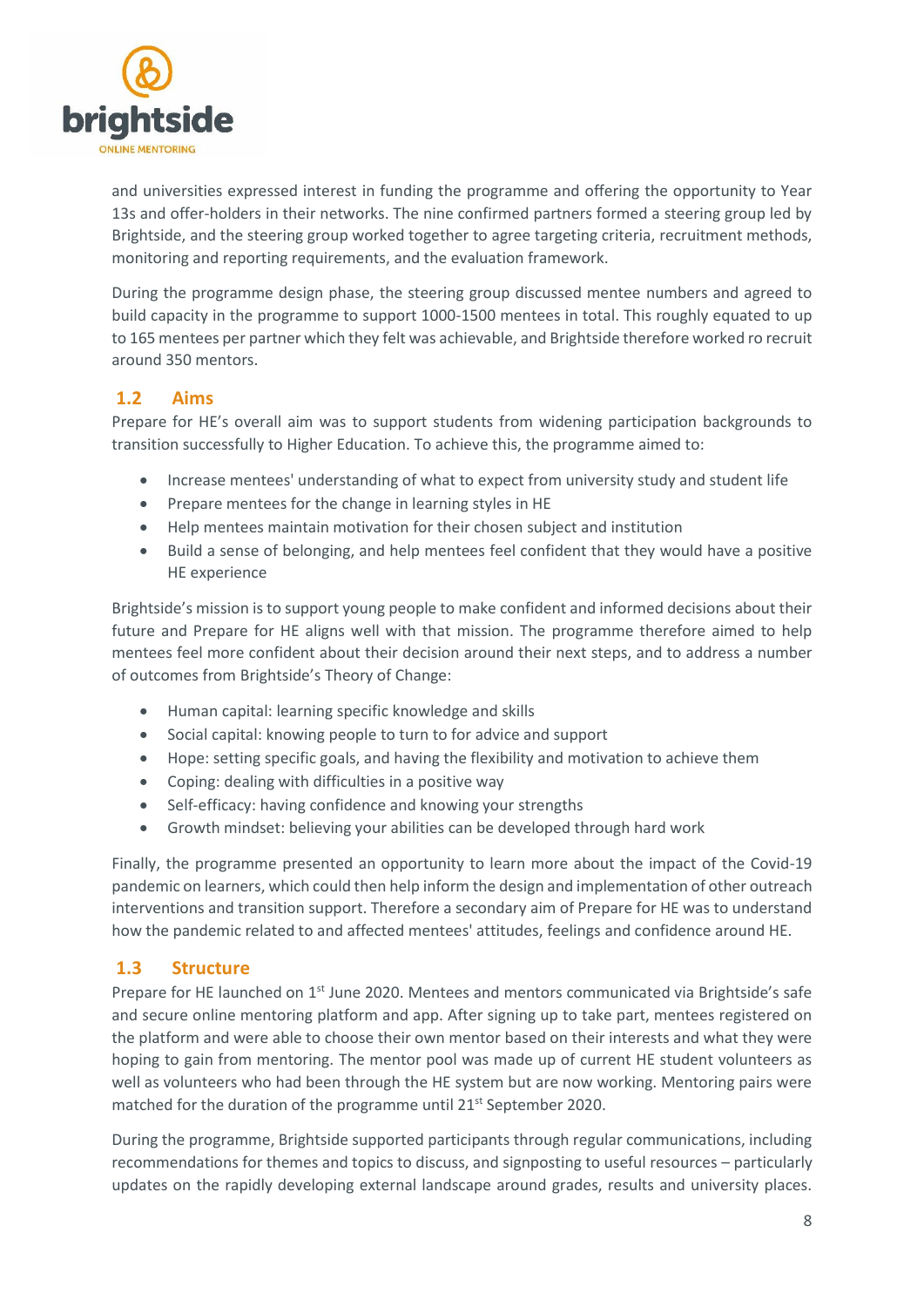

Brightside also sent engagement reminders to mentor and mentees who had not responded within the recommended timeframes, to help encourage ongoing and expansive conversations. For mentors, Brightside provided an extensive mentoring guide which highlighted key milestones in the student journey during the programme, advice on how to cover these topics through mentoring, and tips for encouraging and sustaining mentee engagement. Mentor were also given the opportunity to join mentor group chats on the platform, which created a space for peer support and sharing of good practice.

Discussions with UCAS during the project set-up phase highlighted concern about mentees missing key deadlines regarding milestones such as accepting their offers. We therefore worked with them to offer an additional element of the project in the first half of June using Brightside's 'Ask the Expert' feature, leading up to the 18<sup>th</sup> June acceptance deadline. We uploaded a profile for a member of staff from UCAS, Courteney Sheppard (Senior Customer Experience Manager – Students), and mentors and mentees were encouraged to submit questions anonymously. Courteney's responses were then posted on the Brightside platform for all users to view. The questions submitted included queries about changing choices later down the line, late applications, navigating results day, calculated grades, deferrals, Clearing, online teaching at university, and support for students with disabilities.

It was clear from the ongoing monitoring and support for participants that many mentees were still messaging very frequently up until the scheduled end date of  $21^{st}$  September. As most mentees were starting or making final preparations for the start of term, and the Covid-19 pandemic was still causing disruption and uncertainty around what the experience would be like for incoming students, the steering group agreed to offer an optional extension to the end of October. 43 mentees and their mentors took up this opportunity and remained matched.

#### <span id="page-8-0"></span>**1.4 Evaluation methods**

In order to evaluate the effectiveness of the programme, we have used a number of methods and types of data:

- Engagement is measured through quantitative data pulled from the online mentoring platform, which shows number of messages sent and received by participants.
- The impact of the project is measured through baseline and exit surveys completed by mentees; survey questions were designed to address the aims and outcomes listed above, including the project-specific outcomes and Brightside's Theory of Change outcomes.
- Surveys included response scales as well as open-text responses.
- Open-text responses have been used throughout the evaluation to understand how and why certain outcomes were achieved for mentees.
- The content of conversations (the messages mentees and mentors sent) is another source of qualitative data used to understand the thoughts and feelings of mentees in relation to the programme aims.
- The quality of the mentoring experience for both mentors and mentees is also measured through questions on the exit surveys, including qualitative responses.

Of the 484 mentees who chose a mentor and were matched over the course of the programme, 204 completed the exit survey (a response rate of 42%). It should be noted that the majority of responses are likely to be from engaged mentees who remained active until the end. Therefore, the data relating to the quality and impact of the programme gives a reliable overview of the experience had by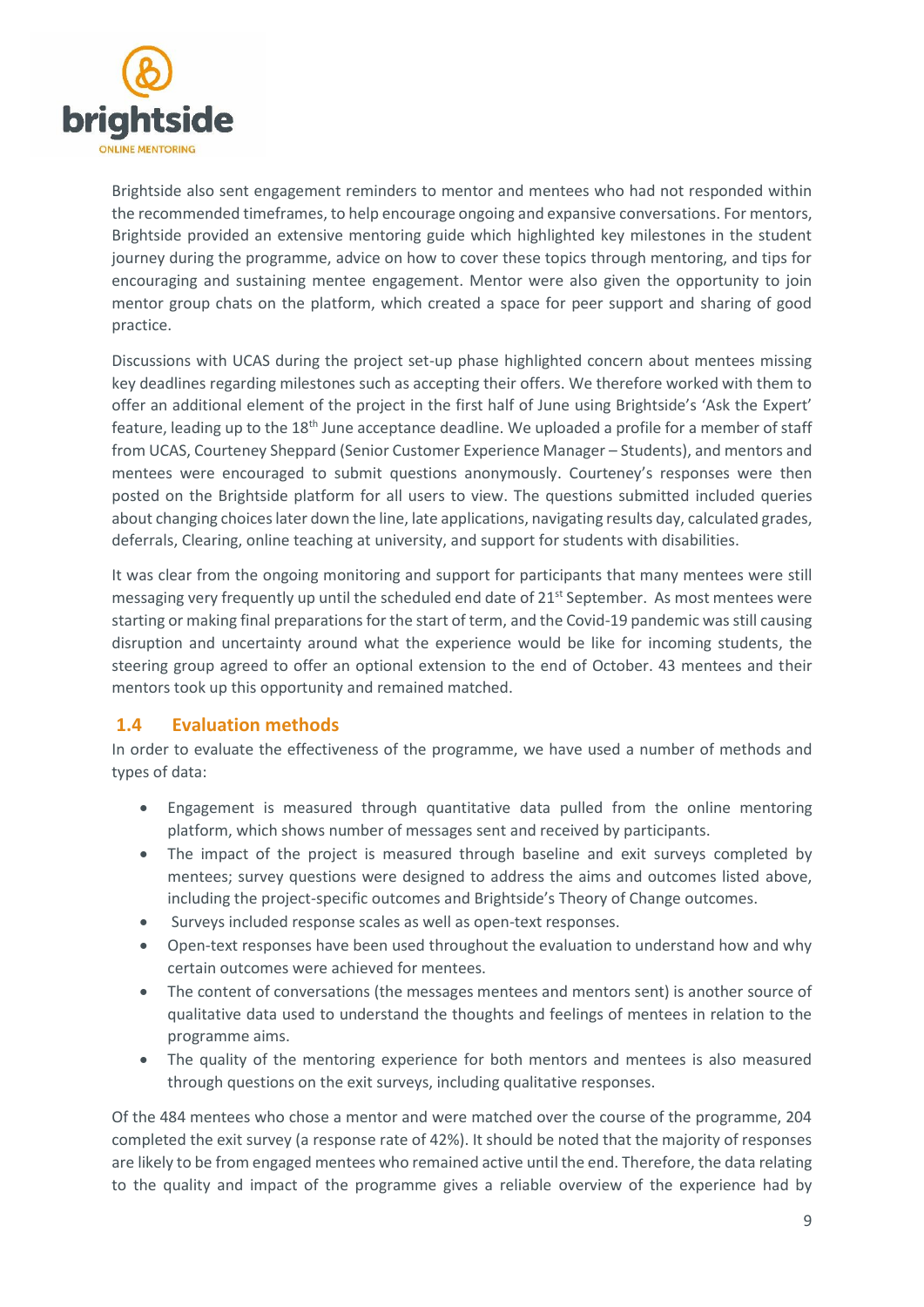

mentees who took part and engaged with their mentor. In future projects, a mid-point survey could provide additional data and a helpful insight into the experience of less-engaged mentees.

Of 173 matched mentors, 28 completed the exit survey, a 16% response rate. The mentee survey is made compulsory on the platform (meaning mentees must answer it before they can access their messaging channel). This is not the case for the mentor survey, which explains the lower response rate. Future projects could look to distribute the mentor survey slightly earlier, and Brightside should also explore the possibility of similar compulsory survey functionality for mentors as is currently in place for mentees.

As well as looking at engagement, quality and impact for those who took part, this evaluation also considers key elements of project delivery, specifically the recruitment, training and conversion of mentors and mentees onto the project. The report therefore includes qualitative feedback from the steering group and partner delivery staff (who led mentee recruitment), and from four 'unconverted' mentees who responded to a request for feedback regarding why they had not chosen a mentor and started the programme.

Finally, in the future we will be able to use hard data from HEAT (Higher Education Access Tracker) to see what proportion of mentees went on to successfully enrol in HE. We should receive the first set of this tracking data in spring/summer 2021, at which point we will add detail into this evaluation report. Until then, we can use the data in this report to tell us about mentees' intentions around HE as they were explicitly asked about this in their exit survey in September 2020.

# <span id="page-9-0"></span>**2. Recruitment, training and conversion**

## <span id="page-9-1"></span>**2.1 Mentees**

Initially, mentee recruitment was led by the nine university and Uni Connect partners. Brightside developed materials aimed at mentees, including social media assets, flyers and suggested copy for email and text communications for schools, colleges and learners. All materials linked to an online sign-up form, which interested learners completed. After completing the sign-up form, learners then received a welcome pack directly from Brightside, which contained a video and more information about the programme and how to make the most of it. The programme launched on  $1<sup>st</sup>$  June, when all sign-ups received instructions on creating their Brightside account and choosing their mentor. Mentees could then immediately start communicating with their match. For any mentees signing up from 1<sup>st</sup> June onwards, these instructions were included with the welcome pack so that they could get started immediately.

#### **Mentee recruitment methods**

Partners recruited mentees in a range of ways, including:

- Reaching out directly to learners with offers for their institutions (or partner HEIs within the Uni Connect partnerships)
- Sending information to schools and colleges within their networks and regions, to ask them to promote the opportunity to Y13 students
- Sending information directly to Y13 students who had previously taken part in an outreach activity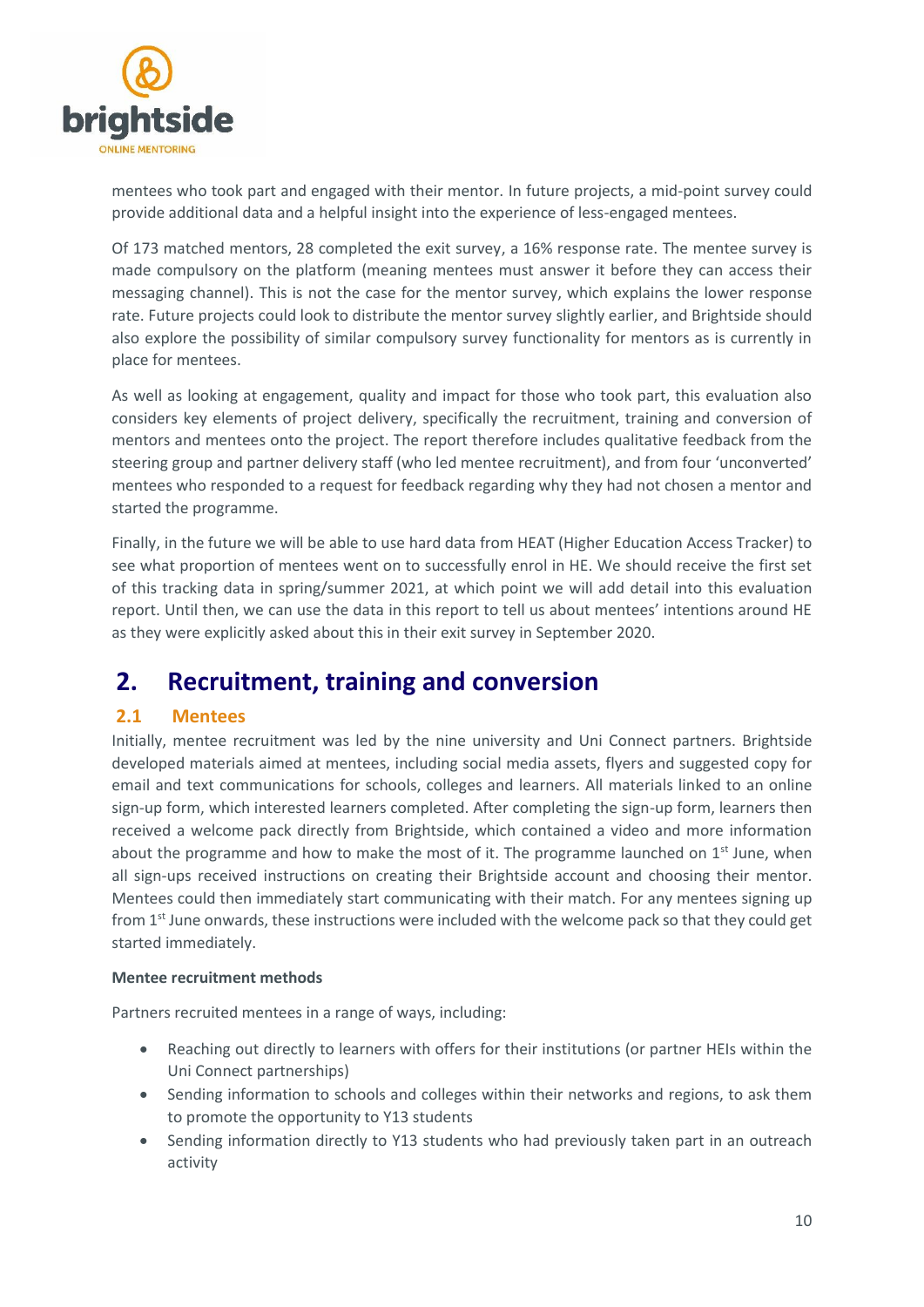

Most partners built strategies around recruiting learners meeting widening participation criteria such as postcodes in POLAR4 Q1 or 2, Uni Connect target wards, young carers, Looked After Children, young people from military families and young people eligible for Free School Meals. Partners who were recruiting through schools, colleges and other networks prioritised those with high proportions of students meeting this criteria. Through Brightside's mentor recruitment, there was capacity for 1000- 1500 mentees and therefore the steering group agreed that Brightside could accept eligible learners signing up immediately onto the programme. Brightside monitored and dealt with sign-ups on a daily basis and sent weekly recruitment updates to partners so that we could ensure the process was fair across the partnership and numbers were within capacity for the project.

#### **UCAS support**

Partners began recruiting mentees from 15<sup>th</sup> May and efforts continued throughout June after the project launch as there was plenty of capacity among the mentor pool. The UCAS acceptance deadline came part-way through June and enabled partners to reach out to learners to offer support in the lead-up, as well as afterwards once they had confirmed their offers and moved into the pre-arrival phase.

569 learners had signed up by 2nd July, and 46% of these (260 learners) had chosen a mentor and therefore 'converted'. With places still left on the programme, Brightside liaised with UCAS who had agreed to support recruitment efforts through their channels with offer-holders. The steering group agreed to ask UCAS to target students within their system, holding offers, from POLAR4 Q1 or Q2 postcodes. Partners provided a list of regions to enable UCAS to target learners within their remit as outreach or widening participation teams, or their Uni Connect wards. UCAS contacted these offerholders with information about the opportunity and a link to the sign-up form. Upon signing up, Brightside were able to check their postcode and allocate them to a partner.

This was a very effective recruitment method, with 466 mentees signing up as a result of the UCAS communication.

**Overall, of the total 1089 who signed up, 484 (44%) converted onto the full programme by choosing a mentor and beginning communications.**

#### **Numbers and conversion**

The table below shows the conversion rate overall, and is broken down by mentee 'type' which was established through self-declaration during sign up:

| <b>Mentee type</b>                  | <b>Number</b><br>signed up | Number of<br>matched mentees | <b>Conversion</b><br>rate |
|-------------------------------------|----------------------------|------------------------------|---------------------------|
| <b>All mentees</b>                  | 1089                       | 484                          | 44%                       |
| Y13 & undecided about next steps    | 66                         | 26                           | 39%                       |
| Y13 & expecting to start HE in 2020 | 598                        | 273                          | 46%                       |
| Mature & starting HE 2020           | 320                        | 144                          | 45%                       |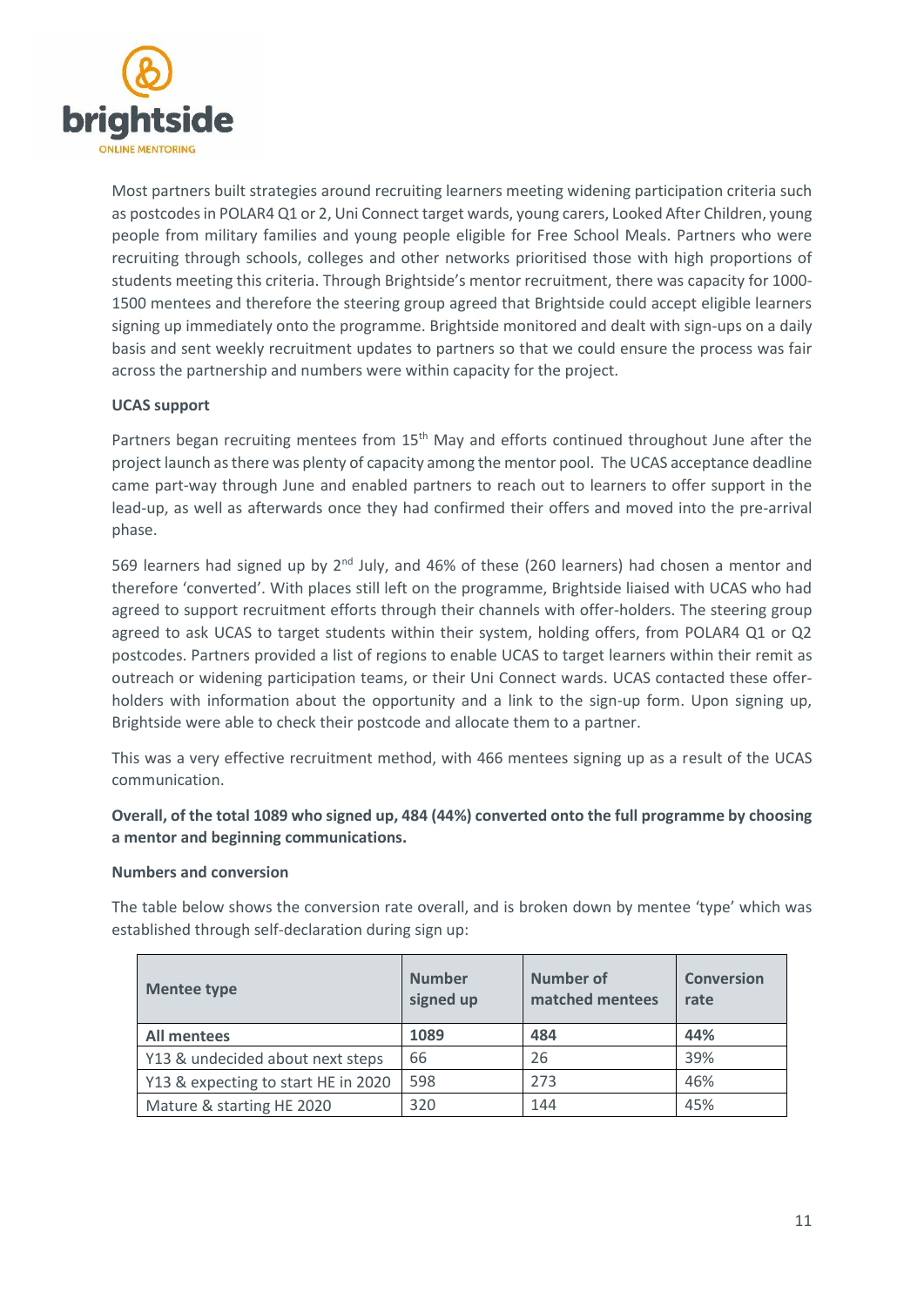

1

| uner- | ᅩ◡ | $\mathbf{\Lambda}$<br>. .<br>. . | 200<br>コフ /0 |
|-------|----|----------------------------------|--------------|
|       |    |                                  |              |

Understandably, the majority of mentees both recruited and converted were expecting to start their HE course in 2020. This is not surprising due to the remit, aims and recruitment methods for the programme. It is also encouraging to see that some mentees who were less sure about their next step saw the potential benefits of mentoring, and widening the scope of future programmes to actively encourage these learners to take part is something that should be considered.

On their sign-up form, mentees were asked how they heard about the programme. The table below shows how they responded, and the conversion rates for each category:

| <b>Recruitment method</b>                   | <b>Number</b><br>signed up | Number of<br>matched mentees | <b>Conversion</b><br>rate |
|---------------------------------------------|----------------------------|------------------------------|---------------------------|
| From a member of staff at school or college | 197                        | 97                           | 49%                       |
| From a university where I have an offer     | 392                        | 192                          | 49%                       |
| <b>UCAS</b>                                 | 466                        | 176                          | 38%                       |
| Other                                       | 34                         | 19                           | 56%                       |

This data suggests that linking the opportunity to learners' offers works particularly well for recruitment, with the highest proportions of sign-ups coming from those who heard from UCAS or from the university they hoped to attend. The lower proportion coming from schools and colleges can certainly be linked to the challenges of the pandemic, with schools and colleges closed during the recruitment window and the channels to learners and teachers being severely disrupted. This was especially true for the Uni Connect partnerships. When it comes to conversion, the table above shows some variation, but generally suggests that employing a range of recruitment methods and enabling partners to try methods that work for them is a sensible approach.

We can also break down mentee recruitment and conversion numbers by various targeting criteria.<sup>2</sup>

| <b>Target group</b>        | <b>Number</b><br>signed up | <b>Number of</b><br>matched mentees | <b>Conversion</b><br>rate |
|----------------------------|----------------------------|-------------------------------------|---------------------------|
| Uni Connect ward           | 352                        | 156                                 | 44%                       |
| POLAR4 Q1 or Q2            | 776                        | 341                                 | 44%                       |
| IMD Q1 or Q2               | 610                        | 274                                 | 54\$                      |
| In care                    |                            |                                     | 14%                       |
| Learners with a disability | 183                        | 100                                 | 55%                       |
| <b>Young Carer</b>         | 31                         | 16                                  | 52%                       |

<sup>&</sup>lt;sup>1</sup> Mentees were asked to select which of the above categories best described them. 105 mentees selected 'Other', with the most common situation being those expecting to take a gap year. There were also a small number of Y12 students, who, after discussion with the steering group, were accepted onto the programme as there was enough space.

<sup>&</sup>lt;sup>2</sup> Some mentees met multiple criteria, which is why the column totals are different to the totals listed earlier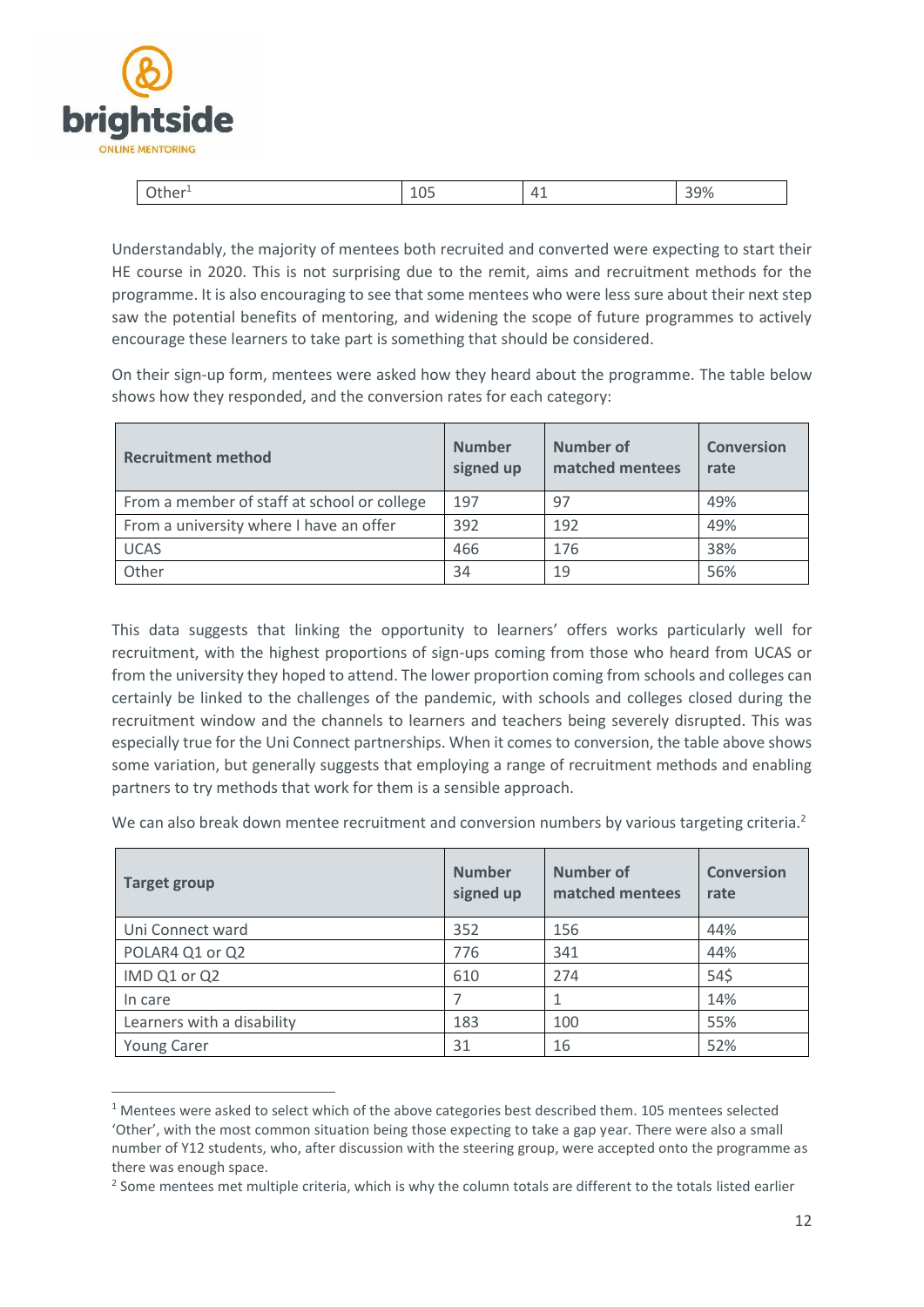

| <b>Estranged Student</b>     | 35  | 20  | 57% |
|------------------------------|-----|-----|-----|
| First generation             | 489 | 228 | 47% |
| Asylum seeker/refugee status | 15  |     | 60% |
| From a military family       | 18  | 11  | 61% |
| <b>FSM</b>                   | 103 | 57  | 55% |

Encouragingly, 90% of learners who signed up met **at least one of** the targeting criteria listed above. This shows that the programme was targeted appropriately.

#### **Observations on the overall conversion rate**

Brightside works with partners to deliver over 60 online mentoring projects each year. Typical, largescale programmes recruiting post-16 learners from a wide range of places tend to see a conversion rate of 50% - 60%. Our experience has shown us that supporting post-16 students to 'opt-in' to a programme results in higher overall engagement with a mentor but it does mean that there is an attrition rate during onboarding. Considering the external environment, particularly the challenges around engaging learners through schools and colleges when they are closed (highlighted in the quotes from partner staff below), we should see a 44% conversion rate as good.

- *"Due to inability to go into colleges, recruiting was very difficult."*
- *"Covid, pupils not being on campus, teachers stress due to covid/WFH."*
- *"General challenges as expected whilst working under lockdown - teachers less responsive to emails/call whilst working from home and prioritising other work over careers/IAG."*

This being said, the lower-than-expected number of matched mentees – and the subsequent leftover capacity of the mentor pool – is one of the main areas for improvement in future programmes. Section 2.3 of this reports offers some recommendations.

#### **Results day**

The main mentee recruitment window closed in mid-July. Due to the remaining capacity among the mentor pool, the steering group agreed to undertake a second wave of recruitment just before and just after results day in mid-August. There was consensus that receiving results and the impact of university places would create even more challenge and uncertainty for some learners, therefore they may be more inclined to sign up for mentoring support than they were before. However, we did not receive any additional mentee sign-ups at this time. Feedback from partners provides the following reasoning for a lack of additional mentees at this stage:

- The capacity of partner staff to promote the programme was more limited than the first recruitment window, with many brought in to support admissions teams and Clearing within their institutions.
- This period was very confusing, with rapid developments and a huge amount of information for young people to work through. Additional messages about mentoring were likely to be caught up in this and may have stood out less, or learners may not have had the time or headspace to consider them.
- Many learners had immediate and urgent concerns, with pressure to make decisions very quickly. They may not have seen mentoring as providing the quick solutions they needed and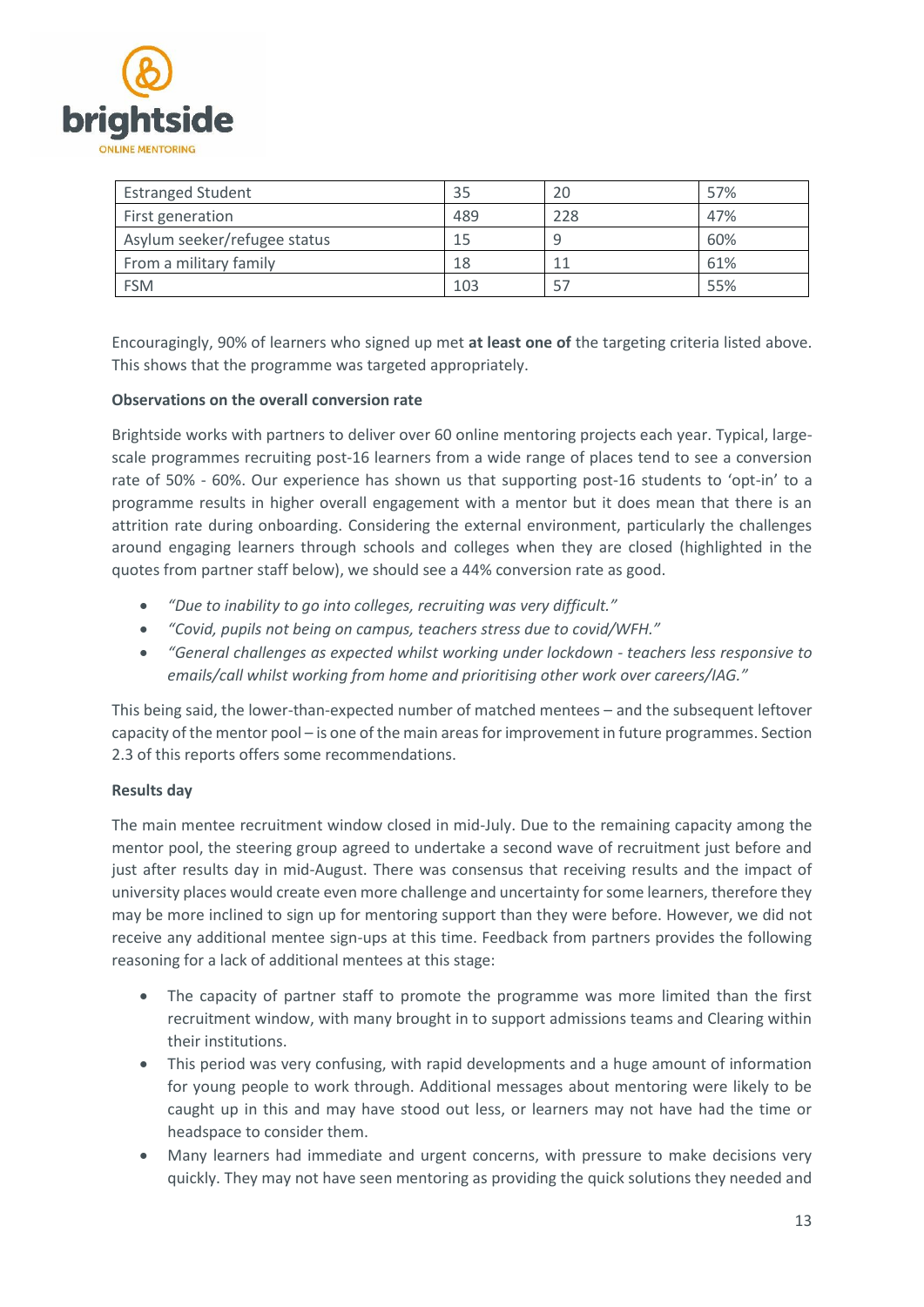

felt it was better to spend time liaising with teachers and university staff who could help them make immediate decisions from a place of expertise and knowledge regarding the specific situation they were going through and the associated timelines and processes.

#### <span id="page-13-0"></span>**2.2 Mentors**

Brightside recruited 348 volunteers for Prepare for HE from both our own volunteer database of DBSchecked volunteers, and through our partnership with STEM Learning who promoted the volunteering opportunity to their STEM Ambassadors.

After seeking feedback from the Brightside Youth Board (a panel of alumni mentees and mentors), we opted to recruit a roughly even split of current HE students and volunteers who had been through the HE system but are now working. This was due to the Youth Board feedback that that general support at a challenging time was what was required most. The inclusion of industry mentors also meant that there was a wider variety of background, experience and expertise for mentees to draw on. Through the matching tool on the platform, mentees were able to choose their own mentor based on their interests, needs and questions.

Brightside trained 274 volunteers (79% of those who had expressed interest) and welcomed them to the online mentoring platform to create profiles ready for matching. The programme aimed to reach between 1000-1500 mentees, and so each mentor expected up to four matches. Due to lower mentee numbers than anticipated, 173 mentors were chosen and matched on the programme and 101 mentors remained unmatched.

Unmatched mentors were asked to remain available on the platform to allow for a rolling mentee recruitment, as well as further recruitment around results day. These mentors remained unmatched but were subsequently offered priority on two further Brightside programmes to provide them with an opportunity to mentor. While this was a challenging situation to manage with the volunteers, Brightside kept them updated and were able to underline the unprecedented and challenging situation for young people, meaning mentee recruitment was more difficult than for 'standard' projects. Overall, mentors were very understanding.

#### <span id="page-13-1"></span>**2.3 Learning and recommendations**

Although we and partners were disappointed that we had many spaces that remained unfilled, we were able to provide mentoring support for almost 500 learners. This was a large, national programme that shows how online mentoring can be used to support learners all over the country. The conversion rate could certainly be improved, but the challenging recruitment circumstances should be noted, particularly trying to access learners via schools and colleges that were closed. The targeting was one of the key successes of the recruitment phase, with 90% of sign-ups meeting at least one of the criteria used and mentees from all but one of the target groups meeting or exceeding the overall programme conversion rate. Another key success was the partnership with UCAS, which brought in 43% of signups. Mentor recruitment was also highly successful; Brightside mobilised and trained enough volunteers, with limited time and tight deadlines, to support over 1000 mentees.

The data suggests that future programmes should:

 Continue to engage UCAS in recruitment efforts for programmes aimed at supporting offerholders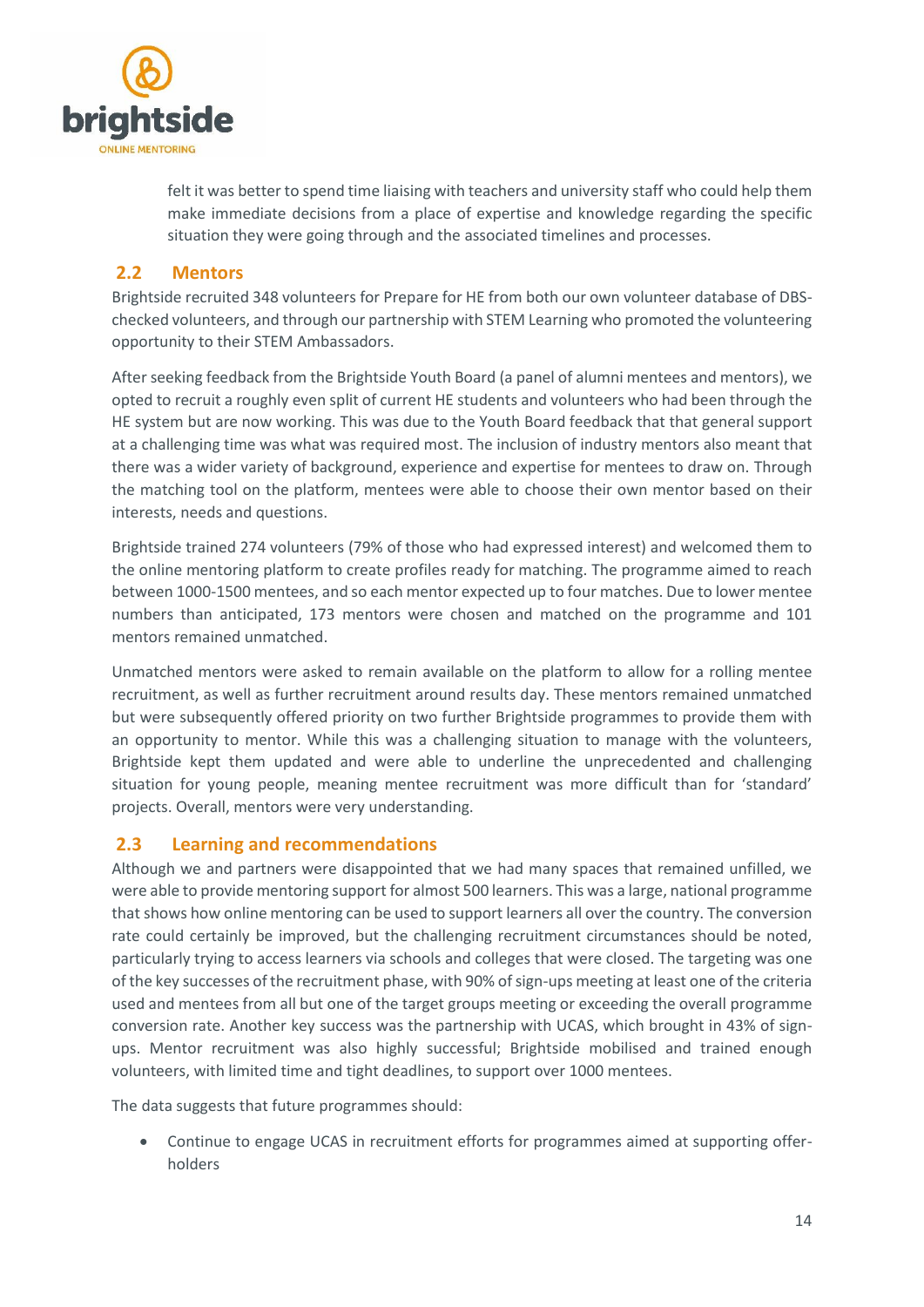

1

- Continue to engage admissions teams within universities to reach out directly to those holding offers
- Continue to seek out learners meeting particular targeting criteria, as they see this as an appropriate and interesting opportunity as much or more than their non-target counterparts
- Consider actively recruiting Y13 learners who have not applied for HE but who are unsure about their next steps – and adapting any messaging and materials accordingly
- Set mentee recruitment targets based on an expected conversion rate of 40% 50%

We can also use feedback from partners and unconverted mentees<sup>3</sup> to make additional recommendations:

- Some partners suggested that in the future, with more planning and lead-in time, we could work to an earlier launch date. Looking to engage prospective mentees slightly earlier in the year could mean that schools and colleges have more time to promote the opportunity, and students would also hear about the mentoring before pressure on their time ramps up from things like exams and acceptance deadlines. This is echoed in sentiments from two unconverted mentees, who commented: *"I forgot about it"* and *"Life is busy, so I keep forgetting to log in the account."* It also came through in partner feedback with comments from delivery staff: "by the time of promotion many pupils had left FE" and *"It felt like the recruitment drive came a bit too late to push out to schools properly."*
- An earlier wave of recruitment would also mean that there would be more time to support the Y13s who were less sure about their next steps, ensuring there was time for them to explore options like late applications and UCAS Extra.
- There was a small amount of anecdotal feedback from partners who had spoken to mentees and from mentees who were struggling to choose a mentor – that some sign-ups were expecting to match with a student from their specific university. This is perhaps unsurprising, considering many heard about mentoring from that university, but it would certainly be worth reviewing the recruitment materials to ensure expectations are managed appropriately. This need is echoed by a comment from a partner staff member regarding what improvements could be made: *"clearer message about who the mentors are to manage expectations etc."*
- Although the excellent engagement levels (discussed in the next section of this report) indicate that a mentor from their chosen HEI is not essential for the programme to succeed, future programmes could consider recruiting some student mentors from partner HEIs (through Student Ambassador networks, for example). This would help diversify the mentor pool even further, and may help a higher number of sign-ups convert, as suggested by one unconverted mentee who indicated that they couldn't find a mentor that suited them, and suggested that *"More mentors to choose from"* would improve the project. Feedback from partners suggested that if this option is considered in future, the mentors should be paid by the partner HEI, which may require additional engagement reporting from Brightside. We would also need to carefully consider expectations, as there may be challenges with some partner HEIS wanting their mentors to only be matched with their own offer-holders.
- Finally, some partner staff suggested looking to streamline the recruitment and onboarding process: *"Students go AWOL between sign up and automated communication from Brightside*

<sup>&</sup>lt;sup>3</sup> Four students completed a survey sent by Brightside to all sign-ups who did not convert to matched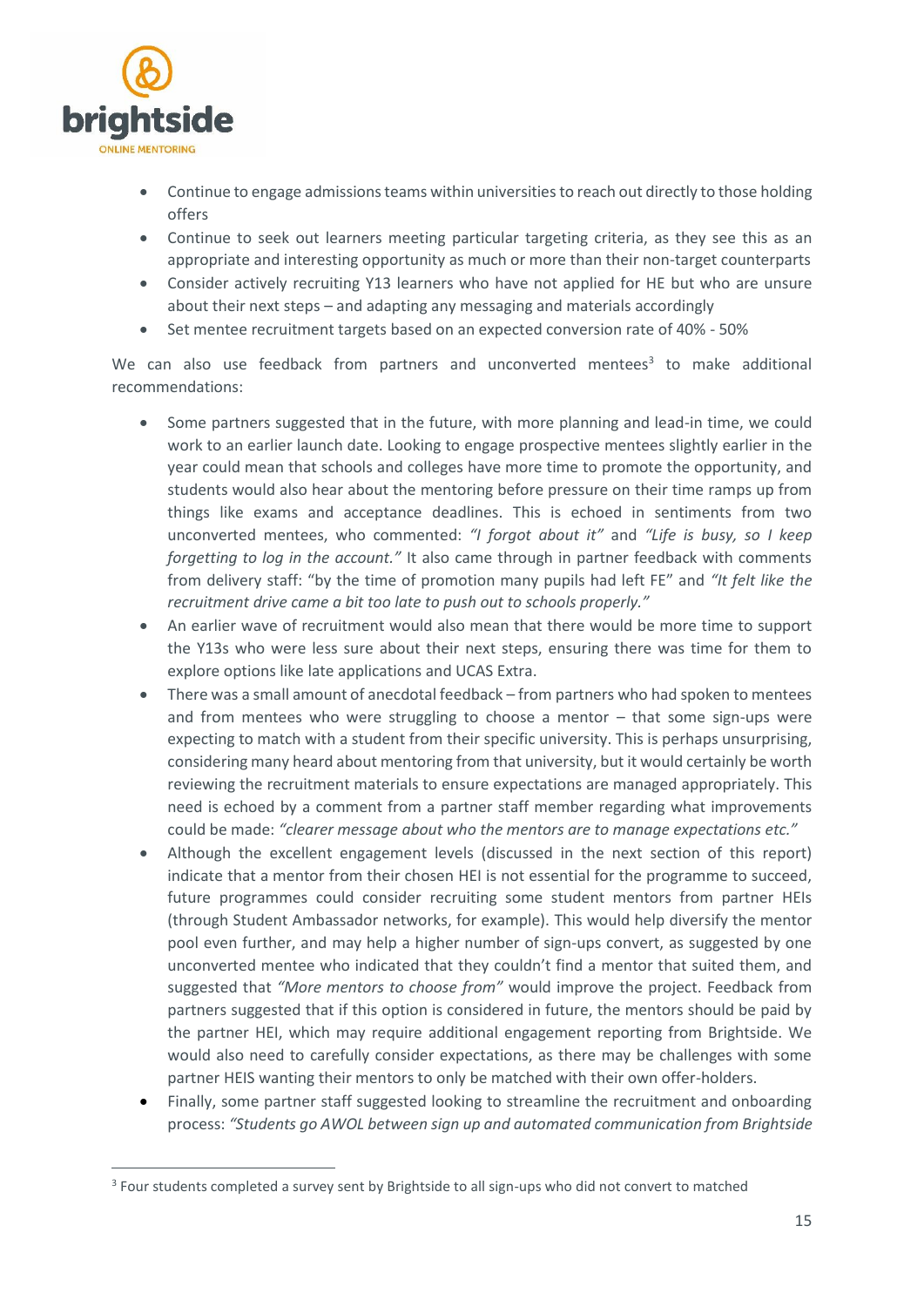

*to match themselves. Too many steps involved so a one stop sign-up and matching would be best… Any 'hand-holding' for students needs to be put in place straightaway to act whilst students are still interested."* The main reason for a separate sign-up form was to ensure we knew which partner had recruited them, and mentees recruited before 1<sup>st</sup> June launch date did have to wait for matching to be ready due to ongoing mentor recruitment and training. This may well have contributed to the drop-off between sign-up and match, so alternative solutions enabling an even swifter match should be explored fur future programmes.

# <span id="page-15-0"></span>**3. Engagement**

The table below shows the overall engagement for the 484 mentees that were matched on the programme:

| <b>Total</b><br>messages sent | <b>Average</b><br>messages<br>sent | <b>Proportion of</b><br>mentees<br>above 1<br>message sent | <b>Proportion of</b><br>mentees<br>above 3<br>messages sent | <b>Proportion of</b><br>mentees<br>above 6<br>messages sent | <b>Proportion of</b><br>mentees<br>above 12<br>messages sent |
|-------------------------------|------------------------------------|------------------------------------------------------------|-------------------------------------------------------------|-------------------------------------------------------------|--------------------------------------------------------------|
| 5279                          | 10.9                               | 94%                                                        | 81%                                                         | 61%                                                         | 34%                                                          |

Although this data does not speak to the content of mentoring conversations, these numbers are very positive and high in Brightside's experience. Over 80% met the 3+ messaging benchmark – Brightside's base level metric for an engaged interaction – and the average number of messages sent by mentees shows that many of them went on to engage to a very high level.

#### **Breakdown by mentee 'type'**

Y13 learners had higher levels of engagement than mature learners, with mentees who were leaving school/college and expecting to start an HE course having the highest engagement:

|                                                                             | <b>Matched</b><br>mentees | Average<br>messages<br>sent | <b>Proportion</b><br>of mentees<br>above 1<br>message<br>sent | <b>Proportion</b><br>of mentees<br>above 3<br>messages<br>sent | <b>Proportion</b><br>of mentees<br>above 6<br>messages<br>sent | <b>Proportion</b><br>of mentees<br>above 12<br>messages<br>sent |
|-----------------------------------------------------------------------------|---------------------------|-----------------------------|---------------------------------------------------------------|----------------------------------------------------------------|----------------------------------------------------------------|-----------------------------------------------------------------|
| Final year of<br>school/college &<br>undecided about<br>next steps          | 27                        | 13.1                        | 89%                                                           | 74%                                                            | 59%                                                            | 41%                                                             |
| <b>Final year of</b><br>school/college &<br>expecting to start<br><b>HE</b> | 271                       | 13.2                        | 96%                                                           | 86%                                                            | 69%                                                            | 43%                                                             |
| <b>Mature student</b><br>& expecting to<br>start HE                         | 146                       | 7.2                         | 92%                                                           | 48%                                                            | 21%                                                            | 0%                                                              |
| <b>Other</b>                                                                | 31                        | 7.6                         | 97%                                                           | 77%                                                            | 55%                                                            | 19%                                                             |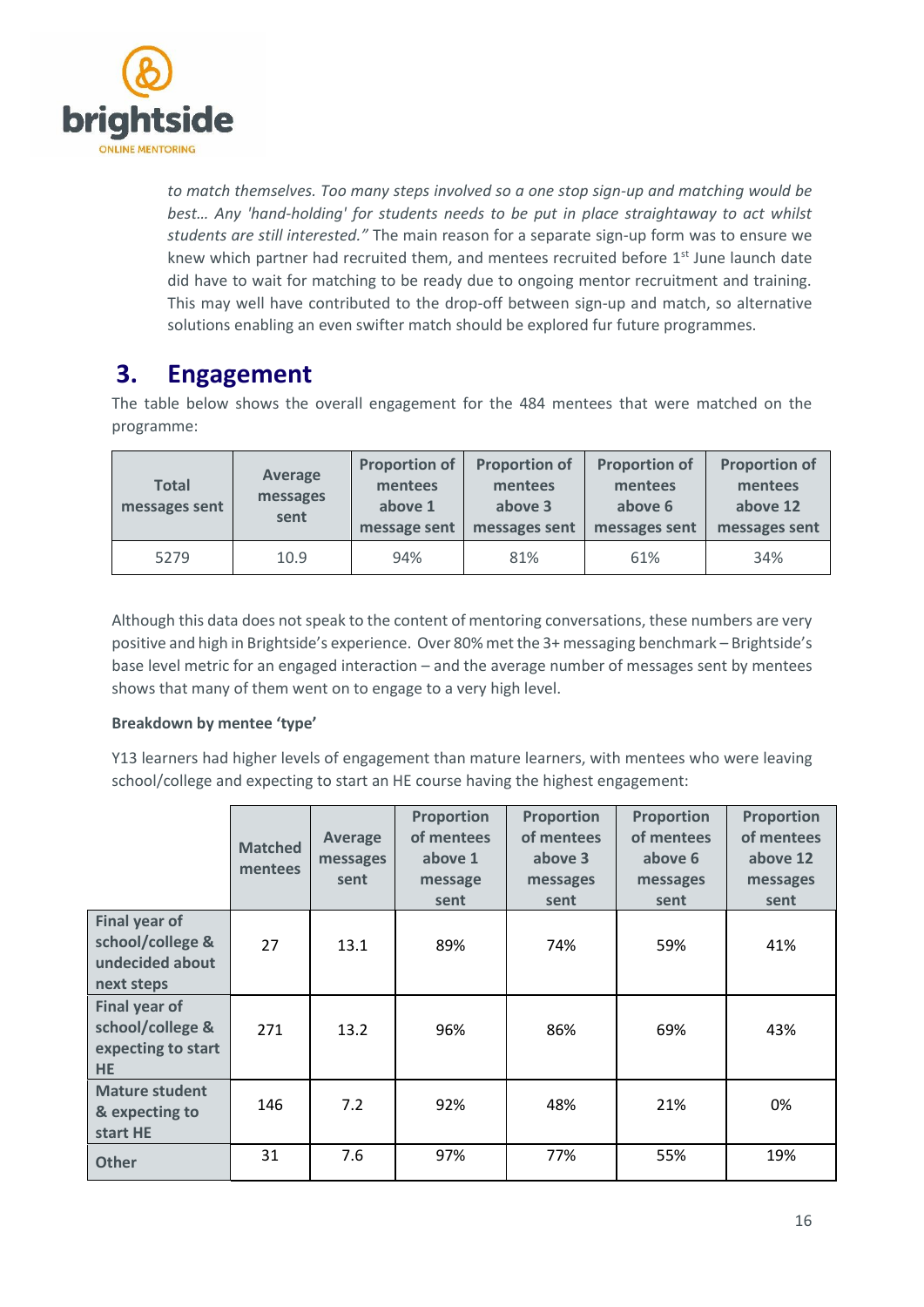

| . | - | - -<br>$\cdot$ . $\cdot$ | 100% | 100% | 56% | 22% |
|---|---|--------------------------|------|------|-----|-----|
|---|---|--------------------------|------|------|-----|-----|

In this data, mature students stand out as the least engaged group. From conversations and replies to engagement reminders, we know that some mature learners had more family and work commitments which could explain why a lower proportion reached the 3+, 6+ benchmarks. Some examples taken from mentoring conversations for mature students can be seen below:

- *"to be honest I dont really have me time apart from when my daughter in bed or I have an evening to myself at a weekend."*
- *"sorry, life got very busy, I'm currently a care assistant and a single parent and have applied for another bank care assistant role and a healthcare assistant bank role at the local hospital so it's been a little crazy with sending forms, ID, zoom interviews etc, I do find it difficult to juggle so much at once sometimes!"*
- *"We sound very alike which is why I chose you as my mentor. I too work hard and whilst my business is only just opening up I have been working at my local Tesco store throughout this pandemic working very long hours."*
- *"Sorry again for delay. It has been a challenging few weeks - work and family life!"*
- *"Sorry, I'm currently still working as a police officer and work shifts so can't always get back to you ASAP. but will try to as and when I can."*
- *"Hi mate really sorry about the slow response been stupidly busy with work, currently inn an estate agent and there work hasn't really slowed down."*
- *"Sorry for my delayed response I am in the Army Reserves and currently supporting the Covid-19 efforts so long hours and one day off every 6 days."*

Conversation data also shows that many mature students sent long, considered messages with a number of clear questions, suggesting that although they messaged less the quality was still very high.

We should also note that the engagement rates for Y13 who were undecided about next steps was very good. As mentioned earlier, there is potential for a programme like Prepare for HE to support much higher number of mentees in this category, which is a key group for HEI outreach teams and Uni Connect partnerships. We could therefore look into building some case studies from the mentees who took part this year, to focus on what they gained from mentoring. These could then be used in future to recruit and engage more mentees from this group.

#### **Breakdown by postcode criteria**

The table below shows the engagement data broken down by POLAR4 quintiles, IMD quintiles, and Uni Connect ward:

|                                       | <b>Number</b><br>mentees<br>matched | Average<br>messages<br>sent | <b>Proportion</b><br>of mentees<br>above 1<br>message<br>sent | Proportion<br>of mentees<br>above 3<br>messages<br>sent | Proportion<br>of mentees<br>above 6<br>messages<br>sent | Proportion<br>of mentees<br>above 12<br>messages<br>sent |
|---------------------------------------|-------------------------------------|-----------------------------|---------------------------------------------------------------|---------------------------------------------------------|---------------------------------------------------------|----------------------------------------------------------|
| <b>Uni Connect</b><br><b>Postcode</b> | 156                                 | 10.4                        | 93%                                                           | 76%                                                     | 62%                                                     | 34%                                                      |
| POLAR Q1                              | 187                                 | 9.9                         | 94%                                                           | 79%                                                     | 59%                                                     | 33%                                                      |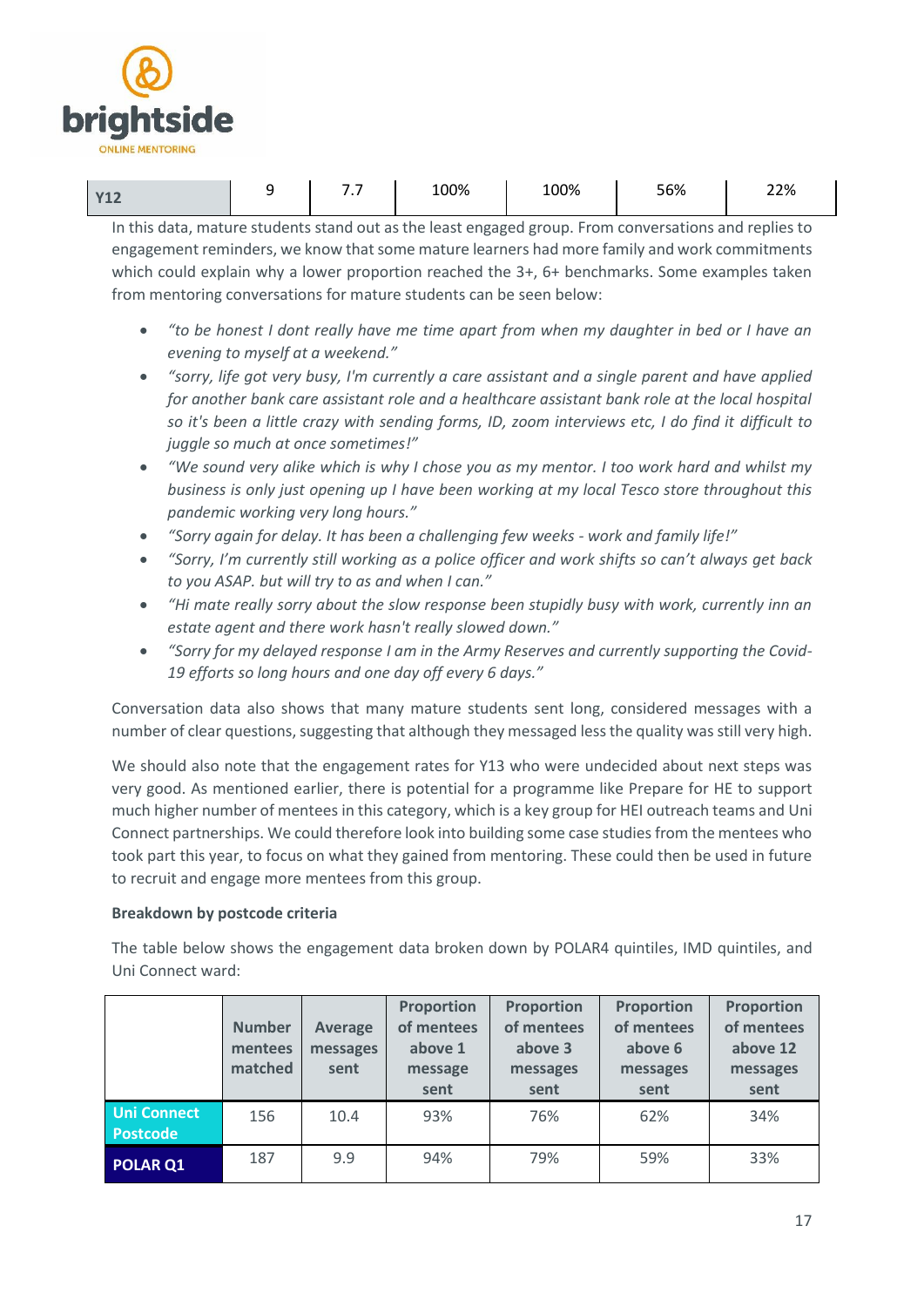

| <b>POLAR Q2</b>   | 155 | 10.4 | 94% | 82% | 62% | 30% |
|-------------------|-----|------|-----|-----|-----|-----|
| <b>POLAR Q3</b>   | 42  | 11.5 | 95% | 83% | 67% | 45% |
| POLAR Q4          | 42  | 14.3 | 95% | 86% | 62% | 40% |
| <b>POLAR Q5</b>   | 55  | 12.9 | 98% | 78% | 56% | 36% |
| IMD <sub>Q1</sub> | 163 | 10.7 | 96% | 82% | 63% | 34% |
| <b>IMD Q2</b>     | 111 | 9.0  | 95% | 80% | 57% | 29% |
| <b>IMD Q3</b>     | 75  | 11.1 | 89% | 75% | 59% | 37% |
| <b>IMD Q4</b>     | 61  | 13.3 | 97% | 89% | 59% | 33% |
| <b>IMD Q5</b>     | 54  | 11.7 | 91% | 78% | 61% | 35% |

From this data, we can note the following:

- Mentees from Uni Connect postcodes engaged in line with the project totals.
- The average number of messages sent within the POLAR4 and IMD breakdowns are slightly higher for mentees from high participation and lower deprivation areas, which is unsurprising as learners from more advantaged backgrounds would be expected to have greater social capital, and experience and confidence in talking to a mentor.
- We should note that the engagement figures for POLAR4 Q1&Q2 and IMD Q1&2 are still excellent and in line with the project totals.

Importantly, POLAR4 Q1&2 learners make up 71% of the total cohort and IMD Q1&2 make up 57%, suggesting the programme has been targeted appropriately, reaching those who traditionally need the most support in negotiating their education journey. The engagement figures show this intervention is appropriate for these students

#### **Breakdown by other criteria**

The table shows how the mentees meeting other targeting criteria engaged compared to the project total. Mentees indicated this through self-declaration on the sign-up form. They could choose more than one option and therefore be included in multiple criteria.

Green indicates that their engagement was the same or greater than the overall project engagement (included in the first row of the table) and orange indicates that it was lower. Again, it should be noted that the overall project numbers are very high; even at the lower end, these engagement rates are good in Brightside's experience.

|  | <b>Number</b><br>mentees<br>matched | <b>Average</b><br>messages<br>sent | Proportion<br>οf<br>mentees<br>above 1<br>message<br>sent | Proportion<br>οf<br>mentees<br>above 3<br>messages<br>sent | Proportion<br><b>of</b><br>mentees<br>above 6<br>messages<br>sent | <b>Proportion</b><br>of mentees<br>above 12<br>messages<br>sent |
|--|-------------------------------------|------------------------------------|-----------------------------------------------------------|------------------------------------------------------------|-------------------------------------------------------------------|-----------------------------------------------------------------|
|--|-------------------------------------|------------------------------------|-----------------------------------------------------------|------------------------------------------------------------|-------------------------------------------------------------------|-----------------------------------------------------------------|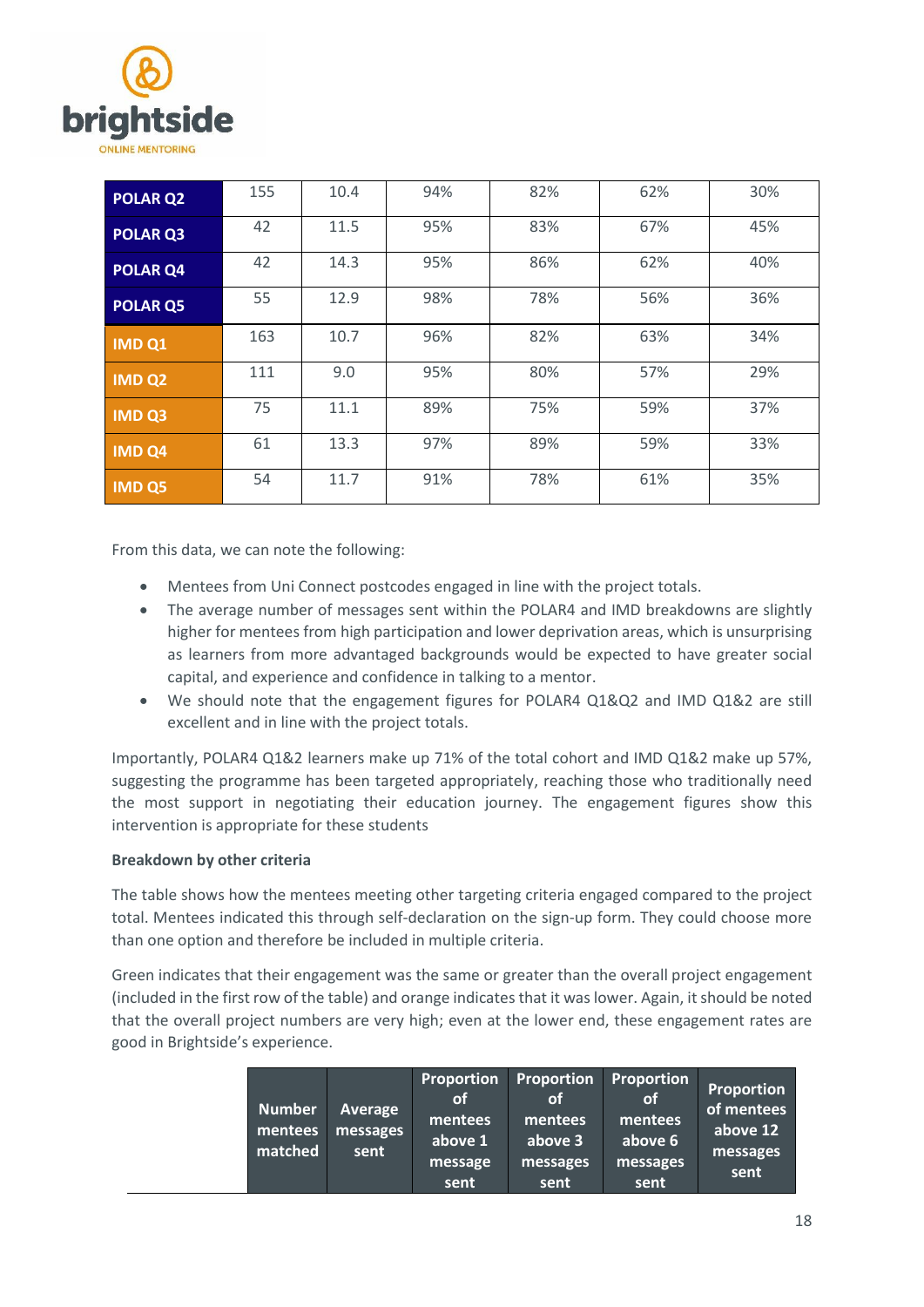

| <b>Project total</b>                       | 484          | 10.9 | 94%  | 81%  | 61%  | 34%   |
|--------------------------------------------|--------------|------|------|------|------|-------|
| In care                                    | $\mathbf{1}$ | 6.0  | 100% | 100% | 100% | $0\%$ |
| Learners with<br>a disability              | 100          | 10.3 | 91%  | 73%  | 50%  | 29%   |
| <b>Young carer</b>                         | 16           | 8.1  | 81%  | 75%  | 56%  | 31%   |
| <b>Estranged</b><br>student                | 20           | 5.7  | 100% | 65%  | 25%  | 10%   |
| <b>First</b><br>generation                 | 226          | 12.0 | 95%  | 82%  | 62%  | 38%   |
| <b>Asylum</b><br>seeker/<br>refugee status | 9            | 4.9  | 100% | 67%  | 33%  | 11%   |
| <b>Military</b><br>family                  | 11           | 9.6  | 91%  | 82%  | 64%  | 27%   |
| <b>Free school</b><br>meals                | 57           | 11.0 | 96%  | 88%  | 72%  | 37%   |

Mentees identifying themselves as first generation in their family to attend university and/or eligible for FSM exceeded the overall project engagement rates for all engagement metrics. Those from military families also engaged well, once past the initial message.

Learners with a disability were among those groups with a lower proportion meeting the 1+, 3+ and 6+ benchmarks. However, it is encouraging to see for those who did message regularly engaged well, with an average number of messages sent in line with the project average.

Young carers were the group with the lowest level of engagement when looking at these metrics, but their engagement was still good.

#### **Extension**

It is worth briefly looking at mentee engagement during the extension period, so the table below covers the period 21st September –  $31<sup>st</sup>$  October, for the 43 mentees who took up the extension:

| <b>Total</b><br>messages sent | Average<br>messages<br>sent | <b>Proportion of</b><br>mentees<br>above 1<br>message sent | <b>Proportion of</b><br>mentees<br>above 3<br>messages sent | <b>Proportion of</b><br>mentees<br>above 6<br>messages sent |
|-------------------------------|-----------------------------|------------------------------------------------------------|-------------------------------------------------------------|-------------------------------------------------------------|
| 185                           | 4.3                         | 86%                                                        | 60%                                                         | 30%                                                         |

The extension was clearly useful for a number of mentees so future programmes should continue to offer this as students start courses and look ahead to the rest of the first term.

#### **Overall engagement**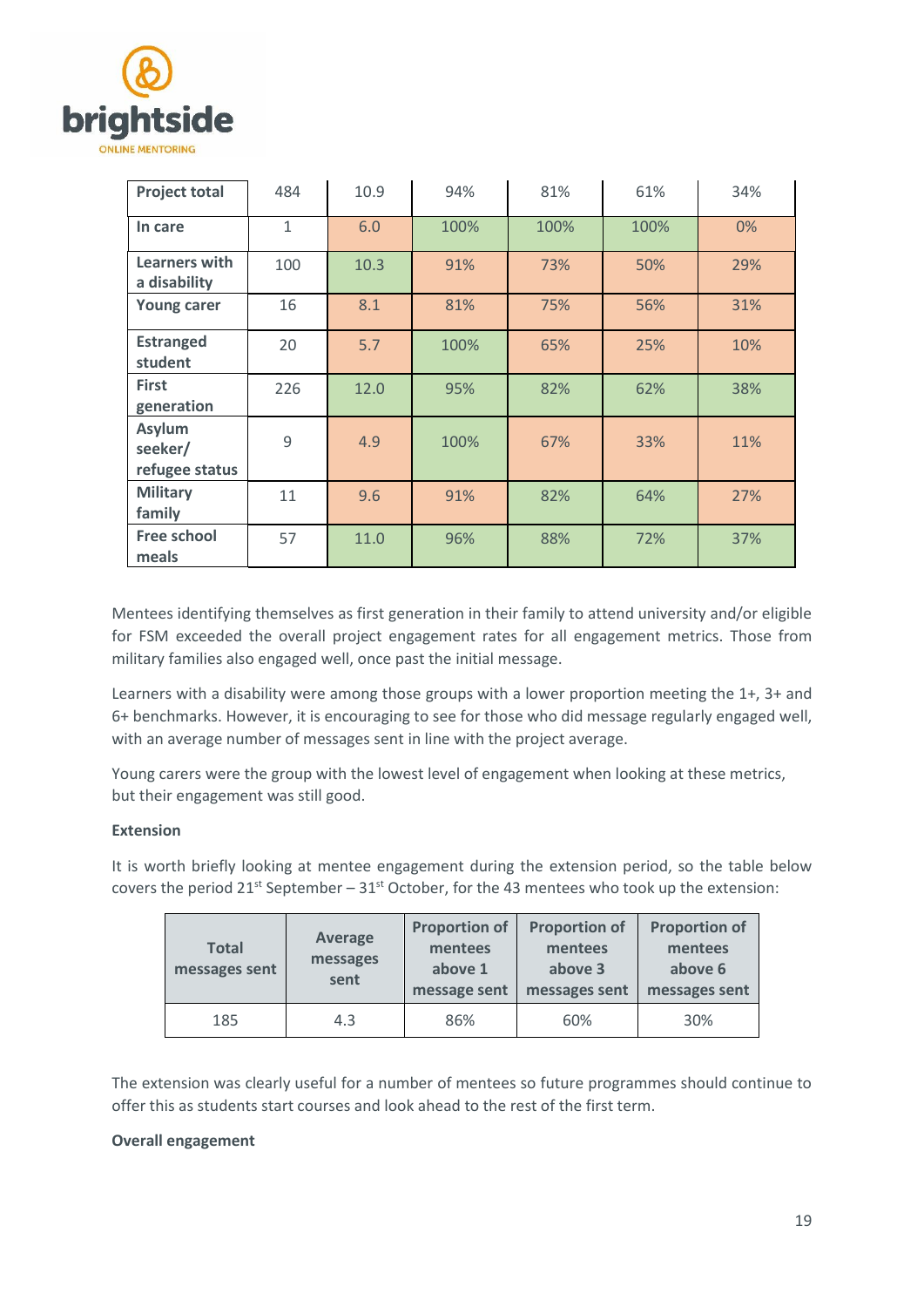

Throughout the programme, engagement (the number of messages sent by mentees to their mentors and the proportion messaging regularly) was excellent. Even the target groups that had lower proportions of mentees taking part and are traditionally hard to reach engaged well, indicating that this project has successfully met a need and been appropriate for a range of learners including those from less advantaged backgrounds and/or facing additional challenges.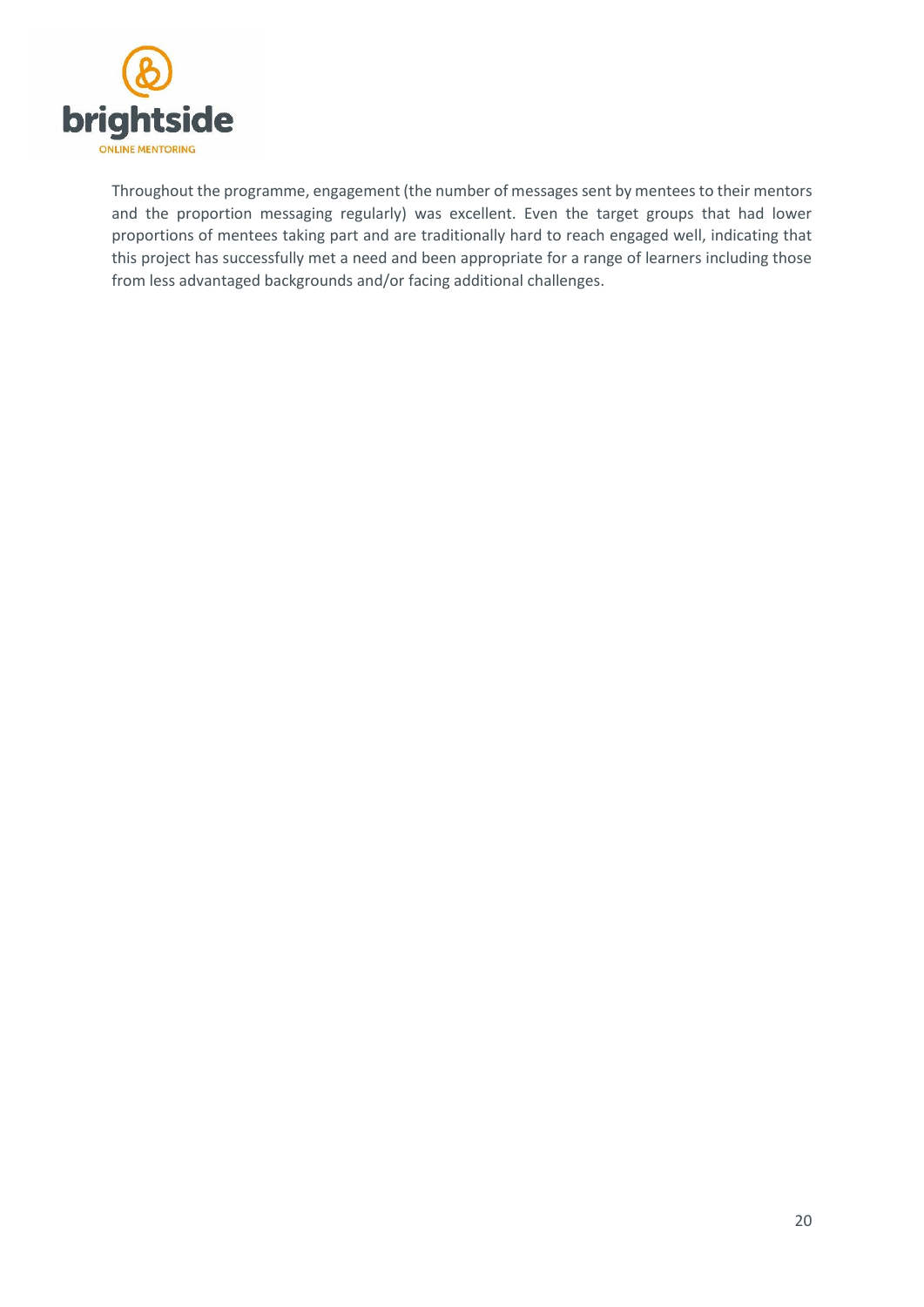

# <span id="page-20-0"></span>**4. Impact**

## <span id="page-20-1"></span>**4.1 Project-specific outcomes**

As outlined in the introduction, baseline and exit surveys for mentees included questions around their understanding of what to expect from university study and student life, their readiness for the change in teaching and learning, their motivation for their chosen subject and their level of confidence about a positive HE experience.

#### **4.1.1 At the overall level, mentees' knowledge of what to expect from student life increased by 17 percentage points (pp) between the start and end of the project.**

At the individual level, 54% of mentees recorded a positive change for this outcome (see graph below).

This is clearly a strength of the programme, and this can also be seen in many qualitative responses from mentees on the exit survey, for example:

 *"Brightside has helped immensely, as nobody in my immediate family progressed to HE. I have been given lots of tips for settling into both the academic and social side of University from my mentor and feel more at ease with the unknown!"* 

(Y13 expecting to start HE, POLAR4 Q5, Young Carer, First generation)

 *"Made me feel at ease into starting university as I now know literally every thing... from unit course selection/attendance to joining a society! Even what bus pass to get!"*  (Y13 expecting to start HE, Uni Connect postcode, First generation, Free School Meals)



 *"I've gained knowledge and experience from someone who has dealt first hand trying to work with student life, social and work as this was the main thing I was worried about."* (Mature student, Learners with a disability)

#### **4.1.2 At the overall level, mentees' knowledge of the key differences between learning and teaching styles at HE level compared to college/sixth form also increased by 17 pp.**

This outcome also saw 54% of mentees recording a positive change (see below graph).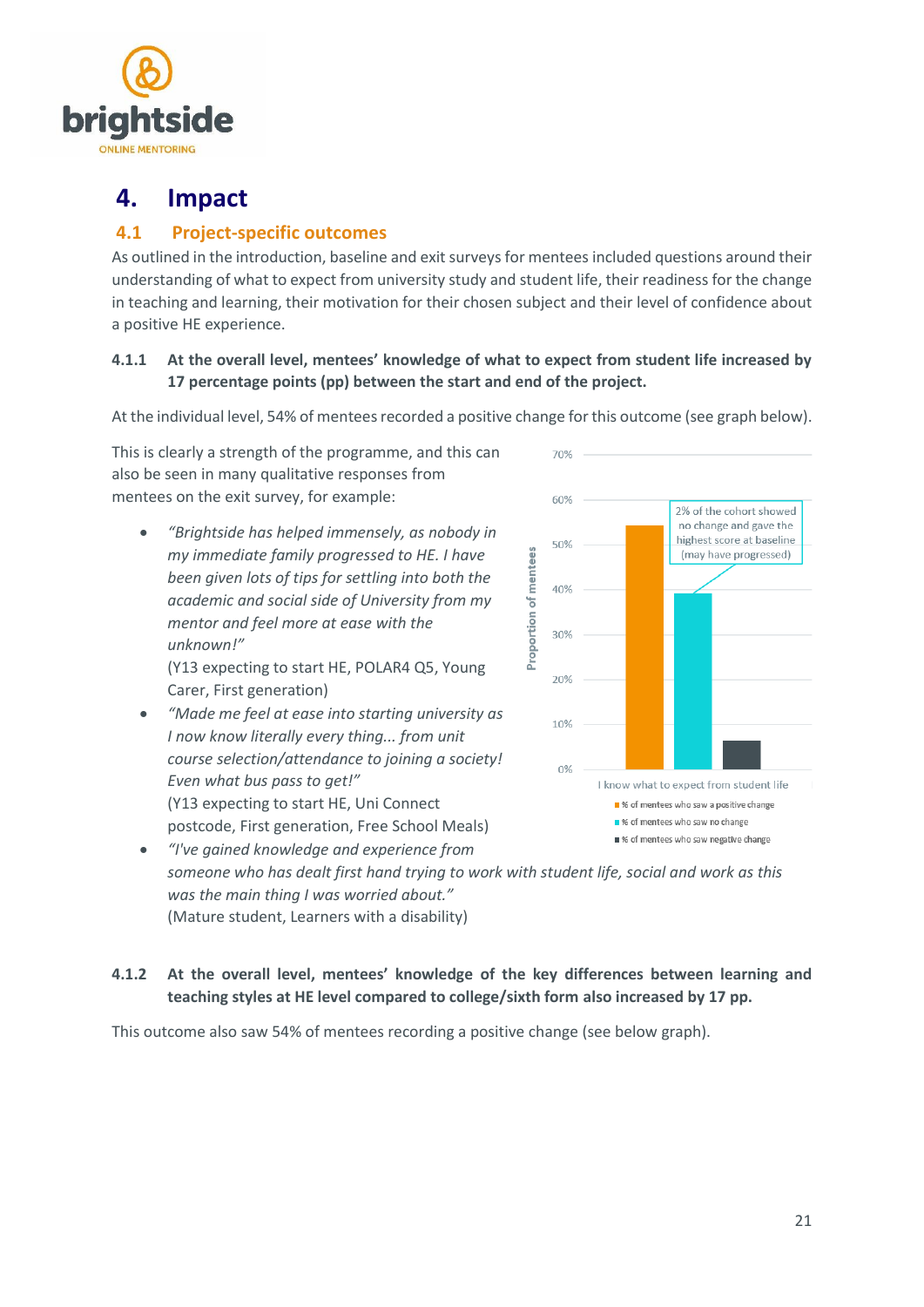

In their comments, mentees referred to mentoring helping them feel more comfortable or confident about the differences, and some highlighted particular skills they had worked on with their mentors:

- *"Gave me greater insight to the step up from academics at sixth form and jumping up to university which put me more at ease."* (Y13 expecting to start HE, IMD Q1)
- *"Transitioning from sixth form to uni and how teaching style and studying changes. Worked a lot on procrastination and working more effectively."*

(Y13 expecting to start HE, First generation)

 *"I have gained advice on what to expect at university as well as organisational skills and the importance of structuring my time and using a planner."*

(Y13 expecting to start HE, Learners with a disability, Young Carer, Free School Meals)



#### **4.1.3 At the overall level, mentees' motivation and excitement at the idea of studying their subject of interest at HE level increased by 1 pp.**

The much lower level of overall change looks to be linked to the high proportion of mentees who were already feeling highly motivated and excited, and gave the maximum response at the start (see graph below). 33% of the cohort gave this response at the start and the end, so they may have experienced

a positive change in motivation that was not captured by the survey. The qualitative responses below speak to that theme of motivation and/or excitement:

 *"I have used my mentor to inform me of what a career is going to be like after university and how to stay motivated when going through difficult times."*

(Uni Connect postcode, POLAR4 Q1, First generation, Free School Meals)

 *"My subject of interest has inspired me for several years now, and I thoroughly enjoy learning more about the world around me through this perspective."*

(Y13 expecting to start HE, First generation)

 *"Even though I've been doing this subject for A level it might be a bit more different, advanced* 

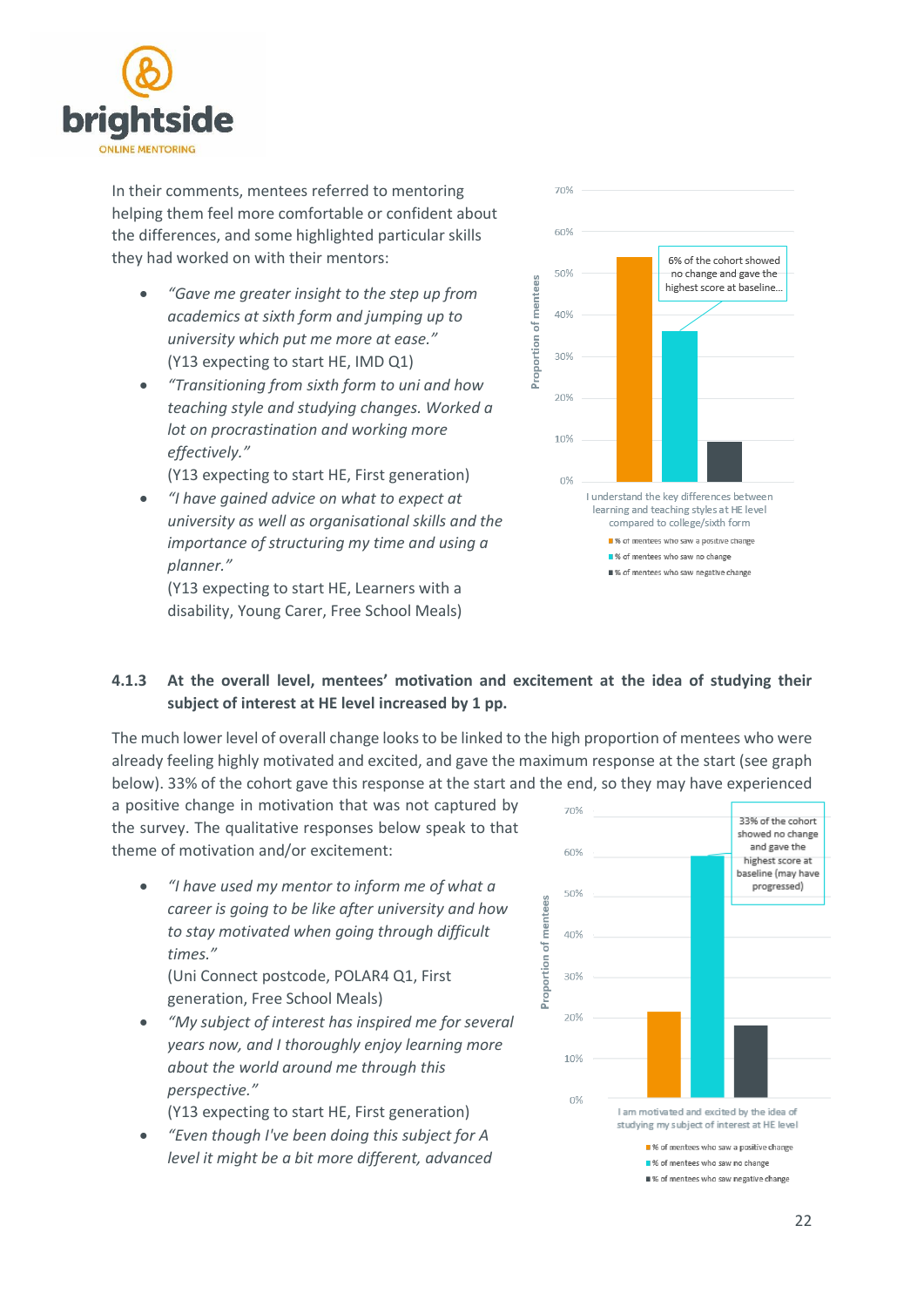

*and harder."* (Y13 expecting to start HE, POLAR4 Q2, First generation, Free School Meals)

The third quote above possibly alludes to why 10% of mentees may have decreased in this area.

#### **4.1.4 Finally, at the overall level, mentees' confidence that they would have a positive HE experience increased by 4pp.**

Similarly to the previous outcome, a significant proportion of mentees (16%) gave the maximum score at the start and the end (see below graph), meaning the proportion of individual mentees feeling more confident about their HE experience may be higher than the data shows.

Regardless, it is positive to see that 28% recorded an increase in confidence, also demonstrated by the qualitative responses:

- *"They made me realise that the uni experience is nothing to be afraid of."* (Y13 expecting to start HE, POLAR4 Q2)
- *"A great experience for anyone who is feeling anxious or unsure about going to university. I found it makes you feel confident and reinsured from people who have already gone through the university experience."*

(Mature student expecting to start HE, POLAR4 Q2, Learners with a disability)

 *"An experience and opportunity I was so glad I took up, it has made me feel optimistic and excited for the future."*  (Y13 expecting to start HE, Learners with a disability, First generation)



#### **Comparison between learner types**

The results for these outcomes were broadly similar when broken down by the different mentee types, with one notable exception: the overall change for knowledge around what to expect from student life was slightly lower for Y13s who were undecided about what to do next, due to 27% of these mentee respondents recording a negative change for this outcome (significantly more than the other mentees). This could be due to the fact that their conversations focused less on HE and more on a wider range of post-18 options.

## <span id="page-22-0"></span>**4.2 Capital and behavioural outcomes**

This section of the report looks at how far the capital and behavioural outcomes were addressed for mentees who completed both baseline and exit surveys.

#### **4.2.1 Social capital**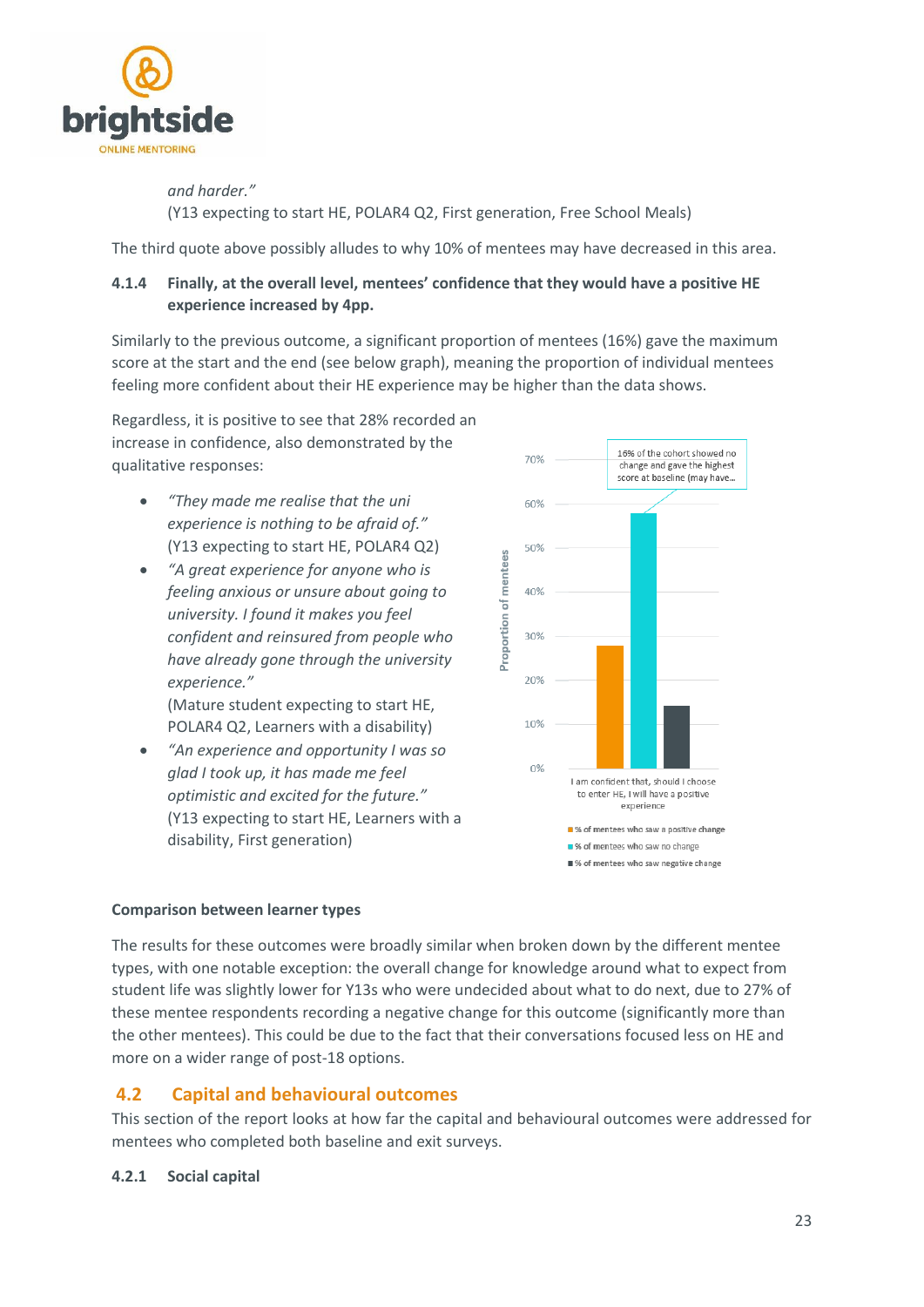

Mentees were asked how far they agreed that they had people to call on for education or employment advice. Brightside aims to provide this by giving mentees access to a mentor outside their usual network who can provide information as well as signposting them to other sources of information and support.

**When responses were scored and standardised, the overall change at the group level was an increase of 12 percentage points (pp).** 



The graph below shows the proportion of mentees who experienced a change in social capital:

46% of mentees experienced an increase in social capital, which is very encouraging considering that the project aims to make mentees more aware of support services and networks available to them.

Interestingly, when we look at the results by mentee type, we can see that 53% of mature learners reported a positive increase which was slightly higher than the other learner types who ranged between 43-46%. Mature learners also saw a notably lower proportion recording negative change for social capital (6% compared to 18-20% for the other mentee types). This may be due to the fact that mature learners are often returning to education after some time away, therefore are less close to the support provided by educational institutions and have fewer peers to draw on support from. It is great to see that Prepare for HE has particularly helped mature student mentees with social capital.

The qualitative feedback collected from the mentee exit survey supports the finding that gaining social capital is a strength of this project for some mentees. Two mentees mentioned how their networking skills were developed through the project and how they felt more confident approaching people after mentoring.

- *"Confident about Uni life, not be scared to approach people."* (Mature expecting to start HE, Military family)
- *"Became more confident with higher education and talking to new people and asking for help."*

(Y13 expecting to start HE, POLAR4 Q1)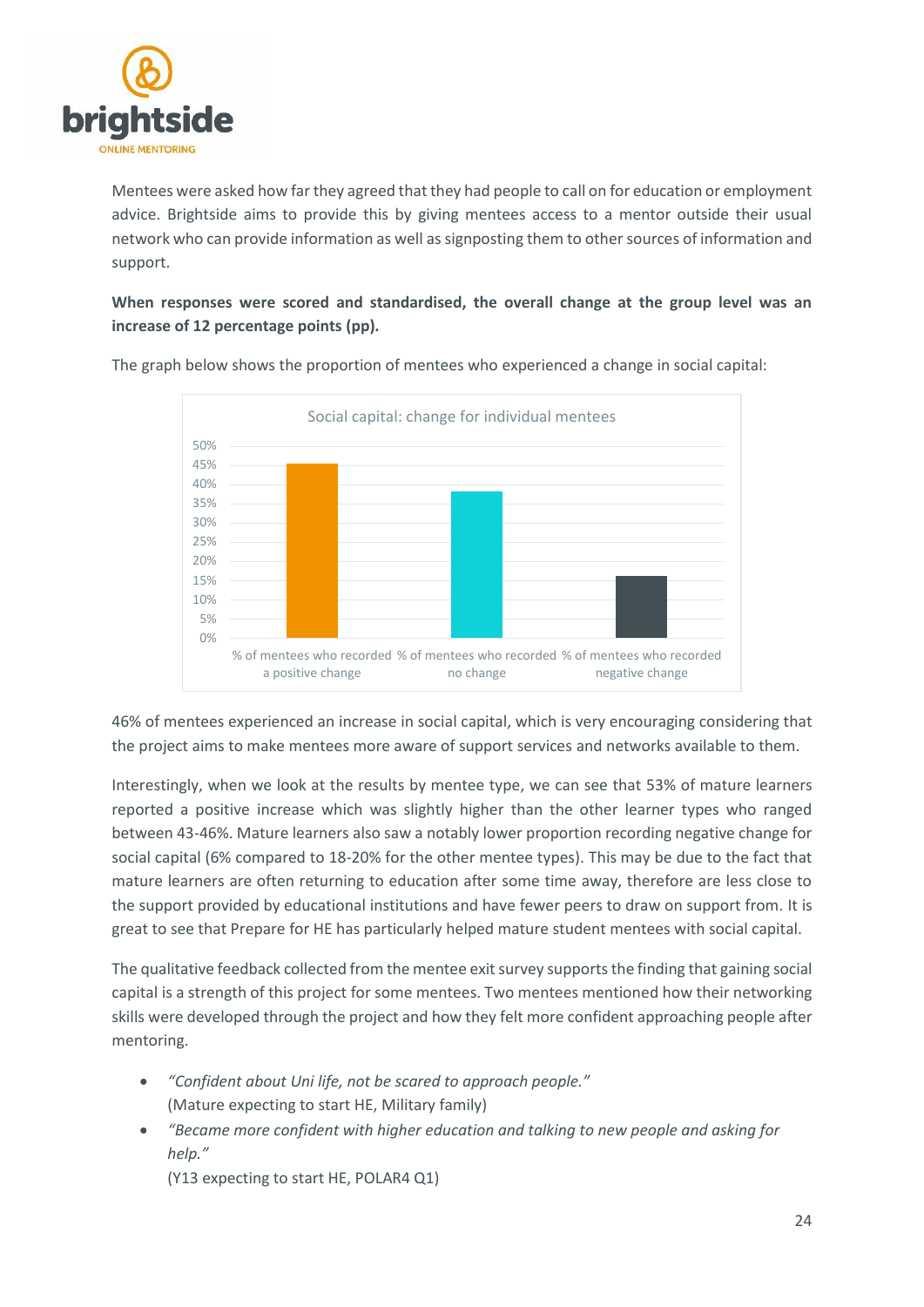

To maintain this and improve social capital for even more mentees (as a significant proportion could have progressed but recorded no change), mentee and mentor mentoring guides could encourage more discussions on the importance of networking and developing networking skills.

#### **4.2.2 Human capital**

Prepare for HE aimed to increase mentees' human capital by providing access to relevant people with experience, and online resources where they could explore topics in detail. Mentees were asked how far they agree that they know how to get the qualifications or training they need to get the job they want.

#### **The overall change at group level was significant, showing an increase of 23 percentage points.**



The graph below shows the proportion of mentees who recorded a positive change in this outcome:

A very small minority of mentees recorded negative change in human capital, which is why the overall group change is so high. When we investigate further we can see that 39% of respondents gave the maximum response to this question at the start and the end, meaning that they may have gained human capital but this is not recorded. So, although 27% recorded an increase, the proportion is likely to be higher.

The qualitative feedback collected from the exit survey supports the finding that gaining human capital is a strength of this project, with many mentees feeling more informed about their career interests and university courses:

- *"Insight to pharmaceutical industry."* (Y13 expecting to start HE, IMD Q2)
- *"Knowledge of the course I wish to study, how to prepare myself for uni."* (Y12, POLAR4 Q2)
- *"A better understanding of animation."* (Y13 and undecided about next steps, POLAR4 Q1)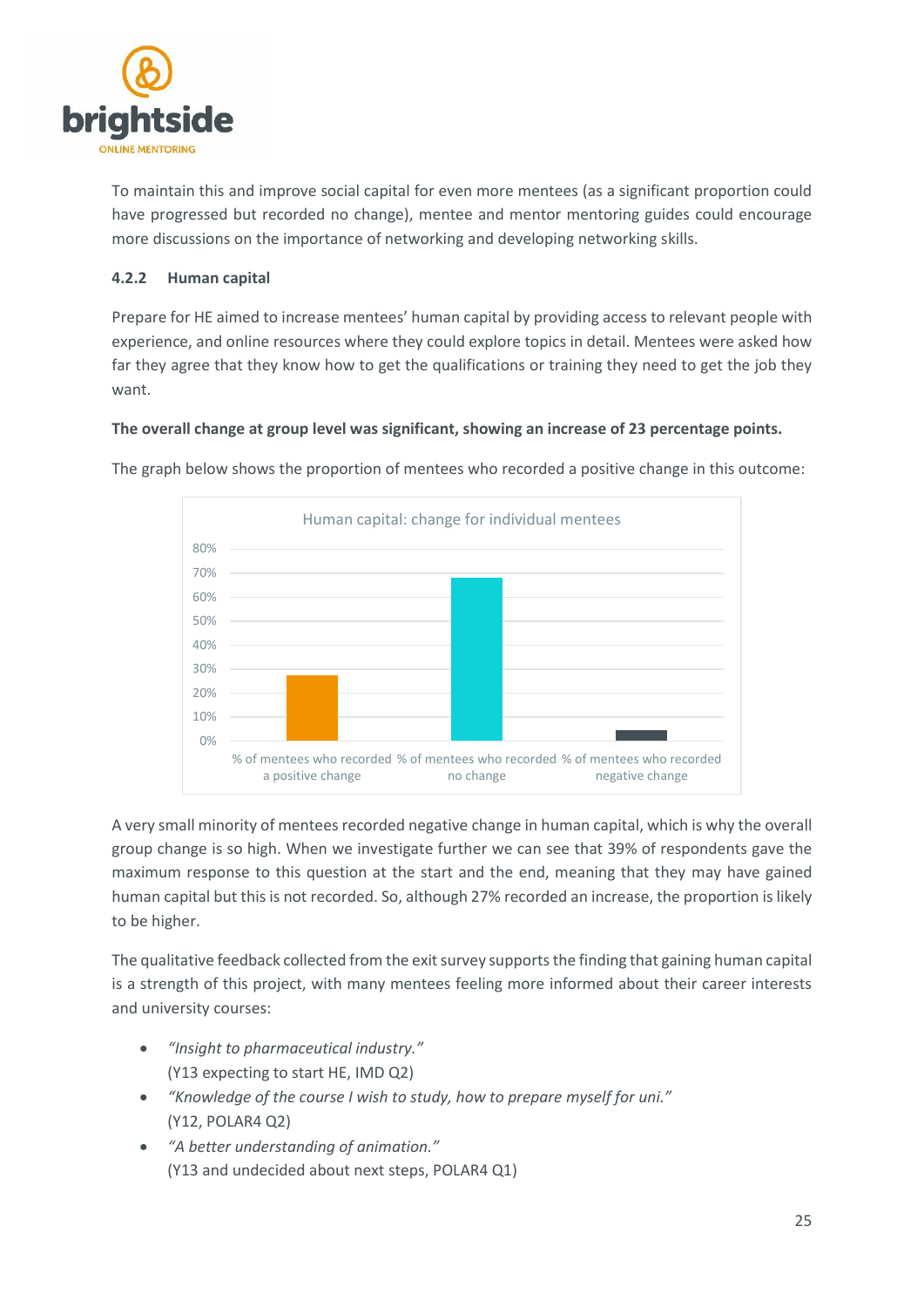

 *"I have gained so much insight into how my next few years are going to look, how to prepare for everything University will throw at me, and what to do to pursue my aspirations of becoming an IT consultant."* (Y13 expecting to start HE, Uni Connect postcode, POLAR4 Q1)

When we look at mentee type, we find that 52% of mature students gave the maximum response to this question at the start and at the end, a much higher proportion than the other mentee types. This is not surprising, as mature learners are further on in their education and career journey, and many are likely to be returning to education as a result of career plans.

Y13 mentees undecided about their next steps recorded the highest negative change in this outcome – 27% of respondents. It could be that these mentees had explored HE less before starting the programme than the mature learners and their more certain Y13 peers, so they may have ranked themselves high at the start and then realised through their mentoring conversations the information they did not know – resulting in them recording a more realistic response at the end of the project and therefore recording a negative change. However, coupled with the fact that the undecided Y13s also recorded notable negative individual change in their knowledge and awareness of what university study and student life is like (discussed in the previous section), this does highlight a need for future projects to support the development of human capital more for this mentee type. For example, signposting mentors to more introductory conversation topics and resources around future pathways, and providing more advice for supporting mentees to consider the long-term options linked to different post-18 pathways.

#### **4.2.3 Hope**

Linked to the project-specific outcome around feeling confident that they will have a positive HE experience, we also asked mentees a more general question around hope: how far they agreed with the statement 'I feel positive about my future'.

#### **The overall change at group level was an increase of 3 percentage points.**



The graph below shows the change at the individual level: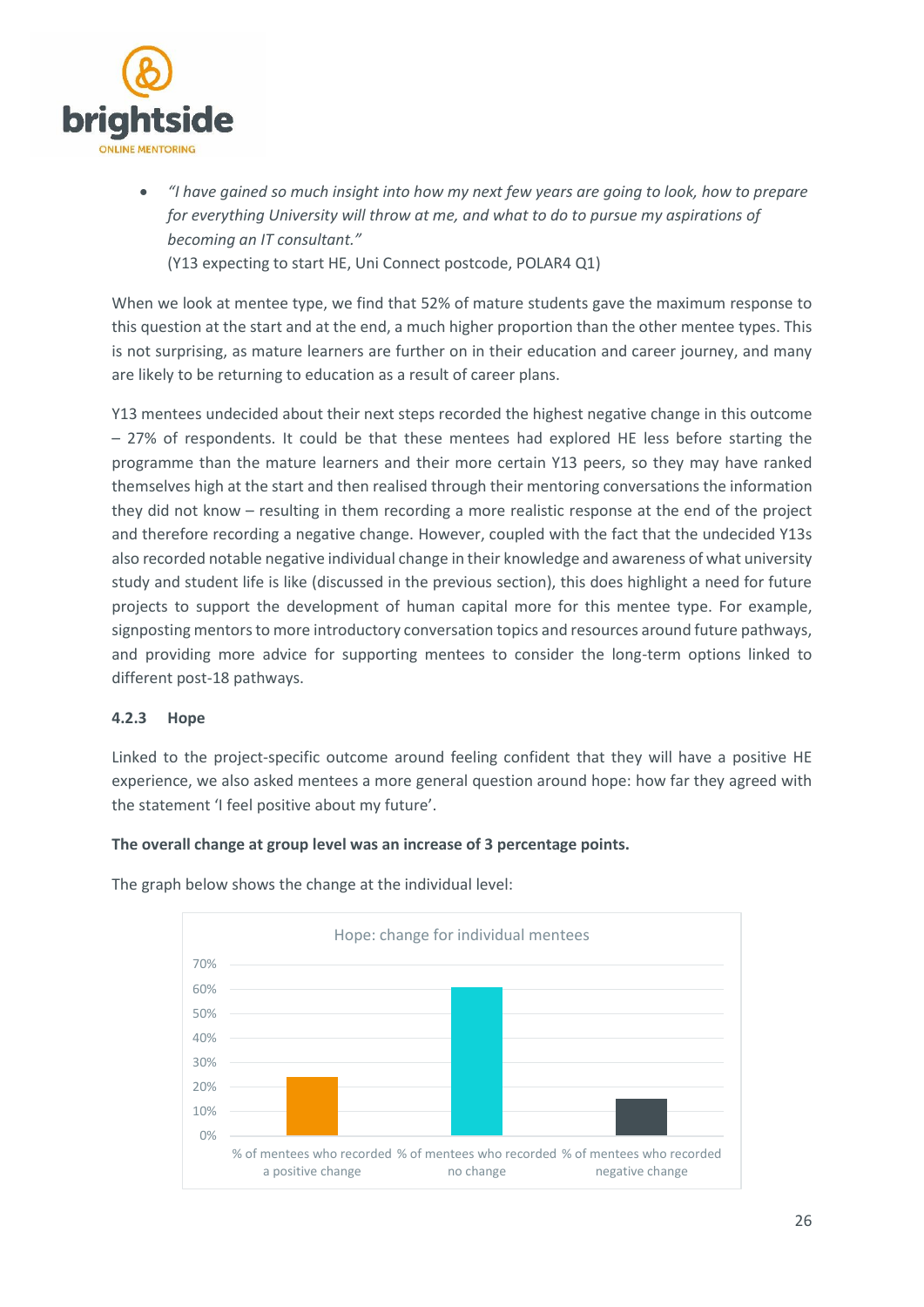

While it is good to see 24% of mentees experiencing an increase in hope through the survey, monitoring conversation data and reading mentee responses to the exit survey creates an impression that a higher proportion of mentees did feel more hopeful about the future. In addition, later in the survey (included in section 5 of this report) 97% of respondents agreed or strongly to the question on quality – that conversations helped them to feel more optimistic about the future. The quotes below are just a small selection that allude to these themes:

 *"She gave me a much more positive insight and helped me reframe my perspective in a more hopeful way!"*

(Y13 expecting to start HE)

 *"Increased my confidence and made me more optimistic about the future. I was in a very dark place in March, April time and my mental health has improved as I had someone to talk to about my worries."*

(Y13 and undecided about next steps)

 *"Feeling less worried and anxious because I could talk to my mentor about anything I was worried about regarding uni."*

(Y13 expecting to start HE, Uni Connect postcode, POLAR4 Q2)

 *"I gained more clarity on how University life will look like, thus I am less worried than when I started."*

(Y13 expecting to start HE, POLAR4 Q2)

- *"My Brightside mentor was brilliant it was lovely to talk regularly and she answered every single question I had and made me feel less anxious about my next step."* (Mature, POLAR4 Q2, First generation)
- *"I feel more positive about my future and its okay to not know what I am doing as lots of people are in the same boat."* (Y12, POLAR4 Q2, Learners with a disability)

The graph above shows that 61% of respondents recorded no change. Only 13% gave the maximum score at the start and end, leaving 48% who could have progressed on hope but did not, which seems surprising given the overwhelming agreement mentioned above to the quality statement. Given the chaotic external environment caused by Covid-19, complexity around how hopeful mentees feel is perhaps to be expected, so this is worth exploring further.

The mentee type breakdown helps us here, with a much higher proportion of Y13s who were undecided about their next steps recording a positive increase on hope than other mentees (55%). Mature learners expecting to start HE had the highest proportion of negative change at 19%. We should note the general scope of the question: 'I feel positive about the future'. It does not specify the HE experience, or the mentor-mentee relationship, as the other questions relating to hope do. All this may suggest that external factors to do with the HE environment continue to present significant concern for mentees expecting to start courses, and that Prepare for HE did not completely alleviate these overall worries for all mentees. The power of those external factors is captured well in these quotes from a mentee and a mentor: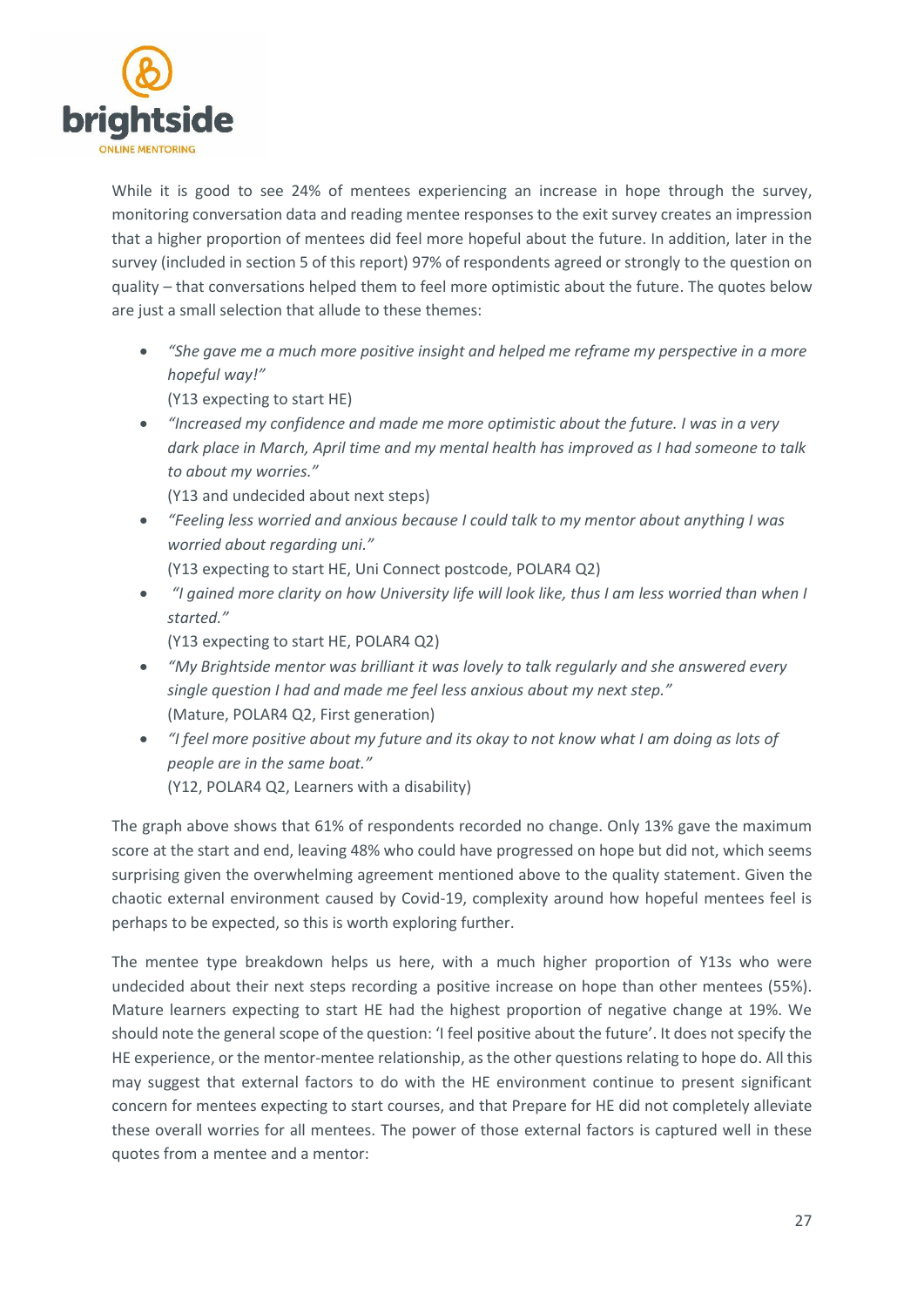

- *"A lot of things have happened this year and I feel I have not done enough or have been offered support from those I need to be fully prepared… My Brightside mentor has supported me and offered me help where I was giving none and answered all my questions and for that I am grateful because they have added a lot of guidance to my decision."* (Y13 expecting to start HE, Uni Connect postcode, POLAR4 Q1, Free School Meals)
- *"I think the pandemic has created a lot of anxiety and uncertainty which has made the thought of beginning higher education more scary for my mentees."* (Mentor)

This analysis of the scores for hope further underlines the need for mentees to have multiple sources of support at such a challenging time, and the importance of the extension opportunity for some mentees who were finding their mentor particularly helpful.

#### **4.2.4 Coping**

Mentees were asked to give a rating on a scale of 0-10 for how easily they feel they can deal with problems that come up in their life.



**The overall change at group level shows an increase of 2 percentage points.** 

Along with self-efficacy (discussed below), coping has the lowest level of no change and highest level of negative change of the Theory of Change outcomes. Positively, 39% of mentees experienced an increase in coping, and the quotes below show what some mentoring pairs worked on together:

 *"It's made me feel more confident about how I'll be able to cope with the university setting."* (Y13 expecting to start HE, Uni Connect postcode, POLAR4 Q1, Learners with a disability, First generation)

## The graph below shows the proportion of mentees who recorded a positive change for this outcome: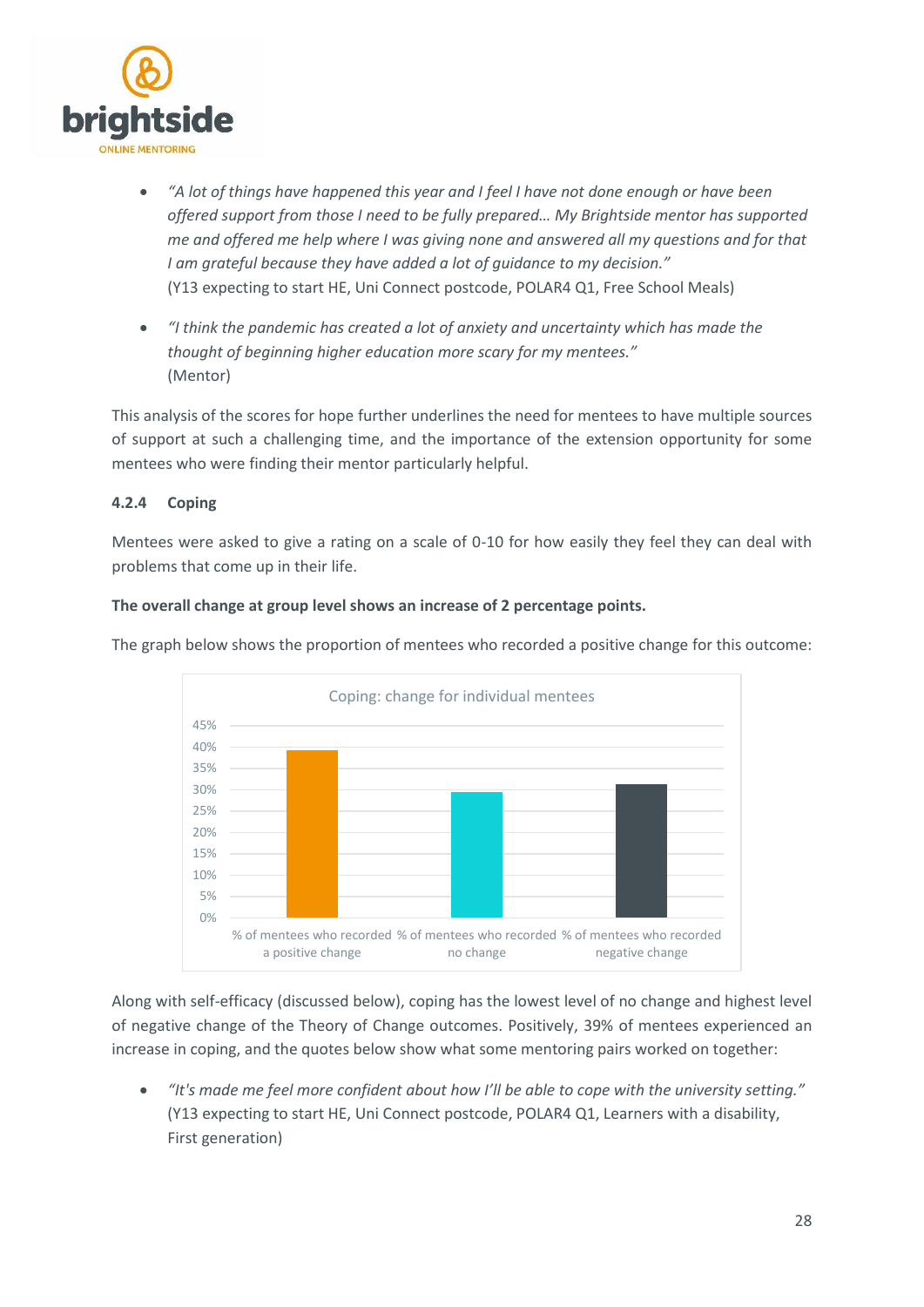

- *"How to cope with things like money and big life changes etc... some knowledge on what to expect going into uni and how to cope with any issues and emotional support."* (Mature, POLAR4 Q2)
- *"We discussed living at uni, house sharing, social life and coping mechanisms."* (Y13 expecting to start HE, IMD Q1, Learners with a disability, First generation)

However, a similar proportion (31%) recorded a negative change.

When comparing mentee types, mature learners had the highest proportion recording positive change for hope (45%) and undecided Y13s recorded the highest proportion of negative change (64%).

The additional challenges, stress and difficult situations caused by the Covid-19 pandemic are likely to have been felt more by Y13 mentees than mature learners because of the chaos and uncertainty around results, grades and university places. As an outcome, feelings about coping with difficult situations is very likely to have been negatively affected by the external environment which could have contributed to the notable proportion of Year 13 mentees recording a negative change. We should acknowledge that this was a more disruptive and unexpected time for mentees and the behavioural outcomes would likely have been affected. This being said, here is another example of notable negative change for the undecided Y13s, adding more weight to the argument for focusing more on appropriate support for this group in future programmes.

#### **4.2.5 Self-efficacy**

#### **The overall change at group level shows no movement.**

This is due to the significant and similar proportions of individual mentees recording positive and negative change as shown in the graph below:



Again, there is some encouraging data here with 41% of mentees experiencing an increase in selfefficacy. However, the proportion recording negative change is concerning, at 38%.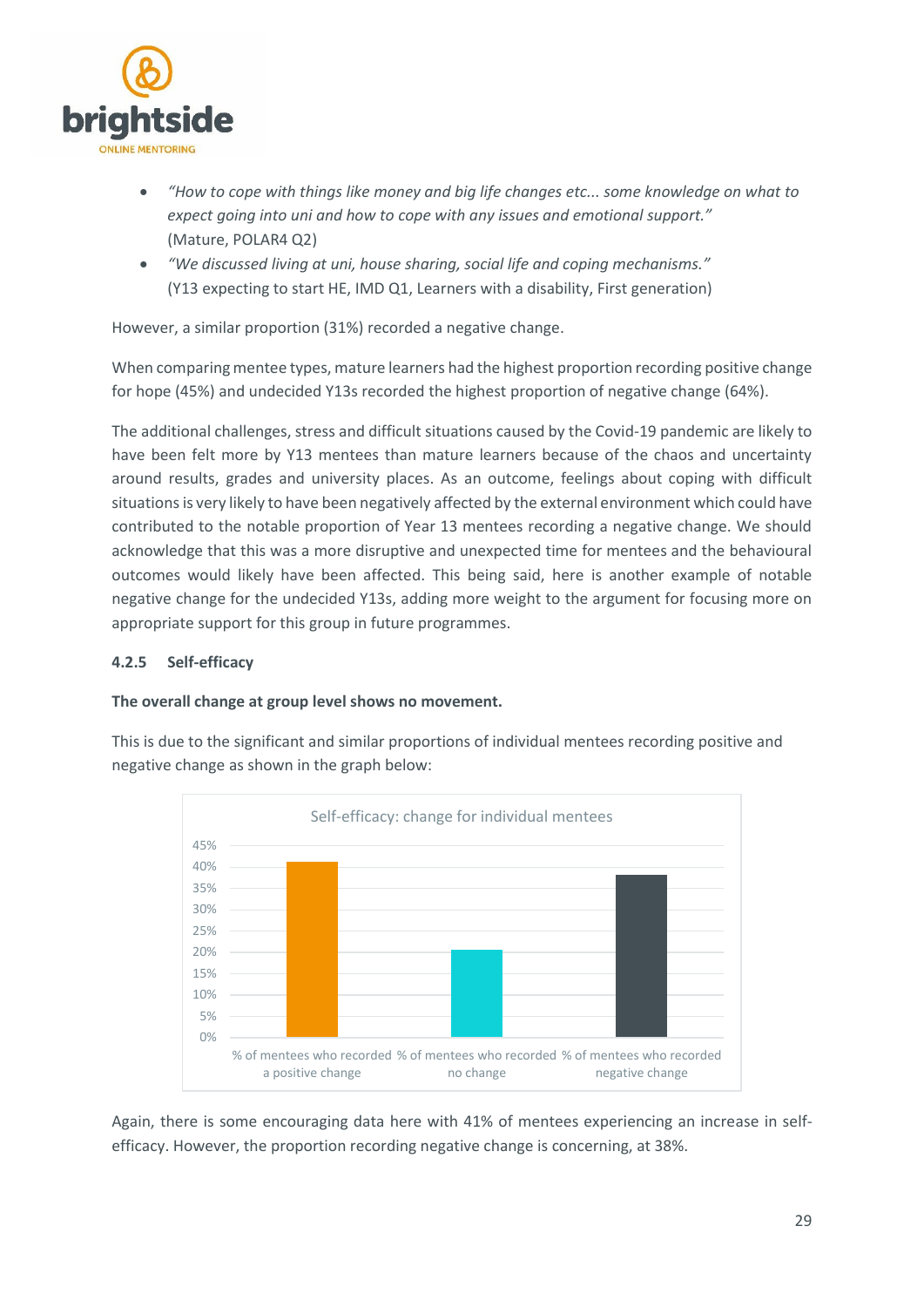

This is another outcome where undecided Y13 mentees have worse impact scores than the other mentees; 23% recorded positive change and 55% recorded negative change for self-efficacy. A notable portion of negative change is reasonably consistent with Brightside's experience on other programmes. There is an argument to suggest that if mentees gain more information and insight into HE or other human capital through talking to a mentor (i.e. they understand the complexity of the choice facing them) then they become more aware of what they don't know, hence a limited or negative change score in self-efficacy.

As with coping, these outcomes are also likely to be more negatively affected by the pandemic than other outcomes, and the data suggests that future mentoring projects should look at helping mentors to identify where mentees' coping or self-efficacy may be fluctuating or low during a programme, and focus on this development with them.

#### **Growth mindset**

#### **The overall change at group level shows no movement.**

Again, the overall lack of change is due to similar proportions of mentees recording positive and negative change as shown in the graph below.



However, compared to coping and self-efficacy, this outcome had a much higher proportion of mentees recording no change (50%). Once more, though, we see undecided mentees as recording negative change in higher proportions than other mentee types, at 45% compared to 26% of mature learners and 22% of Y13s expecting to enter higher education.

**For the capital and behavioural outcomes, this is an interesting set of results that allude to the complex challenges facing young people during this period as well as some of ways in which the Prepare for HE helped. A summary of the results and accompanying recommendations can be found in section 7 of this report.**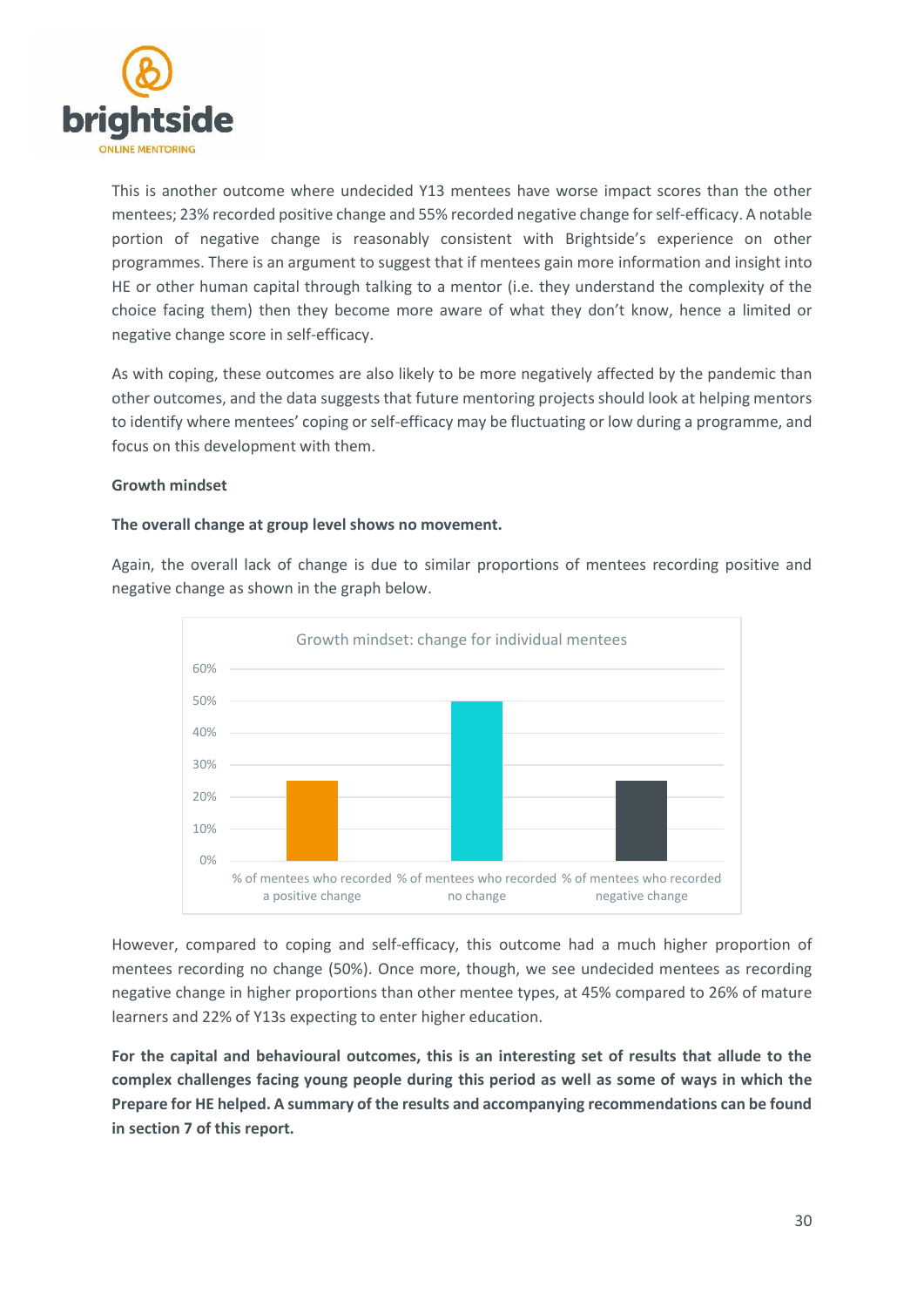

<u>.</u>

#### <span id="page-30-0"></span>**4.3 Decision-making and confidence**

The final outcome measured through baseline and exit surveys is how confident mentees feel about their next steps in education or careers. The graph below shows the pathways mentees ranked as 'most likely' at the start and end of the project, based on 193 mentees who responded to the question:



There was minimal shift in the group, with mentees starting HE courses in 2020 remaining the most popular response for the overwhelming majority. Only 8% of mentee respondents (15 people) gave a different answer at the end of Prepare for HE. Recruitment was specifically targeted at offer holders and those considering university and mentees opted in to this project, therefore these results are not surprising. This being said, it is encouraging to see that most mentees were still planning to go enter HE after a summer of disruption and uncertainty, and continued questions over what the experience would be like for new students this year. These intentions reported by mentees are reflective of UCAS reports on participation over the period, which in April showed almost nine out of ten undergraduate applicants in the UK had not changed their mind about wanting to start HE in 2020<sup>4</sup>, and in June showed more applicants holding a firm offer to start a course this autumn than at the equivalent point last year, and fewer people accepting an offer for a deferred place.<sup>5</sup>

Although the majority of mentees did not change their most likely pathway, some of those that did elaborated on their decision in their survey responses. The three examples below outline how their mentors contributed to their decisions:

<sup>4</sup> [https://www.ucas.com/corporate/news-and-key-documents/news/level-students-still-setting-their-sights](https://www.ucas.com/corporate/news-and-key-documents/news/level-students-still-setting-their-sights-undergraduate-study)[undergraduate-study](https://www.ucas.com/corporate/news-and-key-documents/news/level-students-still-setting-their-sights-undergraduate-study)

<sup>5</sup> [https://www.ucas.com/corporate/news-and-key-documents/news/rise-number-students-planning-start](https://www.ucas.com/corporate/news-and-key-documents/news/rise-number-students-planning-start-university-autumn)[university-autumn](https://www.ucas.com/corporate/news-and-key-documents/news/rise-number-students-planning-start-university-autumn)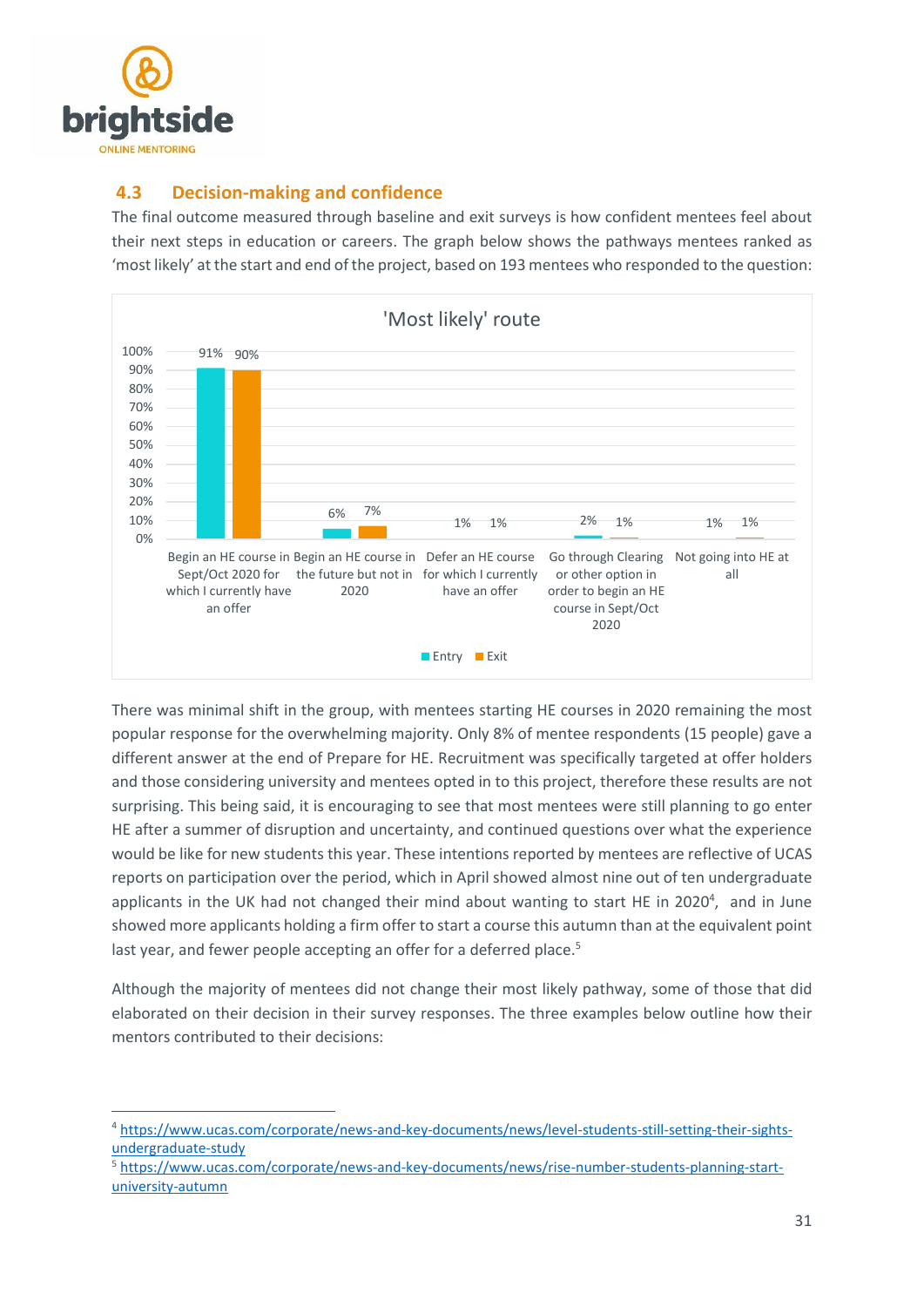

**Mentee 1:** Y13 mentee who started the programme expecting to take up a place in 2020 for which they had an offer, and changed their mind to still enter HE in the future but not this year:

• Baseline survey:

*"I don't think I'll get the grades for my firm choice. I am unsure whether I am choosing the right degree for me."*

Exit survey:

*"I want to improve my grades this year and job prospects as well as developing myself personally this year. I am quite confident this is the right decision for me…. My mentor went through the experience herself of resitting and applying to her dream uni the following year. My mentor gave me confidence to speak to my parents about a gap year, which they were previously against. After explaining, they agreed. This couldn't have been done without my mentor and I am very grateful :)"*

**Mentee 2:** Y13 mentee who started the programme expecting to go through clearing for HE entry in 2020, and ended with the plan to still enter HE in the future but not this year:

Baseline survey*:*

*"As I was unable to hold any offers for the 2020 dentistry courses I plan on taking a gap year or try getting in through clearing which is quite rare."*

**•** Exit survey:

*"I was able to talk to mentors in the field I am interested in studying and they were helpful and gave amazing advice! I was able to talk to them about personal statements, ucat and university life in general. It made my decision in pursuing the course even further."*

**Mentee 3:** Y13 mentee who started the programme expecting to take up a place in 2020 for which they had an offer, and decided to defer by the end:

• Baseline survey:

*"Thinking of taking a gap year due to current situation and working instead as it will be half taught online and social distancing will be in place."*

**•** Exit survey: "*My mentor helped me clarify my decision my offering advice and resources to further research… Talked about future and gained confidence about my decision to defer."* 

Even if they did not change their mind about their most likely next step, other mentees also found it useful to discuss different post-18 options with their mentors, such as this mentee:

 *"My mentor was really really helpful and supportive throughout the program, I've had a lot to deal with over this year and wasn't too sure what was the best option for me to do next. Being able to talk about different options such as a gap year was really useful as it wasn't something I intended doing at all previously."*

(Y13 and undecided about next steps, Uni Connect postcode, POLAR4 Q1, First generation)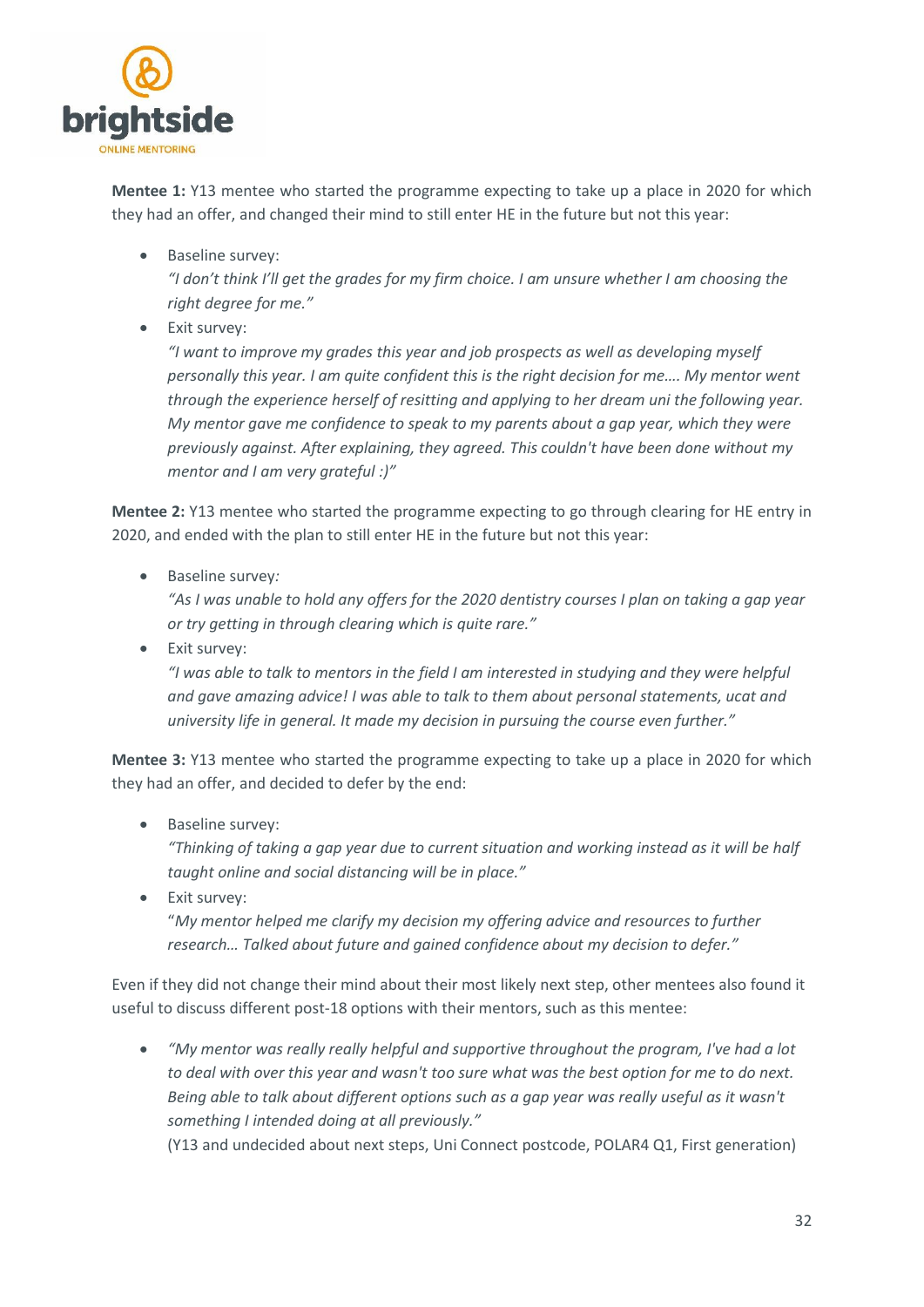

This qualitative data speaks to Brightside's mission of helping young people make confident and informed decisions. In the examples above, where mentees had decided to defer or delay entering HE, their comments indicate that the decisions are coming from a more confident and informed place.

#### **Confidence in decision**

To understand this confidence even more, we also asked mentees how confident they felt that this decision was right for them.

### **The overall change in confidence in the decision at group level was an increase of 3 percentage points.**

The graph below shows the proportion of mentees who recorded a change in confidence around their decision:



On an individual level, 24% of respondents felt more confident in their decision at the end than at the beginning. 62% showed no change in confidence that the decision was right for them, with 26% saying 'extremely confident' at the start and the end, meaning that they may have gained confidence which was not recorded.

36% of respondents could have become more confident but stayed the same, and 14% felt less confident. This is not necessarily surprising, as this year more than ever, there are challenges and uncertainties for mentees entering HE that would understandably prevent them from feeling 'extremely' confident, such as online learning, socially distanced campuses and restrictions on social life.

#### **The role of mentoring in decision-making**

Although the majority did not change their mind about their next step, and a significant proportion did not end the programme feeling 'extremely confident' in their decision, a high proportion of mentees agreed that the mentoring project had influenced their decision: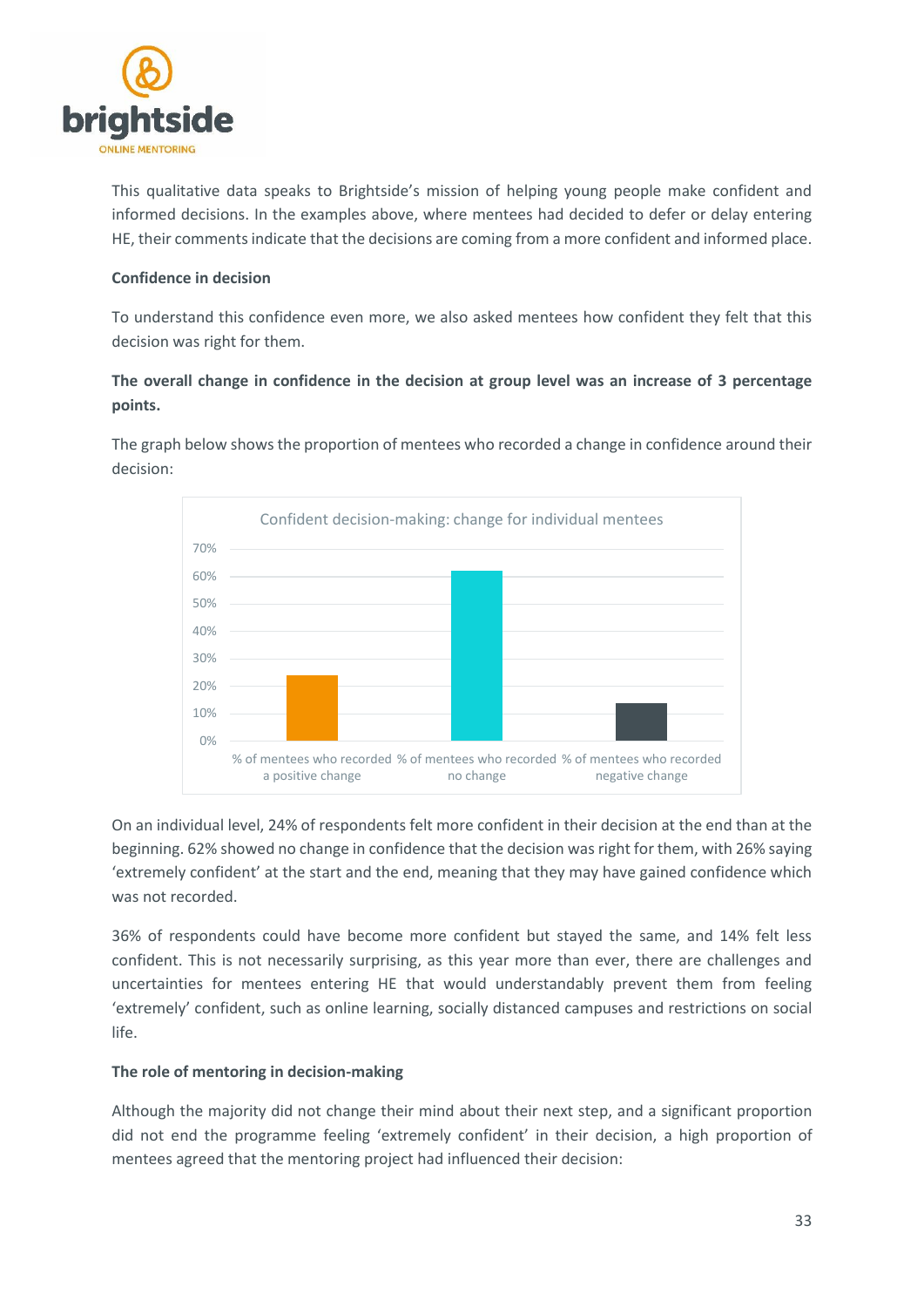



70% said that Prepare for HE contributed to their decision about what to do next, at least in part, and there was a high number of comments relating to this on the exit survey. A particularly common theme was how mentoring confirmed mentees' decisions and helped to increase their confidence by providing reassurance, and here is a small selection of the quotes provided:

- *"A sense of reassurance that I made the right decision for myself. Calmed me down a lot and made me a lot less nervous about moving away."* (Y13 expecting to start HE, First generation)
- *"I was strongly inclined on beginning an HE course for few years now. However, my mentor offered me much needed assurance and confidence that I am on the right path."* (Mature, Uni Connect postcode, POLAR4 Q1)
- *"She was so so helpful calming my nerves and making me feel more prepared to enter uni. I feel less scared and more certain of my decision."* (Y13 expecting to start HE, Uni Connect postcode, POLAR4 Q2, Learners with a disability, First generation)
- *"My mentor made me a lot calmer about moving to university and reassured me on anything I was feeling particularly anxious about. It was really lovely speaking to someone who had already been through it all and someone who I could ask any questions to. Also reassured me by making me confident in the choices I was making rather than where other people thought I should be."*

(Y13 expecting to start HE, First generation)

As well as reassurance and confidence building, some comments highlight how, for some mentees who may have entered the project already feeling confident in their decision, conversations with their mentor actually made them realise what they did not know:

- *"There's so much I didn't know and didn't realise I needed to know. Through the conversations we had I discovered a lot and received a lot of advice about higher education."*  (Mature, POLAR4 Q1)
- *"My mind was already made up. But though the mentoring I discovered I didn't know what was in store for me by going to university. I was clueless about how different my life would be. My mentor was excellent in reassuring me that everything was going to be fine and told me everything about what to expect. My mentor also gave me extremely valuable advice on*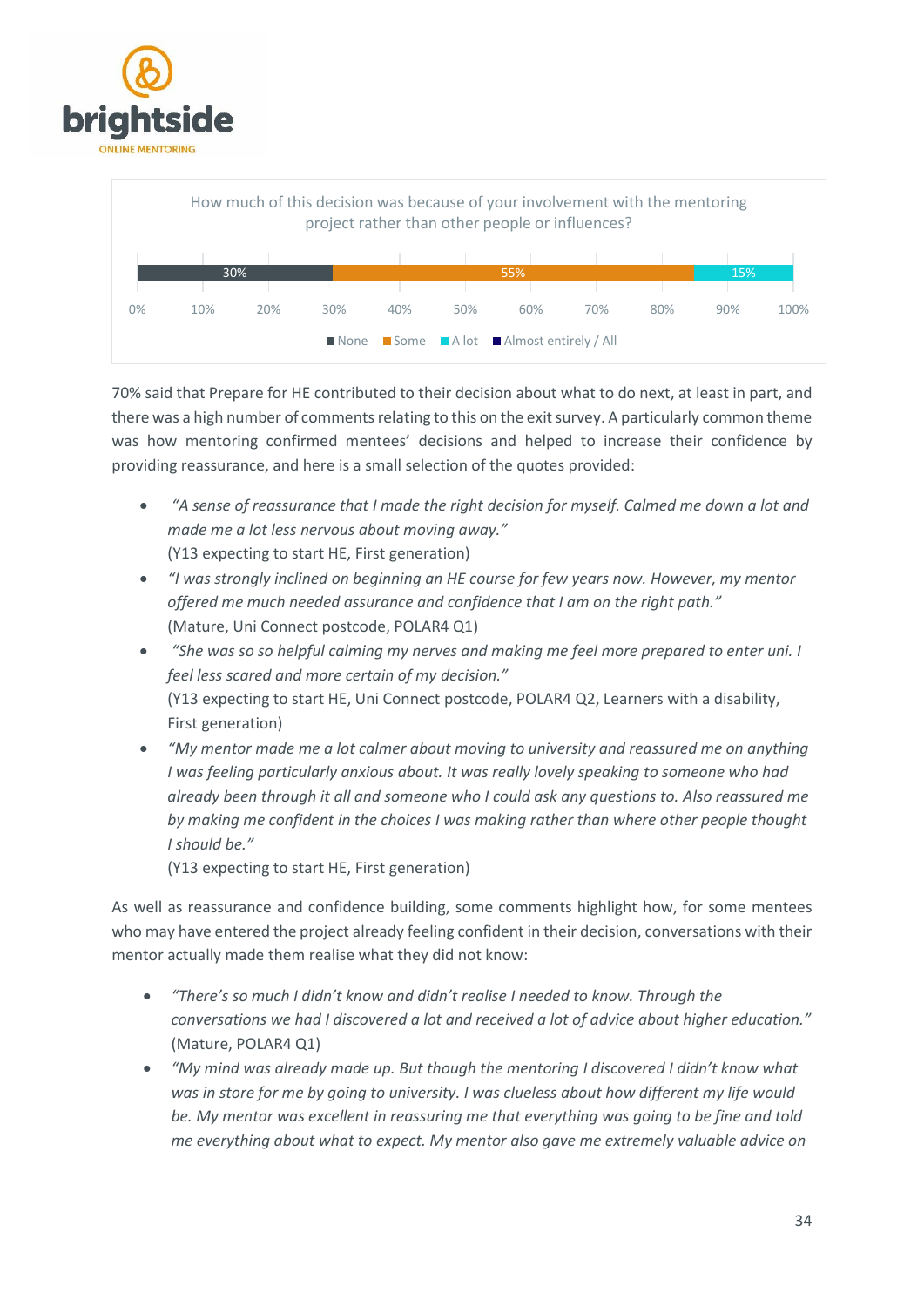

*how to navigate higher education and how to get the most out of my university experience."* (Mature, POLAR4 Q1)

Other qualitative responses from mentees mentioned how mentors had provided information as well as reassurance to boost their confidence in their decision, for example:

- *"The reason why I feel confident is because I feel like my Brightside mentor has helped me understand what to expect from HE and life as a university student. They've helped me know what to expect from campus life and the type of work to expect."*  (Mature, POLAR4 Q2, Learners with a disability)
- *"It was really beneficial to speak to someone who understands the struggles and my course who could help reassure and give actually useful, honest, actionable advice. I think I gained both confidence and knowledge and feel more secure in my choice going forward."* (Y13 expecting to start HE, Uni Connect postcode, POLAR4 Q2, Learners with a disability, First generation)
- *"My mentor helped me decide which uni to go by talking through the things to consider when going to do a undergraduate degree, she also helped me by giving me useful information and related links. She also helped me feel less stressed about moving from sixthform to university saying it's normal to be scared of change and that I'm not the only one. I'm really glad I registered for Brightside :)."* (Y13 expecting to start HE, POLAR4 Q2, First generation, Free School Meals)

The mentee feedback also includes examples of mentors supporting mentees in their ability to make decisions even when they had not made a concrete choice about their next steps by the end of the project, showing how mentors helped to develop mentees decision-making skills in general:

- *"Although I don't have a set path for my future still, being able to talk about different possibilities with my mentor has really helped and ensured me no matter with path I choose I'm prepared for it."*
	- (Y13 and undecided about next steps, Uni Connect postcode, POLAR4 Q1, First generation)
- *"Learning that as long as I do something I like I will succeed."* (Y13 expecting to start HE, POLAR4 Q2, First generation, Free School Meals)

#### **Other influences**

Alongside several mentee quotes highlighting the impact of mentoring on their decision-making, many mentees shared the other influences that impacted their decision, including the influence of friends, family and teachers. These help to explain the understandable reason why the majority of mentees said mentoring had had 'some' or 'a lot' of influence as opposed to being the only influence.

 *"My school teachers and support staff helped me in making my decision by showing me what paths are available to me and where each leads. My mentor helped by clearing some doubts I had about entering HE."*

(Y13 expecting to start HE, Uni Connect postcode, POLAR4 Q2)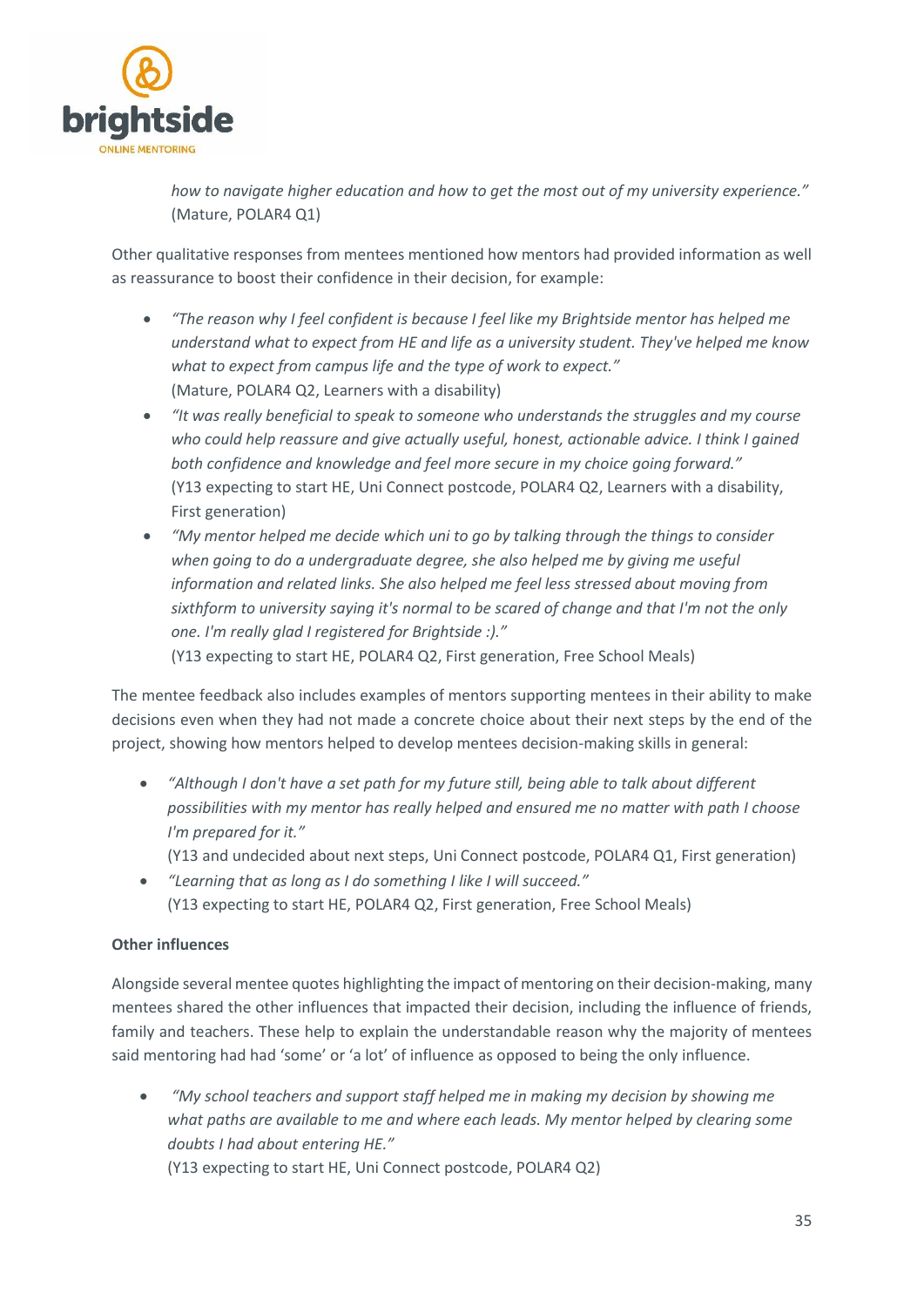

- *"My mentor answered lots of questions I had about uni which helped me in my preparation. I have had a lot of support in my decision from the people I work with and my family."*  (Mature, POLAR4 Q2, First generation)
- *"My family have been very supportive in my decision, and my mentor studied medicine, which gave me an insight into doing a similar course."* ('Other' mentee, First generation)

**The overall aim of Prepare for HE was to support mentees to transition successfully into HE. The proportion of mentees planning to enter HE (92%), the proportion who felt the programme had influenced their decision (70%) and the wealth of qualitative data around decision-making indicates that this aim has been particularly well-addressed and helped mentees feel more confident as they embark on their HE studies. The HEAT data returned in 2021 will add to these findings and provide hard evidence around successful transition for participants.** 

# <span id="page-35-0"></span>**5. Quality of the experience**

## <span id="page-35-1"></span>**5.1 Mentees**

As well as having a positive impact, it is important for mentees to have a positive experience of mentoring. The exit survey therefore asks mentees about the quality of their mentoring experience. Mentees who completed the exit survey provided a Net Promoter Score of 44 (equating to 'good') and this overall positive experience comes through in more of the qualitative feedback:

 *"I think Brightside is really good at what is does and would really like to become a mentor myself."*

(Y13 expecting to start HE, Learners with a disability, First generation)

 *"One word... BRILLIANT! it's really helped me by speaking to someone who has been in my position & answered all my questions and concerns and made me feel less anxious!"* (Mature, POLAR4 Q2, First generation)

The graph below shows how far mentees agreed with specific questions about their relationship with their mentor and the experience they had: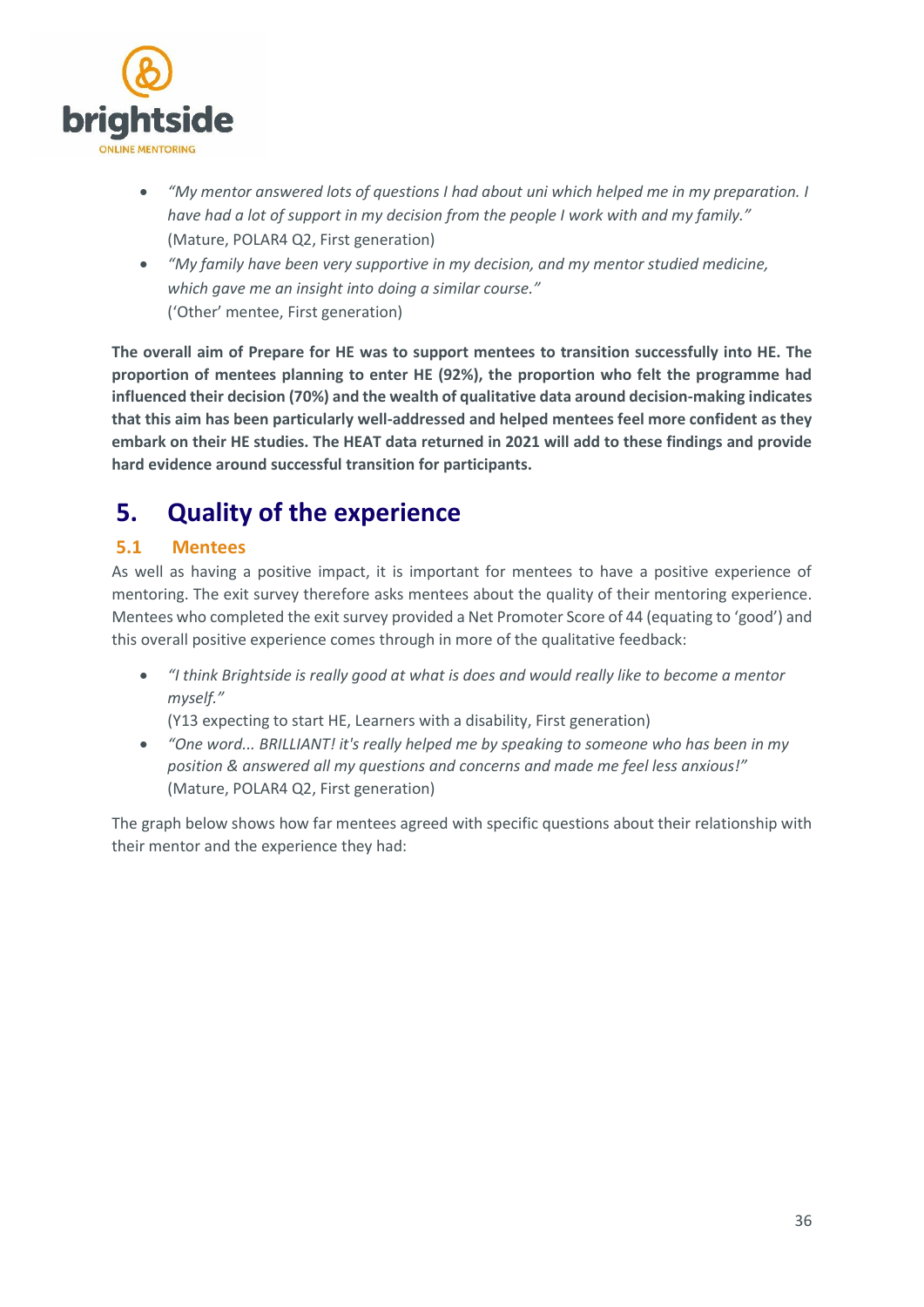



Mentees reported high-quality relationships, with 98% enjoying the programme and 99% feeling they got on with their mentor. With over 90% agreeing to all of the above statements, the data demonstrates an overwhelmingly positive experience from the mentees who responded to the exit survey, many of whom provided specific examples of what made the experience so beneficial to them. The quotes below speak particularly to the relationship they built up with their mentors and how mentors shared their experience:

 *"My mentor helped me to understand and bridge the gap between FE and HE. I feel more relaxed about starting uni and life beyond, having learnt more about how my mentor has managed this time."*

(Y13 expecting to start HE, First generation)

- *"My mentor is doing everything I hope to do in the next few years, and her insight and support has greatly influenced how I expect to plan and execute the next few years of Higher Education to ensure I can be the best version of myself."*
	- (Y13 expecting to start HE, Uni Connect postcode, POLAR4 Q1)
- *"My Brightside mentor helped me a lot with things I was worrying about e.g. not being able to make friends and made me feel more confident about going to uni. She also related to me in lots of topics and this made me feel like I wasn't the only one worrying."* (Mature, POLAR4 Q1, First generation)
- *"I think the key message which resounds in my head from my mentor was that I earned my place on my forthcoming degree." (*Mature, First generation)

Mentees' qualitative feedback reinforces the positive quantitative results on the quality of the mentoring experience. It is encouraging to see such positive relationships formed between mentors and mentees and the depth that these relationships have reached. The lack of negative feedback in the quantitative quality data and the comments is notable considering some of the impact outcomes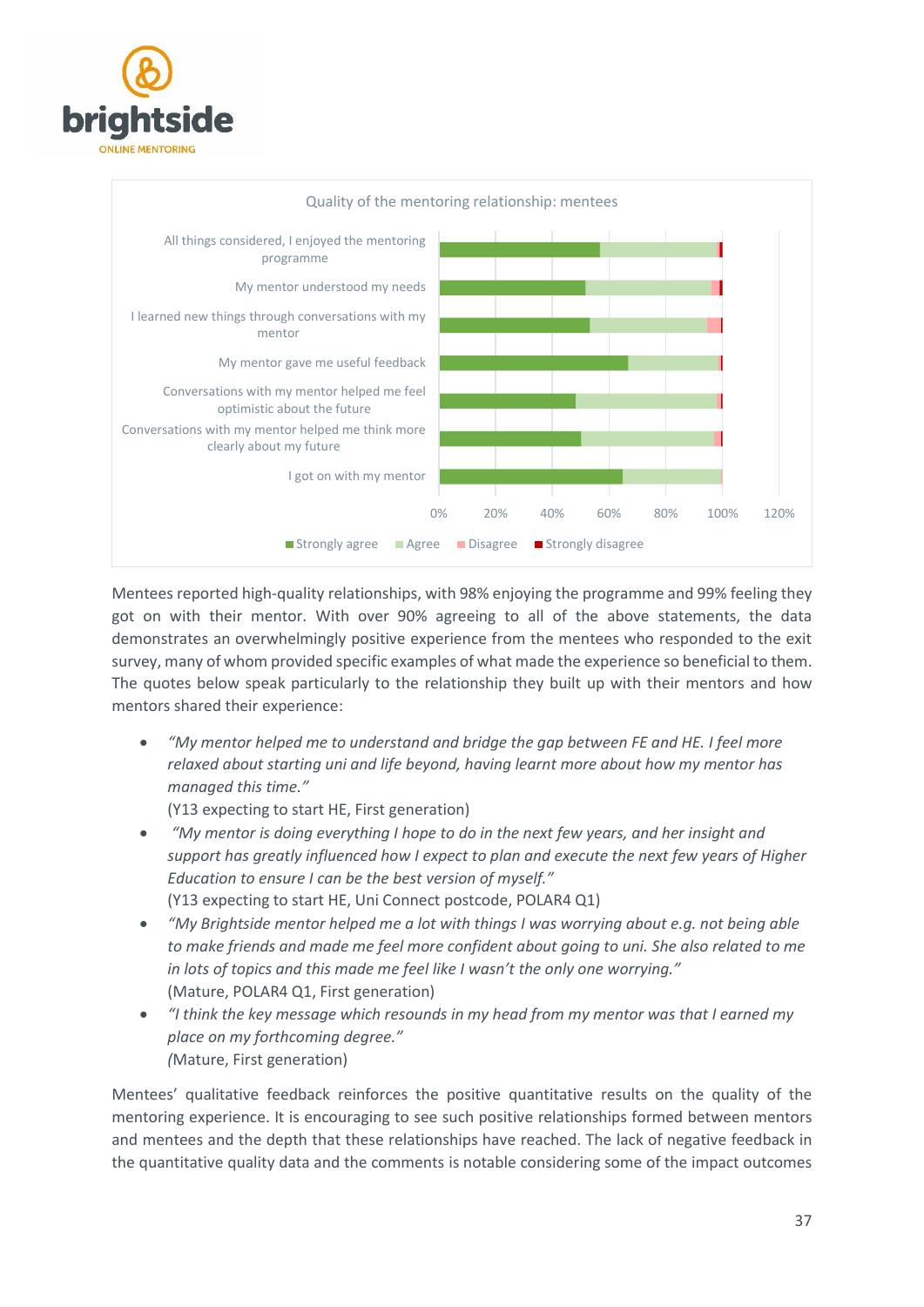

that had recorded negative change. It suggests that these mentees did not feel mentoring had had a negative impact on them.

In their feedback, the respondents suggest that mentors build a quality mentoring experience through sharing detailed guidance with mentees and through their relatability. Mentees were able to choose their own mentors through the mentor-matching tool, and the references to relatability and similar experiences suggest that this tool worked successfully in creating positive mentoring relationships.

Alongside their positive experiences, mentees also suggested their own recommendations to continue to enhance mentoring provision at Brightside, the themes of which are summarised below with relevant quotes:

- Faster response times from their mentors *"Quicker reply times from both me and my mentor however it understandable that we were both busy"* (Y13 expecting to start HE, IMD Q1, Learners with a disability, Young Carer, Free School Meals)
- The opportunity to take part in video calls with their mentors *"The option to talk face to face over video with our mentors."* (Y13 expecting to start HE, IMD Q2, Learners with a disability, First generation)
- The opportunity to learn from other mentors on the programme *"Opportunity to speak to multiple mentors."* (Y13 expecting to start HE)
- The opportunity to match with a mentor from their intended university *"I wish they were from my university."* (Y13 expecting to start HE, Learners with a disability, First generation)
- Further topic ideas for discussion *"More advice on topics to discuss with my mentor."* ((Y13 expecting to start HE, POLAR4 Q1)

Out of these recommendations, Brightside is currently investigating the potential for video integration with the mentoring platform. Brightside already has features that allow mentees to learn from other mentors which were not utilised in this project, but could be considered if the project was to be repeated.

## <span id="page-37-0"></span>**5.2 Mentors**

While the purpose of Prepare for HE was to support mentees, it's important that mentors have a quality experience so that they develop their own skills and are more likely to continue volunteering in future. Therefore, we administered an exit survey for mentors to understand the quality of the programme from their perspective. Mentors were asked about the quality of their mentoring relationship, support that they received from Brightside and their experience as a mentor. With the low response rate for mentors, we should note that these results may not represent the experience of the whole mentor pool.

Overall, mentors provided the mentoring experience with an Net Promoter Score of 54, considered 'excellent'. 96% of mentors rating their experience at a 7/10 or above.

#### **Relationship with mentees**

96% of mentor respondents felt that they had a positive impact on the mentees that engaged with them on the programme, with 93% agreeing that they were able to build a positive relationship with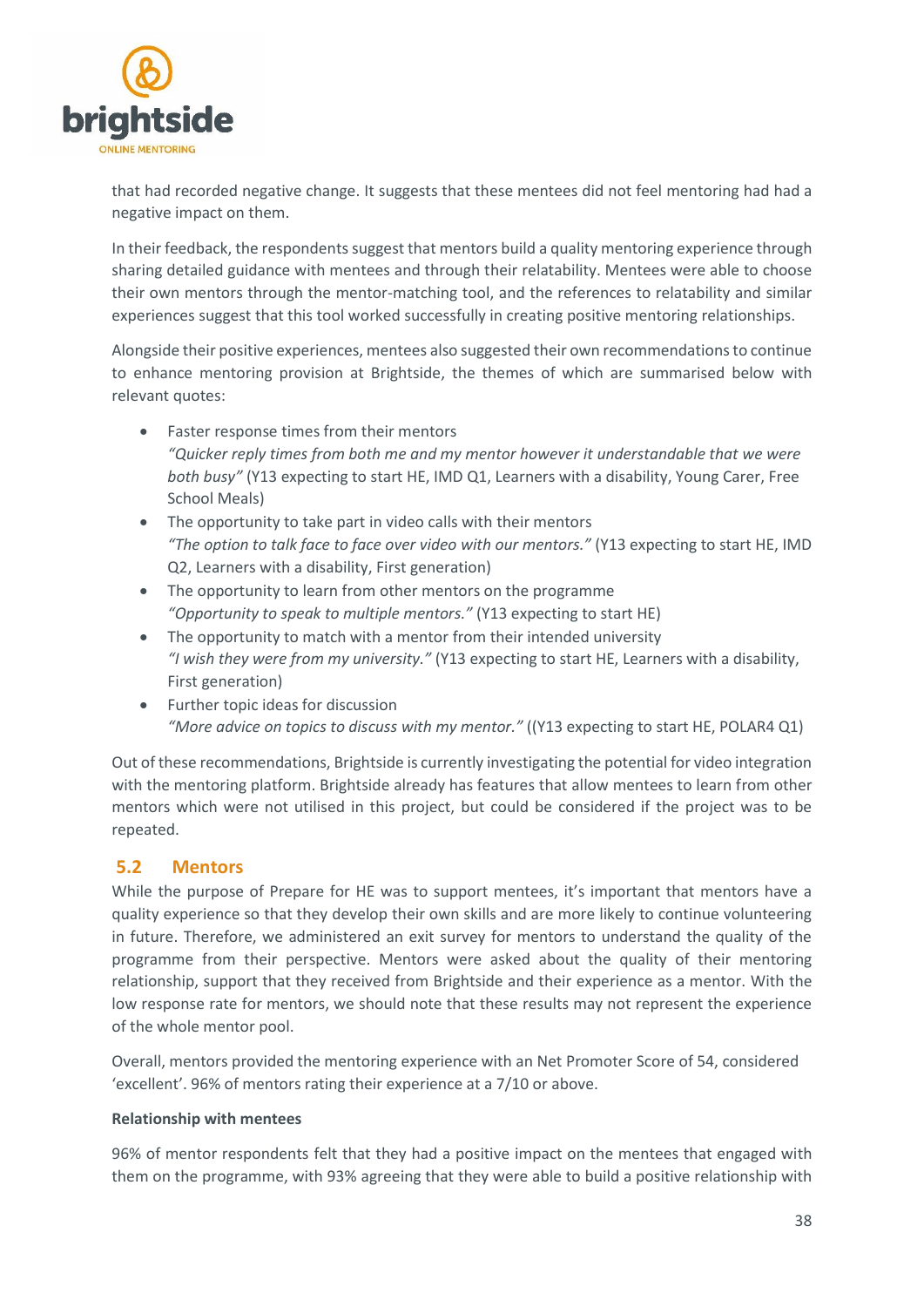

engaged mentees. 93% of mentors also agreed that they were the right match for their mentees and mentors commented on the importance of matching for a quality mentoring relationship which further underlines the usefulness of the matching tool which allowed mentees to choose a mentor from a shortlist of five profiles that aligned to their own needs and interests:

- *"I felt the relationship I had with both mentees were strong due to having interest in the same sectors of working with children, education and health and social care"*
- *"I had a really good relationship with two out of three of me mentees. The third mentee did not engage with the project unfortunately, but I felt I was encouraging to the best of my abilities despite this. I got on very well with the other two - I felt we were matched very well and had a natural rapport."*

Mentors generally saw positive engagement from their mentees on the programme, with 68% of mentor respondents agreeing that their mentees were well engaged and responded consistently to messages. In their qualitative feedback, mentors provided mixed responses about engagement on the programme:

- *"All my mentees were engaged pretty much throughout the project - i.e. responding to messages, generally without prompting messages being required, and with specific and varied questions. This is better than previous e-mentoring projects I've done, where mentee engagement has been a lot more varied."*
- *"My mentee stopped engaging after first message and never told me why, she was a mature student with lots of caring responsibilities so priorities might have changed for her."*
- *"On the most part my mentees were not engaged with the project- very infrequent replies and they didn't really ask me any questions. Most of the time I volunteered some advice or information I thought might be useful but then they weren't interested in any follow up questions. It often felt quite one-sided."*

While there was high engagement overall from mentees as demonstrated earlier in this evaluation, some of the mentors who completed the mentor exit survey clearly had fewer interactions with their mentees than the average of the project. One mentor surmised that responsibilities during the coronavirus pandemic may have been responsible for a lack of engagement from some mentees.

Brightside measures engagement in terms of the number of messages sent. To understand engagement beyond the quantity of messages, Brightside asked mentors to suggest what it means to say a mentee is 'engaged':

- *"Those who engaged were regular responders to messages who asked questions and shared specific questions and concerns. I enjoyed researching on their behalf"*
- *"My interpretation of an 'engaged mentee' is someone who is passionate and interested in their subject, which makes all the difference if a mentor can scaffold their knowledge further."*
- *"Making an effort and being honest and kind is what I would say an 'engaged mentee' is."*
- *"Those who engaged were regular responders to messages who asked questions and shared specific questions and concerns"*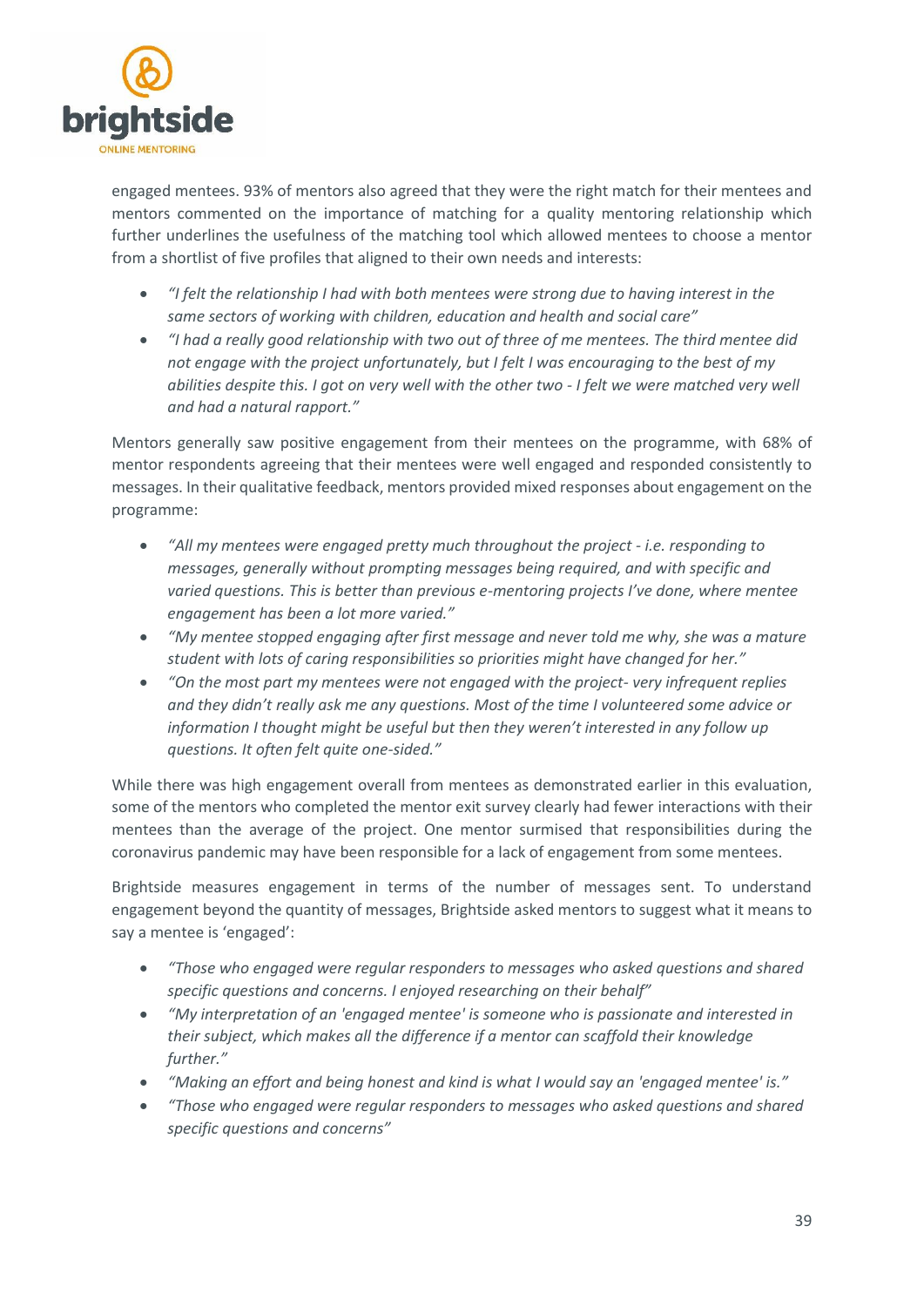

In addition to sending messages, the mentors suggest that these messages need to be regular and include questions that help the mentor research further. Mentors are looking for passion that they can 'scaffold' and build from, as well as someone who makes an effort. In future projects, Brightside should add "mentor expectations" to mentee training sessions, induction materials and/or welcome packs, so that mentees can understand what their mentors expect from them (not just what Brightside expect). However, we should consider that some mentees may not be confident or may not have clear aspirations, and so any changes should not apply pressure in this area. Furthermore, we could also look more at managing mentor expectations in training, and helping them relate to mentees who may be less confident and/or unsure of their motivations and goals.

#### **Support from Brightside**

Overall, mentors felt satisfied with their support from Brightside. 96% of respondents found the platform easy to use, though some mentors did comment that automatic engagement reminders (where the platform sends an automatic reminder to reply to a message) did not take messages pending in moderation into account. This meant that some mentors were being reminded to send messages where they had already replied. One mentor also noted that mentor group chats were 'heavily underutilised' and that input from Brightside, rather than relying on mentors, could have helped make these a better support mechanism for mentors. Recommendations for future projects are therefore to:

- Update automatic engagement reminders to take into account messages that may be pending in moderation, to avoid reminding mentors who are engaging consistently with the programme.
- Consider how mentor group chats can be better utilised on future projects to enhance the mentoring experience.

78% of mentors respondents agreed that the Brightside team answered their questions promptly when they have them, with 96% of respondents agreeing that they knew where to go if they had questions or needed additional support:

- *"I found the team to be extremely helpful and when I had a safeguarding issue with one of my mentees, the team offered me support for myself and also guided me through what to say and the issue seemed to be resolved quickly."*
- *"Even though I struggled to keep my mentees engaged, the Brightside team was so helpful and offered quick advice on how to get them talking again. Overall I really enjoyed the project despite the lack of engagement, and this was mainly due to Brightside's consistently positive attitude, honesty and dedication- it made me want to keep trying!"*

Some mentors suggested that Brightside should add additional content to support students who were more 'sure' about their future pathways, which echoes earlier observations about this undecided group and the room for improvement when it comes to the impact outcomes.

While the majority of mentors agreed that Brightside offered prompt and helpful advice, one mentor said that responses from the team were not always consistent if they were alerting Brightside to a disengaged mentee. Brightside should ensure to keep mentors in the loop with any work being done with mentees around engagement so that mentors feel included.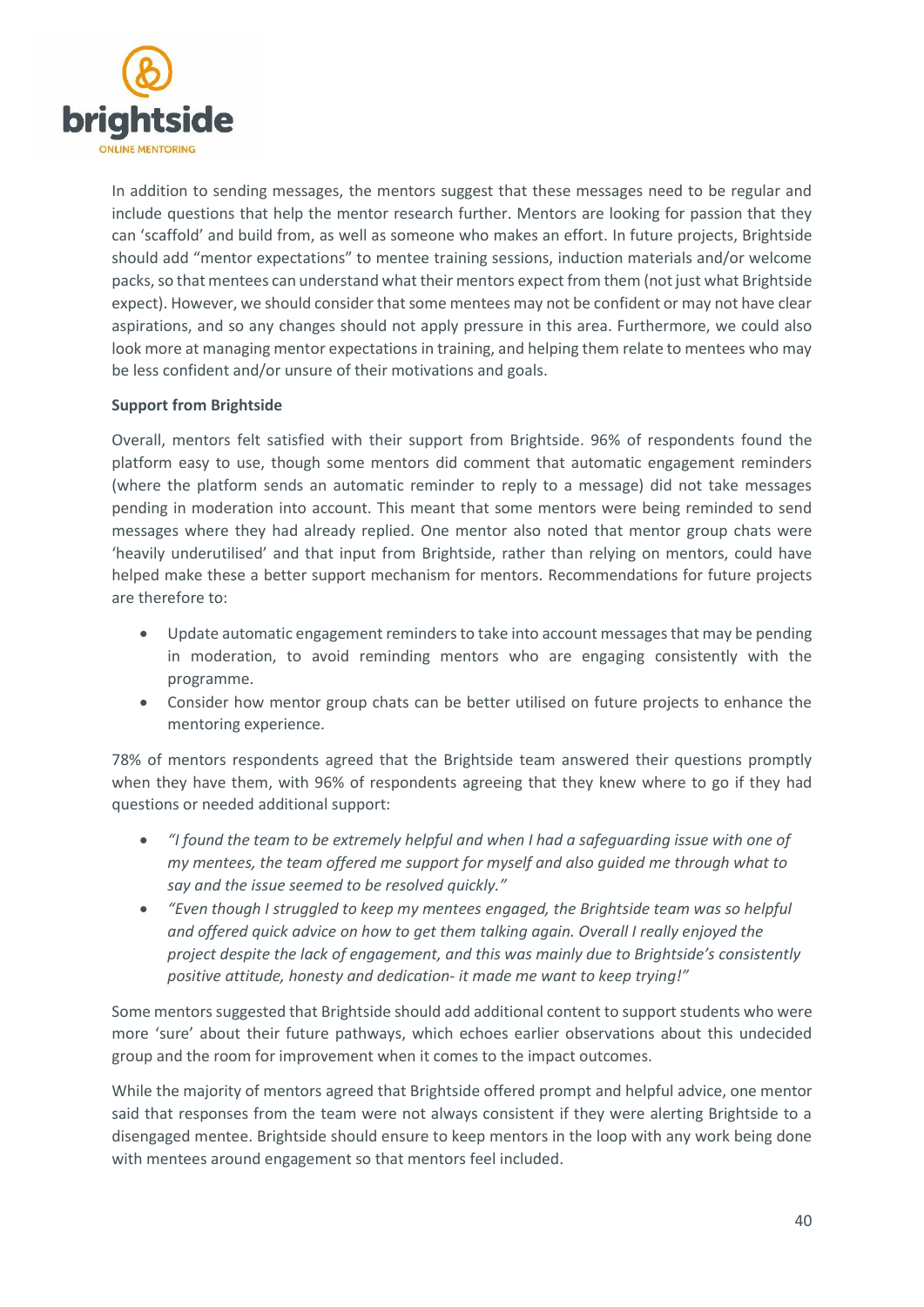

#### **Skills and development**

93% of mentor respondents agreed that they can use their experience with Brightside on their CV or job applications and 79% felt their experience had helped them to develop professionally. 86% of respondents felt that they learned new skills, with 86% of respondents also agreeing that their confidence in working with young people increased by taking part.

Mentors noted that they found the experience 'rewarding' due to the coronavirus epidemic and that the experience of mentoring was 'enjoyable'. One mentor in particular noted Brightside's approach as being a key factor in their enjoyment of the project:

 *"I've loved mentoring. I truly love that Brightside don't interfere too much as it shows that they really trust us mentors and that's really special. I'm grateful for that. I definitely wouldn't gel with Brightside if they ever turned rigid/ stern about how to go about mentoring, and there were too many rules and limits. In that instance I just wouldn't return. I love being able to contact the team for support if I felt I needed it, and I think having moderators is a really good and important middle ground."*

Finally, one mentor made reference to the extension of the project which allowed mentees to continue with their mentor beyond the September  $21^{st}$  end date. The mentor noted that this made the initial project end date feel like a 'non-finish' and was potentially confusing to mentees. This mentor stated that more upfront knowledge about an extension would have been helpful to them in offering further support to their mentees. In future projects where extensions are likely, Brightside should discuss this opportunity with mentors during training as well as checking in with them before offering extensions to mentees, to understand where they may or not may not be availability.

# <span id="page-40-0"></span>**6. Impact of Covid-19**

The results discussed earlier, showing that 90% of mentees intended to start HE courses in 2020, suggest that for the vast majority, the pandemic did not prevent them from pursuing HE. Furthermore, of the 13 mentees who did not feel confident in their decision (or were not sure how confident they felt), none of them explicitly referred to the pandemic when explaining their answer.

For many mentees, the fact that the pandemic did not determine their decision may be because they had mentoring (and other support) to draw on. An insight into how the pandemic affected their thoughts, feelings and attitudes towards HE can still help identify areas for future pre-arrival projects to focus on, as well as highlight areas of support that mentees may need as they start their courses and go through their first year.

When doing a key word search within mentee messages, we found that only 7% of mentee messages (393 messages) contained one of these words relating specifically to the pandemic:

- Covid
- $C^{\text{trona}}$
- **•** Coronavirus
- Pandemic
- Covid-19
- Lockdown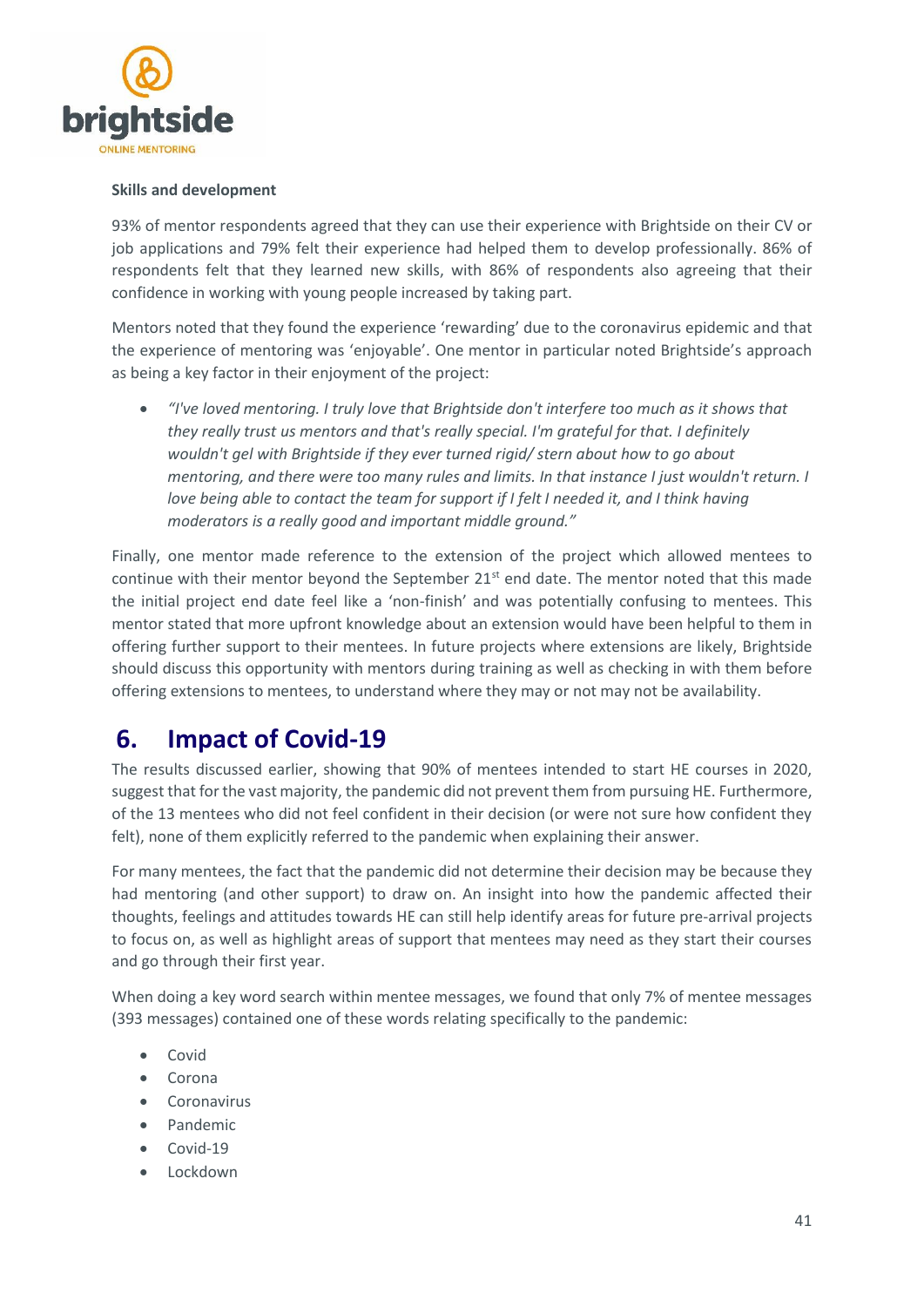

However, reading a selection of messages, it is clear that many mentoring pairs discussed the situation using a huge range of different words and phrases, such as 'the current situation', and 'the government's plans', and references to things like online learning. We can use qualitative data (survey responses and message content) to learn about mentees' thoughts and feelings around HE in relation to the pandemic. Here are the key themes we noted from our analysis of the data, which included observations from mentors shared in their exit survey comments:

- **1. Concerns about results:** many mentees felt more nervous as a result of calculated grades being used. There were multiple references to uncertainty too – mentees having no idea what to expect.
	- *"The stress around exam results was definitely worse, for those it effected, because of the pandemic."* (Mentor exit survey)
	- *"I've no idea of my results for HE due to COVID-19 so have no idea of whether I'll pass or have to go through clearing."* (Mentee baseline survey)
	- *"I have an offer on the condition I pass my maths course, due to the pandemic I have not sat an exam."* (Mentee baseline survey)
	- *I am a little bit nervous about results day, I think I would've felt more confident had I sat my exams. I worked really hard throughout my time at college. I also took an EPQ in my last year which definitely made managing my time a lot harder. I'm more concerned that the results I get awarded won't reflect what I have put in/ won't be like my predicted grades."* (Mentee message to their mentor)
	- *"I'm not really sure what grades I'll come out with. I suffer with quite severe exam stress anyway and all the uncertainty has made it worse!"* (Mentee message to mentor)
	- *"Results day is on Thursday and I am super nervous! I have been keeping up with the news recently and an article was published stating that around 40% of students will receive lower grade predictions from their teachers which is really worrying."* (Mentee message to mentor)
- **2. The impact of results day:** even once results were in, lots of mentees then dealt with stress and disappointment because of the grades they had been awarded.
	- *"I got my results today and I have to admit I am really disappointed and was a results day disaster… I was shocked when opening the email and my family couldn't believe it either. I got downgraded in two subjects from my teacher predicted grades after I talked to them today. they said the ofqual algorithm was responsible.. for maths I got moved from an e to a U (I know it was shocking, I expected to get AAD overall). Had the algorithm have not happened it would have helped me get my insurance choice at least. It is shocking how badly the government has managed this situation and the poor appeals process. As soon as I saw the U, it put me off clearing completely and was frankly an insult for two years of work."* (Mentee message to mentor)
	- *"Aw thankyou! Yesterday I was feeling a little down because I felt like maybe I didn't deserve the results just since I technically didn't even do the paper. But now I feel better because it's just the circumstances right now, I can't help that."* (Mentee message to mentor)
	- *"Results day didn't go well for me as I was downgraded and missed out on my chosen university. I've been offered a few places through clearing but they have said I only have*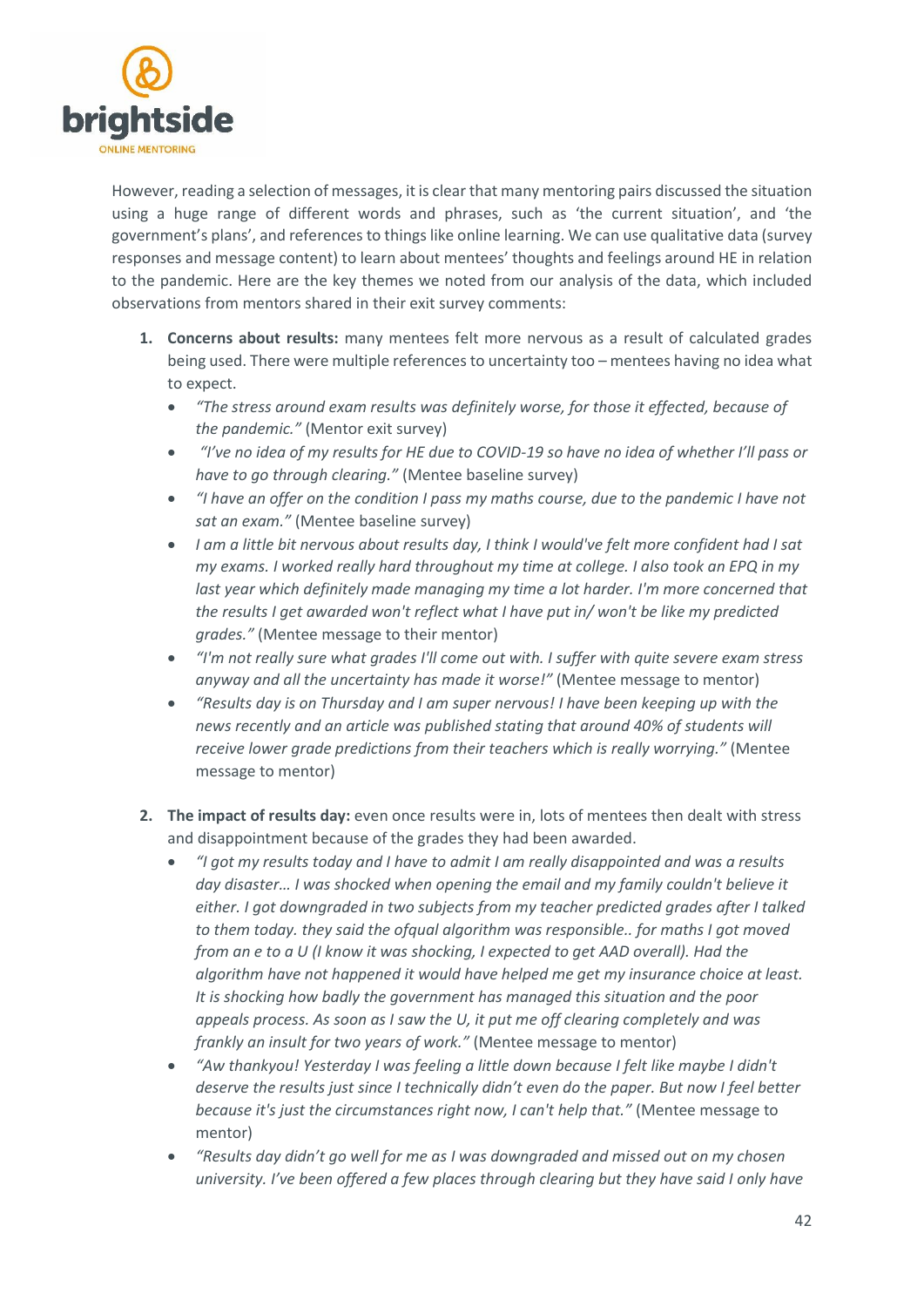

*2 days to confirm my place but I want to wait till I've appealed my grades and hopefully go to my chosen university. It's an awful situation."* (Mentee message to mentor)

- **3. Feeling daunted, nervous or disappointed about online learning**
	- *"I think the biggest impact from the pandemic is switching to online learning because the mentees are used to learning in the classroom environment, therefore online learning is and maybe still daunting for them."* (Mentor exit survey)
	- *"I think because of Covid-19 there's so much uncertainty at the moment of what's going to happen with university and the possibility of the next few years being online as I have been struggling to do this in A-levels."* (Mentee baseline survey)
	- *"Due to COVID I don't know weather the uni will be opening or going virtual, and if so is there any point paying for online learning where I may have to teach myself the subjects."* (Mentee baseline survey)
	- *"As for questions I would like to know if there is anything, I could do to help me with online learning since my university has said most of my classes will be online, but I personally find online learning hard. Since I struggle to focus with online lessons."* (Mentee message to mentor)

#### **4. Nerves around social aspects of HE**

- *"I am a little worried about the workload and making new friends which could be even harder as a result of covid due to social distancing, and how freshers week will be run etc." (*Mentee message to their mentor)
- *"I think I am going to deffer. I have been looking at the different societies and accommodation but alot of things will be different this year and with social distancing societies won't be the same or won't take place."* (Mentee message to mentor)
- *"It's the socialising aspect that worries me, as I have gotten used to online learning in the last term of school, but I don't know how getting to know my peers would go if we are all quarantined."* (Mentee message to mentor)

While these were the main themes threading through lots of qualitative data, there were additional references to the pandemic creating a lack of uncertainty around what to expect from HE life, a lack of confidence in decision-making, and financial concerns. Here are some examples:

- *"I know about what to expect from uni now, which is great because this lockdown period kept me in the dark for a while."* (Mentee exit survey)
- *"Corona has really made the decision difficult. It's hard to know what the right decision is and I have no one to talk to who knows what it's like to be in the same position."* (Mentee baseline survey)
- *"Anxious about the impact of COVID-19 and how this will influence the possibility of getting a job whilst studying."* (Mentee baseline survey)
- *"I'm quite nervous about starting while this whole pandemic is going on. I know that either way I will be moving in, in september but the idea of being in a new place while having to social distance and worry about all that on top of trying to find my place at uni is all quite overwhelming! I really wish everything was back to normal come september.*" (Mentee message to their mentor)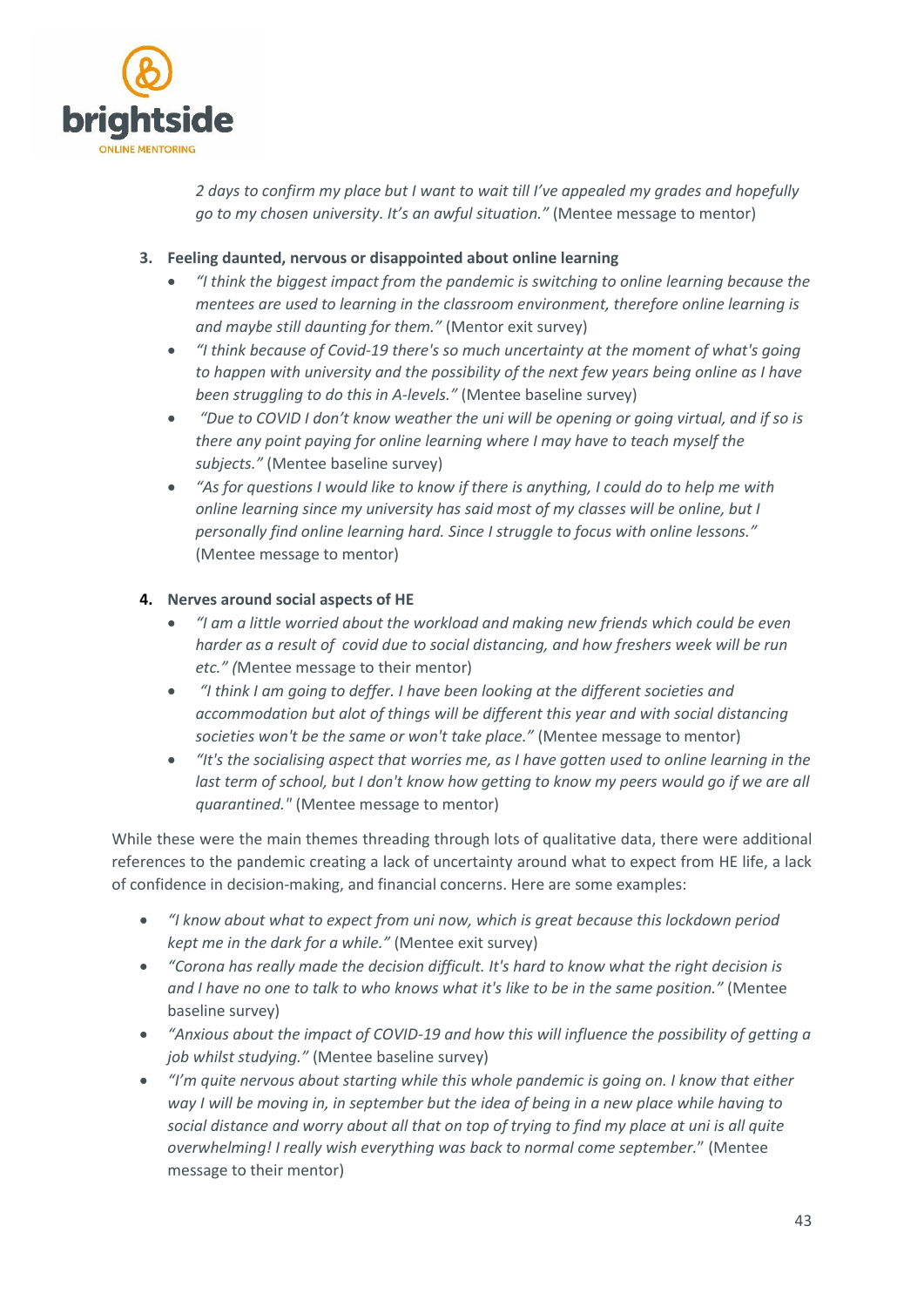

Although many mentees' feelings regarding HE were affected negatively by the pandemic, there were also plenty of examples of mentees not being particularly concerned or impacted, or even if they were, still feeling positive about the experience:

- *"For my mentees not much. They had all planned to study from home anyway and didn't seeme fazed by the potential changes."* (Mentor exit survey)
- *"Yeah I feel so comfortable and determined to start uni now, especially with the pandemic. I'm just so eager to meet new people and socialise again!*" (Mentee message to their mentor)
- *"I'm still really excited about the idea of moving in though, the idea of herds and online hasn't changed that… I would love to know what you think of the 'herd' idea. I'm excited, I hope I get along with all the people in my group. Maybe I can invite some people from my herd to do online study with me?"* (Mentee message to mentor)
- *"I am excited for university and I have joined some whatsapp groups for my accommodation and freshers for the university. I have also been sent an email by the university stating that there will be a combination of face to face as well as online teaching and support. They have also explained measures they are placing for social distancing and limiting the amount of people in a room as well as ensuring masks are worn."* (Mentee message to mentor)
- *"I'm not really worried about it because we've obviously been learning online for quite some time."* (Mentee message to mentor)

**This close look at the qualitative data has shown that the pandemic did not affect mentees' feelings and attitudes towards HE in one particular way – it had a myriad of effects. This being said, concern around calculated grades, the impact of results of the day along with the appeals system, the move to online learning and making friends with social distancing were all concerns clearly felt by a lot of mentees. This learning should be used to inform the support that we – and partners – put in place for students this year, particularly Y13 students who may need to navigate similar challenges in 2021 and Y12 learners, many of whom will be deciding in favour of or against HE in the coming months.** 

# <span id="page-43-0"></span>**7. Conclusions and recommendations**

#### **Recruitment**

Almost 500 learners from across the country received mentoring support, through an efficient, successful and collaborative programme. Accessing mentees through routes connected to their HE offers worked well, with most sign-ups coming from UCAS and universities directly targeting their offer-holders. Recruiting through schools and colleges was particularly challenging, with partners citing the lack of teacher access to learners, and the competing priorities and concerns for teachers, as notable barriers to higher recruitment. Mentor recruitment was highly successful, with more than enough mentors trained and match—ready within a short timeframe. However, a significant proportion remained unmatched due to lower than anticipated mentee numbers.

The targeting of the programme to learners from widening participation backgrounds was a key success, with 90% of learners who signed up met at least one of the targeting criteria. Mentees from all but one of the target groups met or exceeded the overall programme conversion rate, suggesting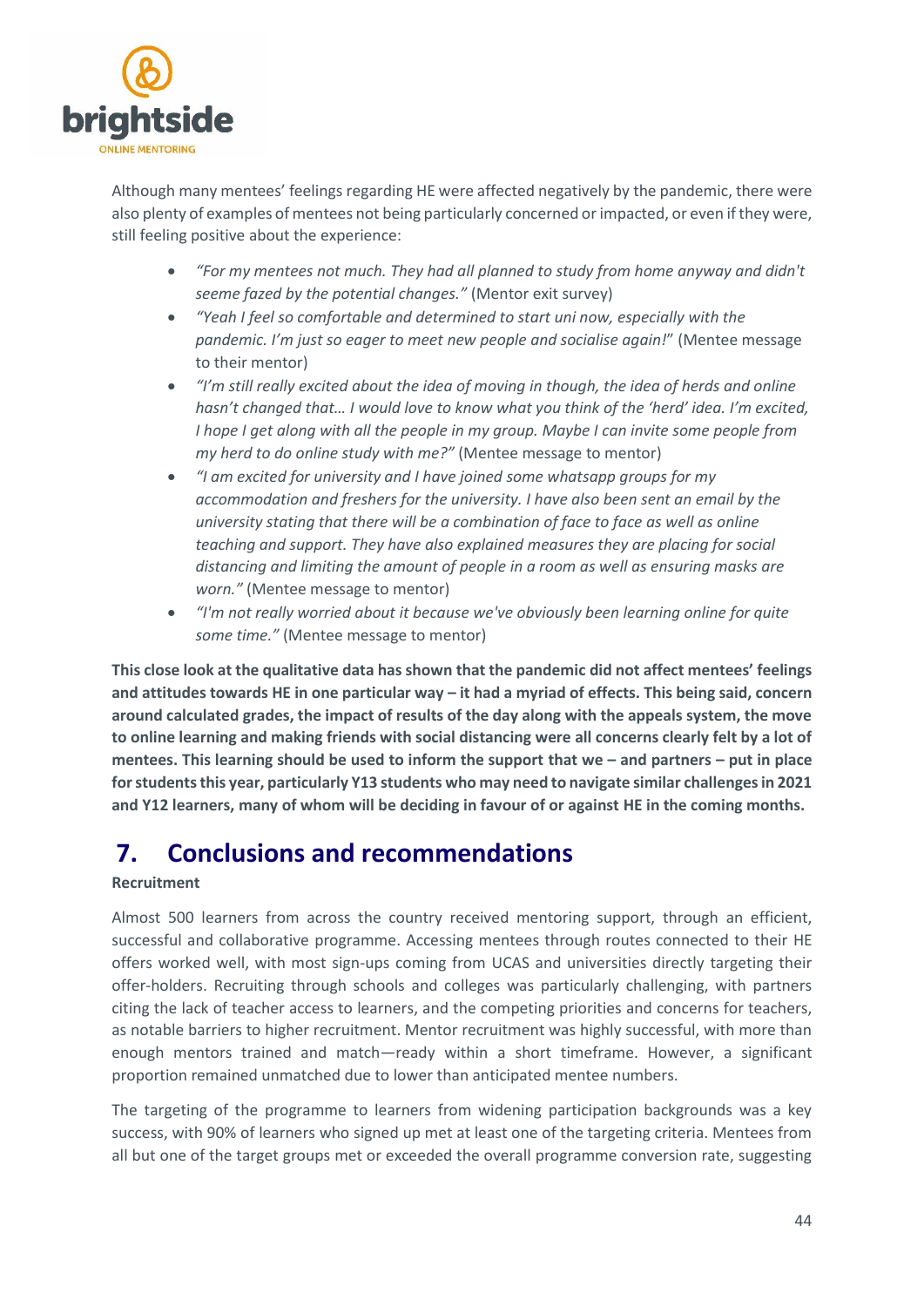

that as long as we can access learners from these groups, they see the benefits and want to take part to an equal extent, or even more, than their non-target counterparts.

Recommendations for future projects:

- Continue to **engage UCAS in recruitment efforts**
- Continue to **engage admissions teams** within universities to reach out directly to those holding offers
- Consider **actively recruiting Y13 students who have not applied for HE but who are unsure about their next steps** – and adapting any messaging and materials accordingly using case studies from this year's cohort
- Set mentee **recruitment targets based on an expected conversion rate** of 40% 50% (in current climate)

#### **Conversion**

The overall conversion rate was 44%. Although lower than hoped, this compares to a 'typical' conversion rate for similar programmes of around 50-60%. Considering the external environment around the pandemic, 44% conversion should not be seen as unsuccessful. Of course, addressing the conversion rate would be a straightforward way to increase the reach and impact of the programme, as the learners have already actively expressed interest in the opportunity. Recommendations for the future are to:

- Consider an **earlier launch date and therefore an earlier recruitment phase**. This may mean that schools and colleges are better placed to promote the opportunity, and students may also have more time and space to work through the process and choose a mentor.
- **Review recruitment and conversion communications and materials** to ensure it is clearer who the mentors are, to manage mentee expectations
- Consider also **recruiting mentors from partner HEIs,** for example Student Ambassadors. This would help diversify the mentor pool even further, and may help a higher number of sign-ups convert
- **Streamline the recruitment and onboarding process**, so that interested mentees can register, create accounts, choose a mentor and start messaging as quickly as possible, perhaps even at the same time

#### **Engagement**

Engagement was excellent, with over 80% of matched mentees meeting the 3+ messaging benchmark and mentees sending an average of 11 messages each. Mature students had lower levels of engagement than Y13 mentees, but the qualitative data shows high-quality, lengthy messages, as well as information suggesting that many of these mentees had considerable family and work commitments. There was some variation in engagement for different target groups, with mentees with disabilities and Young Carers having lower levels of engagement, but those identifying themselves as first generation in their family to attend university and/or eligible for FSM exceeding the overall project stats for all engagement metrics. The extension period – taken up by 43 mentees – was well-engaged.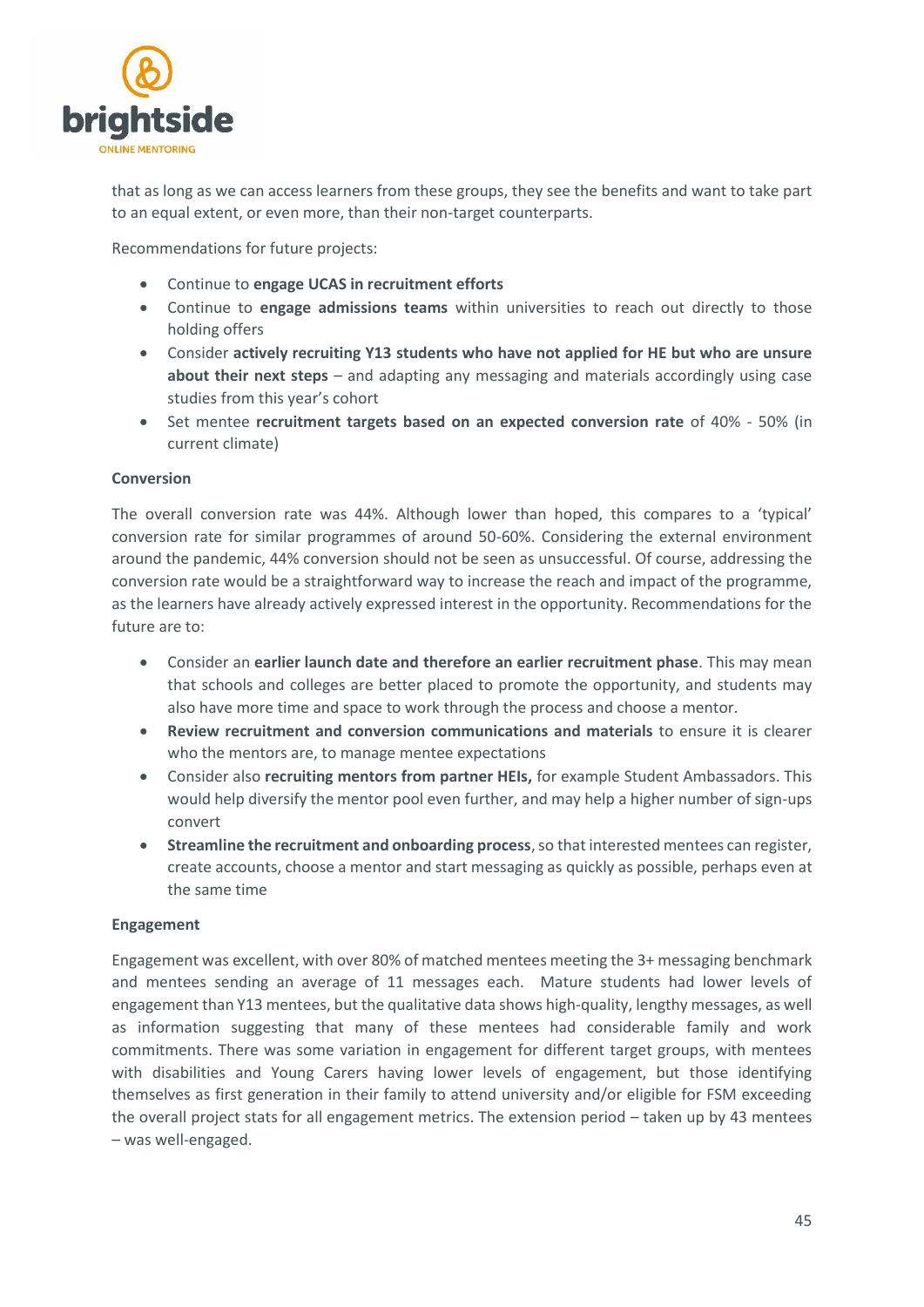

Even the target groups that had lower proportions of mentees taking part and are traditionally hard to reach engaged well, indicating that this project has successfully met a need and been appropriate for a range of learners including those from less advantaged backgrounds and/or facing additional challenges.

Future projects should:

- **Maintain the tools used this year to encourage and sustain engagement**: mentoring guides, automated engagement reminders and regular communications with suggestions and resources to support mentoring conversations
- Continue to **build in an optional extension for mentees** who still need support as they actually move and settle into HE

#### **Impact on project-specific, capital and behavioural outcomes**

Prepare for HE had a particularly positive impact on mentees' knowledge about what to expect from student life, and the key differences in learning and teaching styles, with overall increases of 17pp and 54% of mentees recording positive change for these outcomes. Almost a quarter of mentees recorded an increase in motivation and excitement for their chosen subject, but a significant proportion (33%) gave the maximum score at the start and end, meaning they began the programme with a high level of motivation. 28% of mentees were more confident at the end that they would go on to have a positive HE experience. The results suggest that Prepare for HE is an appropriate and impactful project to support mentees prepare for a successful transition into HE.

The development of social capital is a strength of the project, with almost half (46%) of mentees recording an increase and an overall change of 12pp. The change for mature students was particularly good. Human capital increased a lot at the overall level (+23pp) and 39% of mentees gave the maximum score at the start and end, meaning the individual change could have been greater than shown by the data. The overall score for hope is lower (+3pp). Based on their responses to quality questions and the qualitative feedback, the proportion recording no change for hope is surprising, and looking at the different sets of data together, including breakdowns by mentee type, we can suggest that general feelings of positivity about the future are still significantly affected by the external environment, even though the majority of mentees felt mentoring had helped them feel more optimistic. For self-efficacy and coping, the majority of mentees experienced a change but the proportions on positive and negative change were quite similar, highlighting the fact that mentees' coping and self-efficacy was significantly impacted, in a range of ways, by the project and/or external environment. The quality scores and qualitative feedback does not indicate any concerning negative effects of mentoring, but this is something that should be prioritised in future projects.

Although they made up a small proportion of the mentee group, the impact results highlight a need for more tailored support for Y13 mentees who are unsure about what to do next, if they are recruited onto the programme. This group had the lowest proportion of mentees recording positive change in knowledge around HE, and the highest proportion showing negative change in human capital, coping, self-efficacy and growth mind-set.

Recommendations based on the impact data are as follows: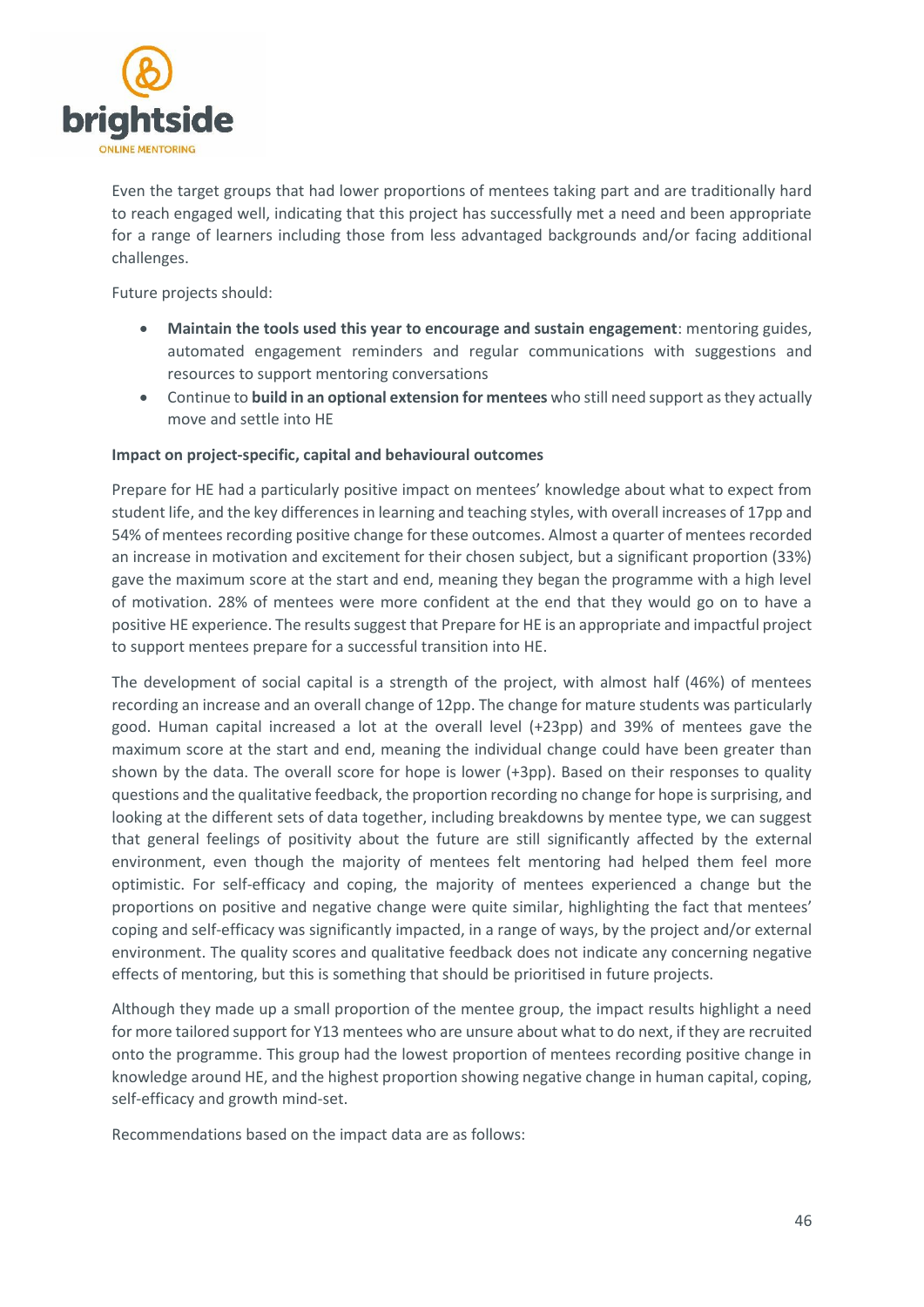

- **Adapt mentor training, support materials and communications to include more support and signposting for Y13s who are unsure about their next steps**. For example, signposting mentors to more introductory conversation topics and resources around future pathways, and providing more advice for supporting mentees to consider the long-term options linked to different post-18 pathways.
- **Continue to explore additional delivery elements to support mentees' general hope for the future,** such as Brightside's Ask the Expert function and project extensions
- Ensure mentoring guides encourage discussions on the **importance of networking and developing networking skills**
- Find ways to **help mentors to identify where mentees' coping or self-efficacy may be fluctuating or low** during a programme, and focus on this development with them

#### **Impact on decision-making**

92% of mentees did not change their mind about their 'most-likely route' in relation to HE, with 90% agreeing at the end of the programme that they expected to enter HE in 2020. Qualitative data for those that did change their mind suggests that mentoring helped them make a more confident and informed decision. Regarding confidence that their decision was right for them, 36% of respondents could have become more confident but stayed the same, and 14% felt less confident. This is not necessarily surprising, considering the context and additional challenges and uncertainty this year for mentees entering HE.

The data suggests that although mentees may not be feeling 'extremely' confident, mentoring had a hugely positive impact on their decision-making. 70% said that Prepare for HE contributed to their decision about what to do next, with a wealth of qualitative feedback explaining how mentors had provided reassurance and confidence building about the decisions their mentees were making. As well as reassurance, mentees talked about how mentors had provided practical information and tips, and supported their decision-making approach more generally.

#### **Quality of the experience**

Mentees reported very high quality mentoring relationships and overall experience of the programme, with 98% enjoying the programme and 99% feeling they got on with their mentor. Mentors agreed, with 93% of respondents agreeing that they were well-matched, and able to build a positive relationship with those who engaged. Mentees were able to choose their own mentors through the mentor-matching tool, and the references to relatability and similar experiences suggest that this tool worked successfully in creating positive mentoring relationships.

Recommendations:

- Continue to **monitor and send reminders** about prompt replies
- Continue using the **matching tool** for mentees to select their own mentor
- Explore **ways in which mentees could access support from other mentors** on the project
- Consider the **addition of some video elements** in line with Brightside's developments in this area, if possible
- Add "**mentor expectations" to mentee training sessions, induction materials and/or welcome packs**, so that mentees can understand what their mentors expect from them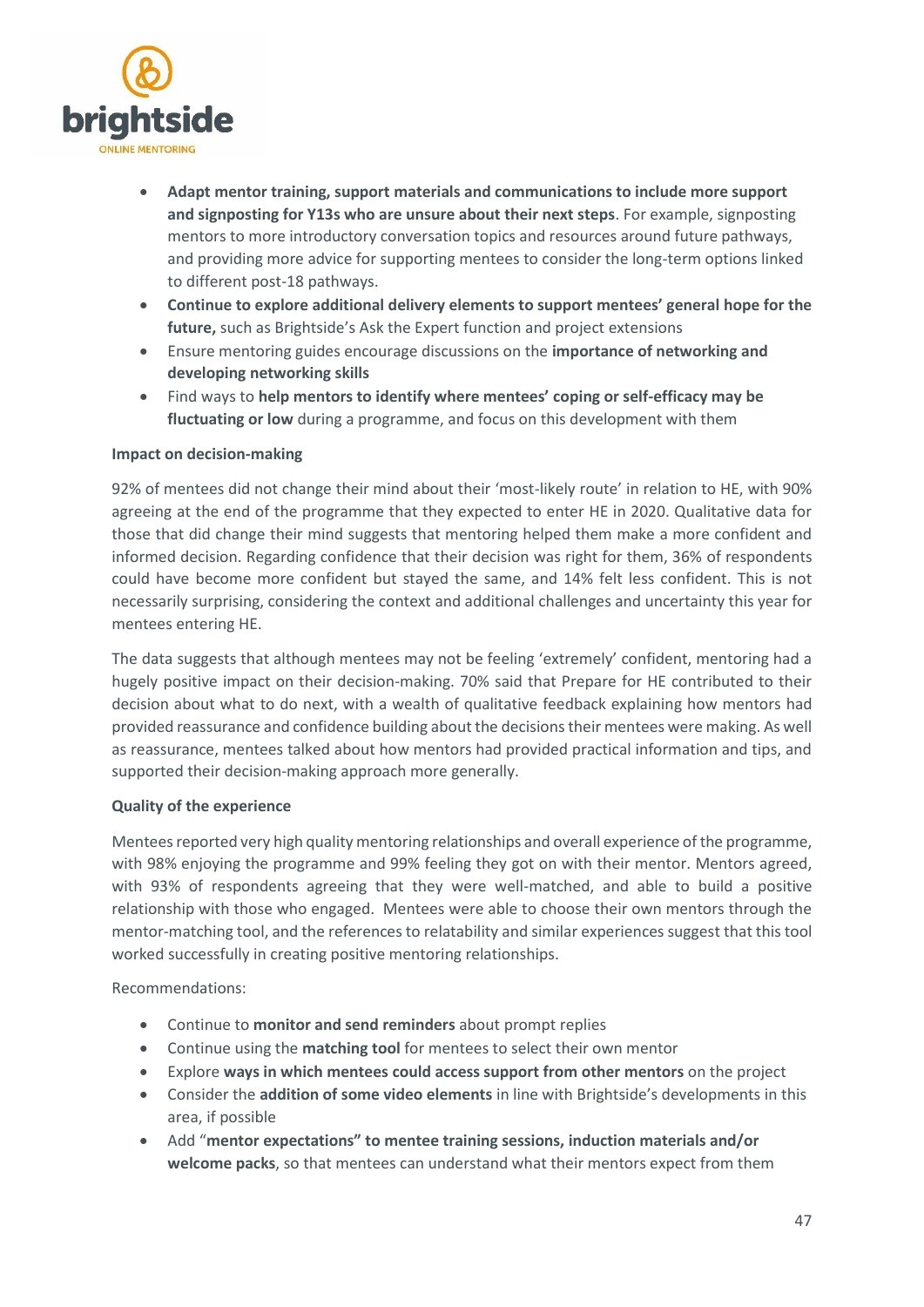

- **Update automatic engagement reminders** to take into account messages that may be pending in moderation, to avoid reminding mentors who are engaging consistently with the programme
- Consider **how mentor group chats can be better utilised** to enhance the mentoring experience.
- Where extensions are likely, **discuss this with mentors during training as well as checking in with them before offering extensions** to mentees

#### **Support for learners during the pandemic**

Conversations and survey responses offer a huge amount of qualitative data to understand the impact of the pandemic on learners' feelings and attitudes towards Higher Education. The evaluation shows that it impacted mentees differently. However, concern around calculated grades, the impact of results of the day along with the appeals system, the move to online learning and making friends with social distancing were all concerns clearly felt by a lot of mentees.

 Recommendation: This learning should be used to inform the support that we – and partners – put in place for students this year, **particularly Y13 students who may need to navigate similar challenges in 2021 and Y12 learners**, many of whom will be deciding in favour of or against HE in the coming months.